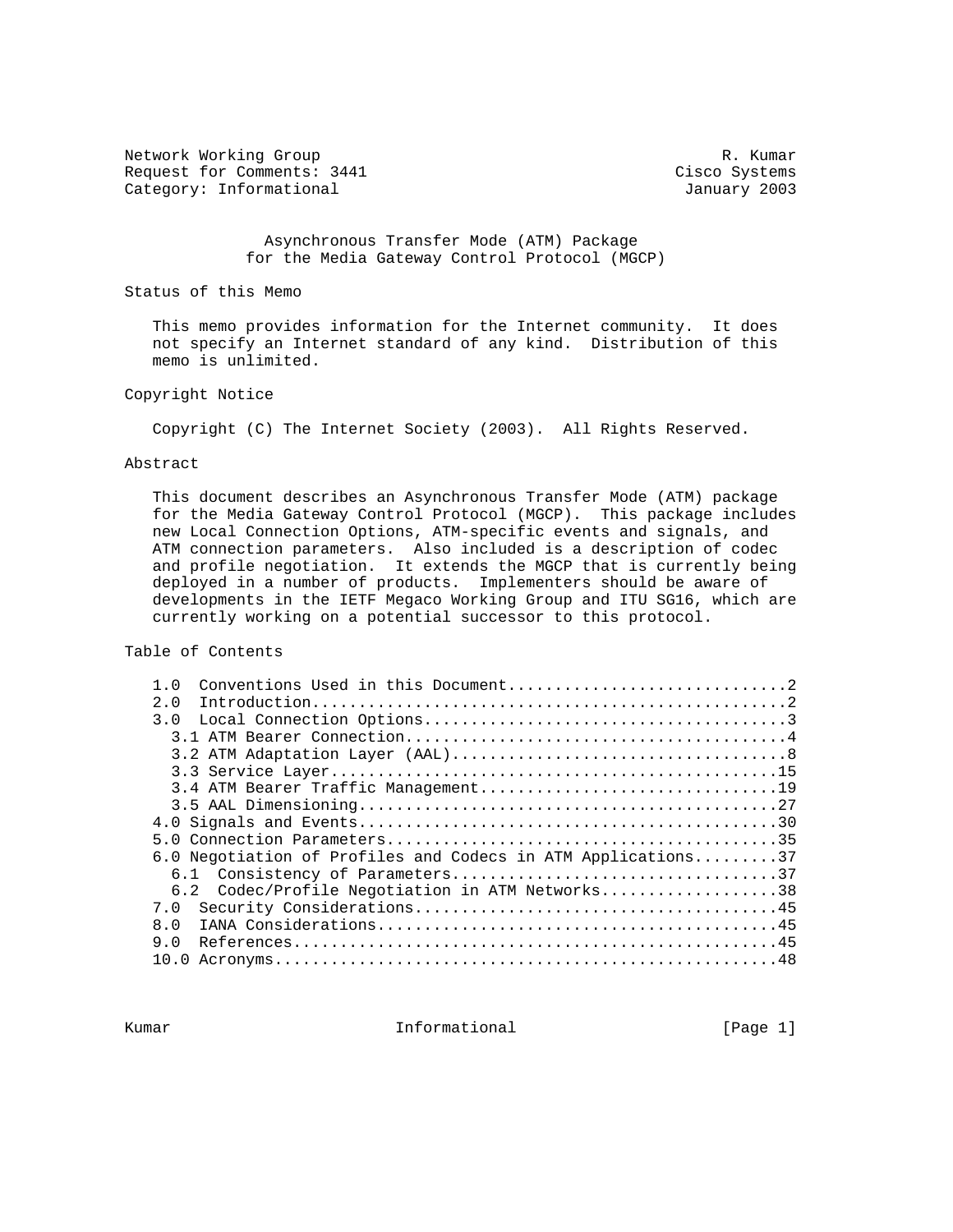1.0 Conventions Used in this Document

 The key words "MUST", "MUST NOT", "REQUIRED", "SHALL", "SHALL NOT", "SHOULD", "SHOULD NOT", "RECOMMENDED", "MAY", and "OPTIONAL" in this document are to be interpreted as described in BCP 14, RFC 2119.

 MGCP identifiers are case-insensitive. This includes package names, event names, local connection options and other elements of the MGCP header.

## 2.0 Introduction

 The Media Gateway Control Protocol or MGCP [36] is used to control voice media gateways from external call control elements. Even though the bearer network might be IP, ATM, TDM or a mix of these, MGCP is transported over IP. Packages such as the MGCP CAS packages [38] are modular sets of parameters such as connection options, signal, event and statistics definitions that can be used to extend it into specific contexts. A related, IP-based mechanism for the description of ATM connections [18] has been generated by the IETF MMUSIC group. Due to the IP-centric nature of all aspects of the MGCP device control protocol, and for consistency with other MGCP package definitions, it is desirable to publish the MGCP ATM package in an IETF document.

 MGCP [36] allows the auditing of endpoints for package versions supported. The package version for the MGCP ATM package, as specified in this document, is 0. Even if the ATM package is the default package for some endpoints, the package prefix "atm" shall not be omitted in local connection option names, event names, signal names etc. If the ATM package is the default package for an endpoint, it will be listed as the first package in the audit response list. It is not necessary for the MGCP ATM package to be the default package for ATM to be supported on an endpoint.

 The ATM package in this document consists of Local Connection Options (Section 3.0), Events and Signals (Section 4.0) and ATM Statistics Parameters (Section 5.0). Section 6.1 has guidelines for consistency in the use of Local Connection Options. Section 6.2 describes codec and profile negotiation. Section 7.0 addresses security considerations.

Kumar **Informational Informational** [Page 2]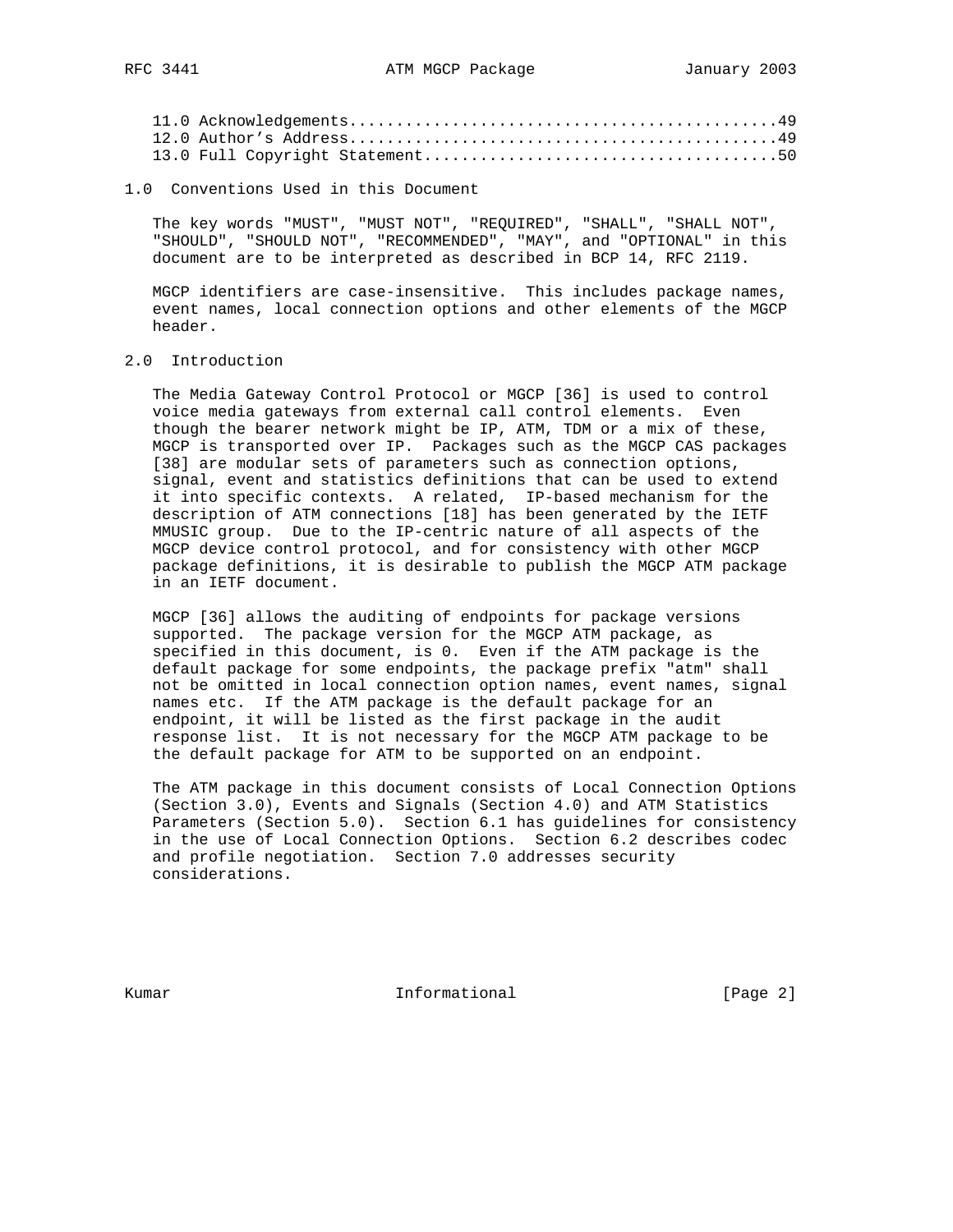In the ATM networks addressed in this document, services are carried directly over ATM without an intervening IP layer. The Local Connection Options, Events, Signals and Statistics Parameters described in this section are not needed for VoIP calls which can be carried, in whole or in part, over an ATM network. In that case, the constructs defined elsewhere for IP are sufficient.

 The ATM local connection option names, event names and signal names MUST always have an "atm" package prefix. Backward compatibility with older implementations that use X-atm as the package name is desirable.

 MGCP grammar [36] must be followed with regard to the use of white spaces. The examples in this document attempt to follow MGCP grammar in this and all other respects.

3.0 Local Connection Options

 The Local Connection Options (LCOs) defined in this section are specific to ATM applications. Like other LCOs, these can be used in commands to create connections, modify connections and audit connections. However, unless noted otherwise below, they are not to be returned when an endpoint is audited for capabilities.

 ATM Local Connection Options are divided into the following categories: ATM bearer connection, ATM adaptation layer, service layer, ATM bearer traffic management and AAL dimensioning.

 When parameter values are represented in decimal format, leading zeros are omitted.

Kumar **Informational Informational** [Page 3]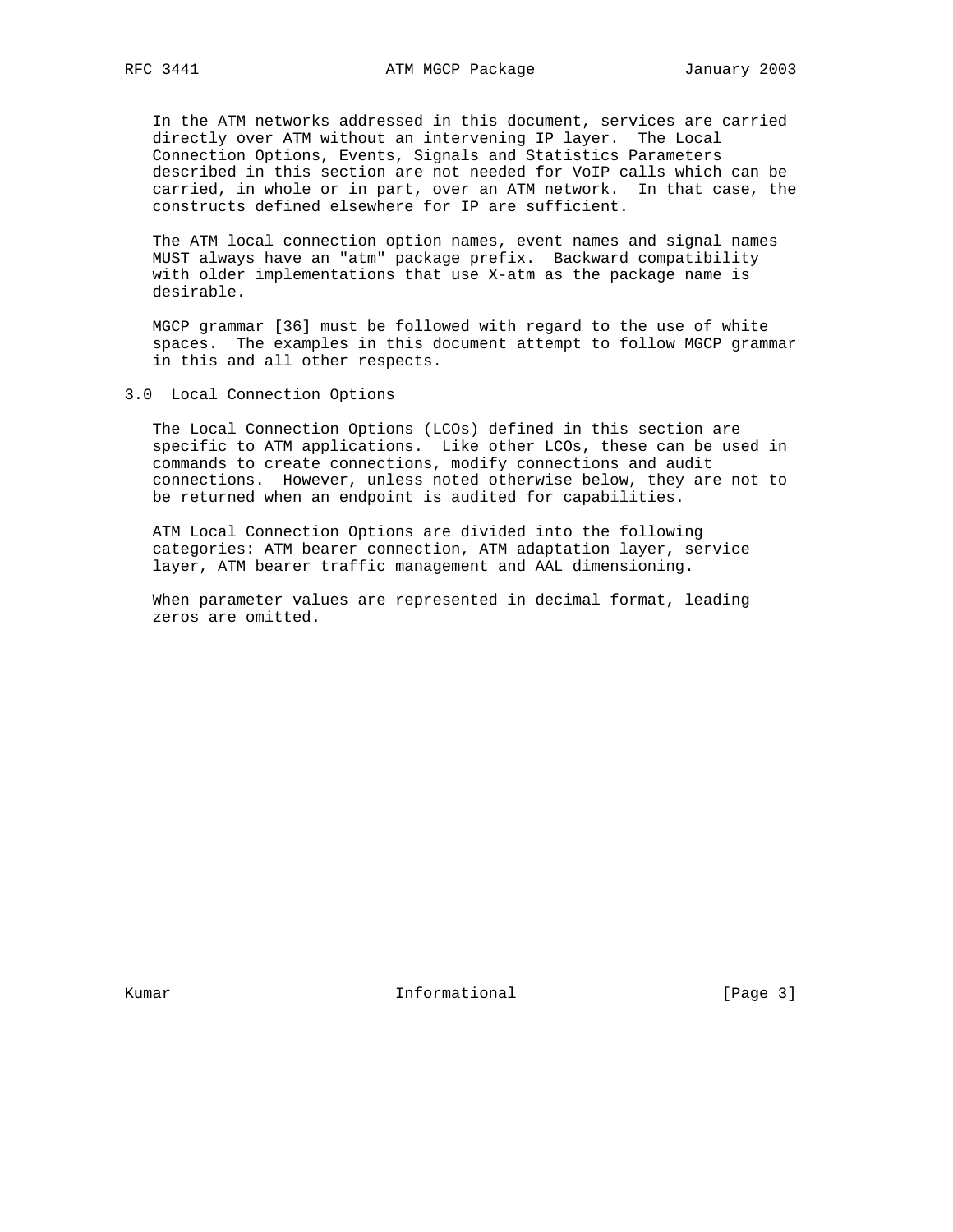## 3.1 ATM Bearer Connection

 These local connection options are used to parameterize ATM bearer connections.

| <b>LCO</b> | Meaning                             | Values                                                            |
|------------|-------------------------------------|-------------------------------------------------------------------|
| ct         | Connection<br>Type                  | AAL1, AAL1 SDT, AAL1 UDT, AAL2, AAL3/4,<br>AAL5, USER DEFINED AAL |
| <b>VC</b>  | VC/Bearer type   PVC, SVC, CID      |                                                                   |
| se         | Enable path<br>$set-up$             | on, off                                                           |
| сi         | Connection<br>Element<br>Identifier | See below                                                         |

| TABLE 1: Local Connection Options for ATM Bearers |  |  |  |  |
|---------------------------------------------------|--|--|--|--|
|---------------------------------------------------|--|--|--|--|

 Connection type (ct): This parameter describes the ATM adaptation layer. The values that can be assigned to it are: AAL1, AAL1\_SDT, AAL1\_UDT, AAL2, AAL3/4, AAL5 and USER\_DEFINED\_AAL. The user defined adaptation layer is per amendment 2 of ITU-T Q.2931.

 Type of Bearer/VC (vc): This indicates whether a PVC, CID or an SVC is to be used for an ATM connection. Possible values are: PVC, SVC or CID. Omitting this parameter will result in the use of a default, which could be embedded or provisioned. The value "PVC" covers both classical PVCs and SPVCs. The value "CID" covers subchannels within AAL1 [35] and AAL2 [10] virtual circuits. A value of "SVC" for atm/vc does not necessarily imply that the addressed media gateway should initiate signaling for bearer set-up, since this might be done by another node such as the far-end media gateway.

 Enable path set-up (se): This local connection option is used to explicitly enable or disable the use of bearer signaling for path set-up. Permitted values of this local connection option are "on" and "off". Examples of bearer signaling are SVC signaling, ITU Q.2630.1 signaling and combinations thereof. Examples of such combinations are the set-up of an AAL2 SVC and the assignment of a CID within it or the set-up of a concatenation of an AAL2 single-CID SVC and a CID channel within a multiplexed AAL2 VC. This parameter can be used with both the backward and forward bearer connection

Kumar **Informational Informational Example 1** [Page 4]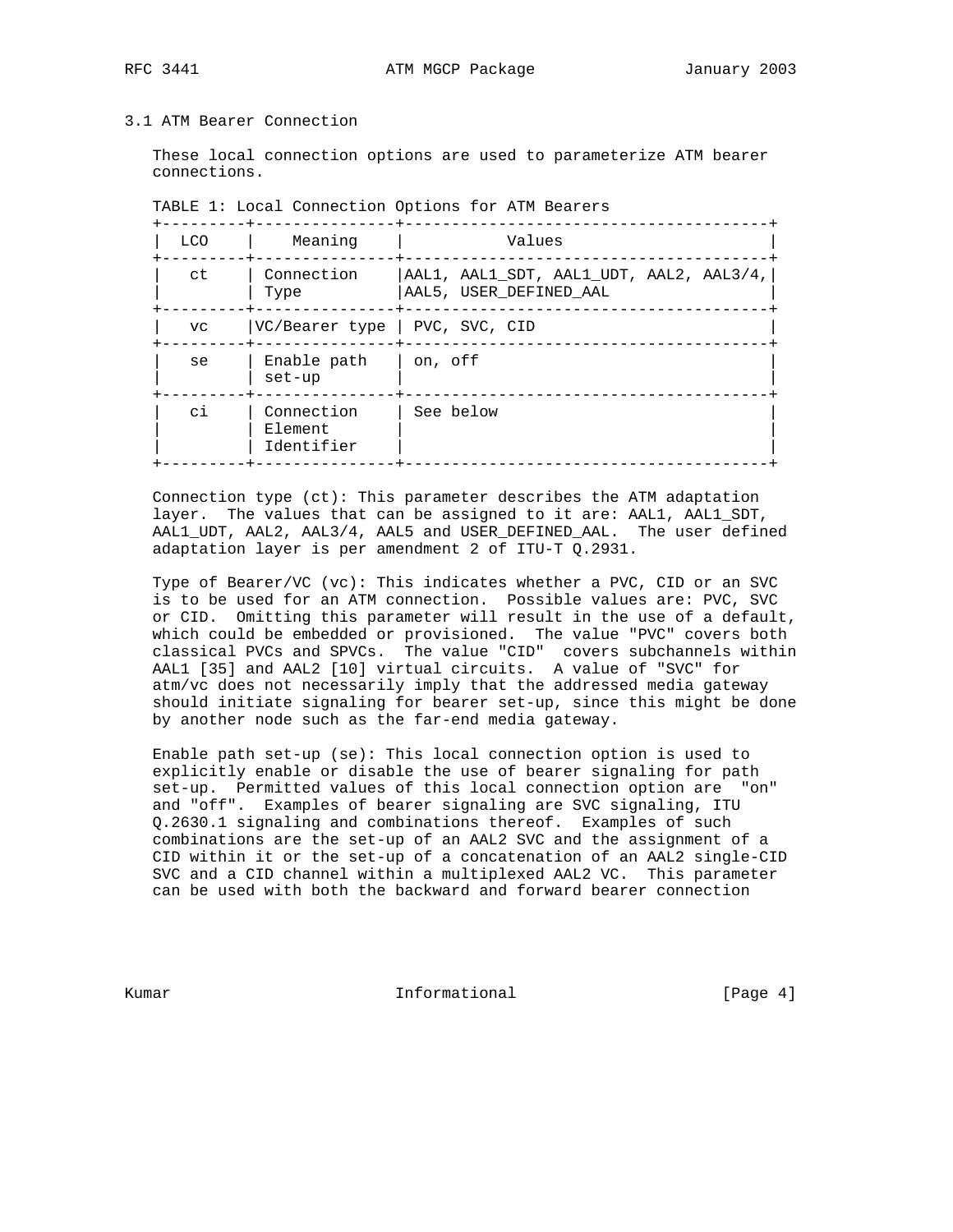set-up methods. In the former case, the call-terminating gateway sets up the bearer connection. In the latter case, the call originating gateway sets up the bearer connection.

 This option may or may not be used in conjunction with atm/sc event notification. When this option and the atm/sc event notification are omitted, creating and modifying connection commands, the call agent is deferring any relevant decision to set up an ATM or AAL2 connection to the media gateways. In the absence of this parameter, a media gateway's autonomous decision to set up an ATM or AAL2 path via bearer signaling depends on default/provisioned behaviors, such as the applicability and nature (backward/forward) of a bearer connection set-up model, the network type ('nt'), connection type ('atm/ct') and bearer type/VC ('atm/vc') local connection options, and the media gateway's awareness of whether it is the originating gateway or terminating gateway in a call. This awareness may be based on the presence or absence of an SDP remote connection descriptor in the initial create connection command.

 Connection Element Identifier (ci): This indicates the Virtual Circuit or CID to be used for the bearer connection. It is used when the call agent manages VC and/or CID resources in the bearer network.

The ci parameter can be in one of the following formats:

- \* VCCI-<vcci>
- \* VCCI-<vcci>/CID-<cid>
- \* <ATMaddressType>-<ATMaddress>/VCCI-<vcci>
- \* <ATMaddress>/VCCI-<vcci>
- \* <ATMaddressType>-<ATMaddress>/VCCI-<vcci>/CID-<cid>
- \* <ATMaddress>/VCCI-<vcci>/CID-<cid>
- \* BCG-<bcg>/VCCI-<vcci>
- \* BCG-<bcg>/VCCI-<vcci>/CID-<cid>
- \* BCG-<bcg>/VPI-<vpi>/VCI-<vci>
- \* BCG-<bcg>/VPI-<vpi>/VCI-<vci>/CID-<cid>
- \* PORT-<portId>/VPI-<vpi>/VCI-<vci>
- \* PORT-<portId>/VPI-<vpi>/VCI-<vci>/CID-<cid>
- \* VPCI-<vpci>/VCI-<vci>
- \* VPCI-<vpci>/VCI-<vci>/CID-<cid>
- \* <ATMaddressType>-<ATMaddress>/VPCI-<vpci>/VCI-<vci>
- \* <ATMaddress>/VPCI-<vpci>/VCI-<vci>
- \* <ATMaddressType>-<ATMaddress>/VPCI-<vpci>/VCI-<vci>/CID-<cid>
- \* <ATMaddress>/VPCI-<vpci>/VCI-<vci>/CID-<cid>

Kumar **Informational Informational** [Page 5]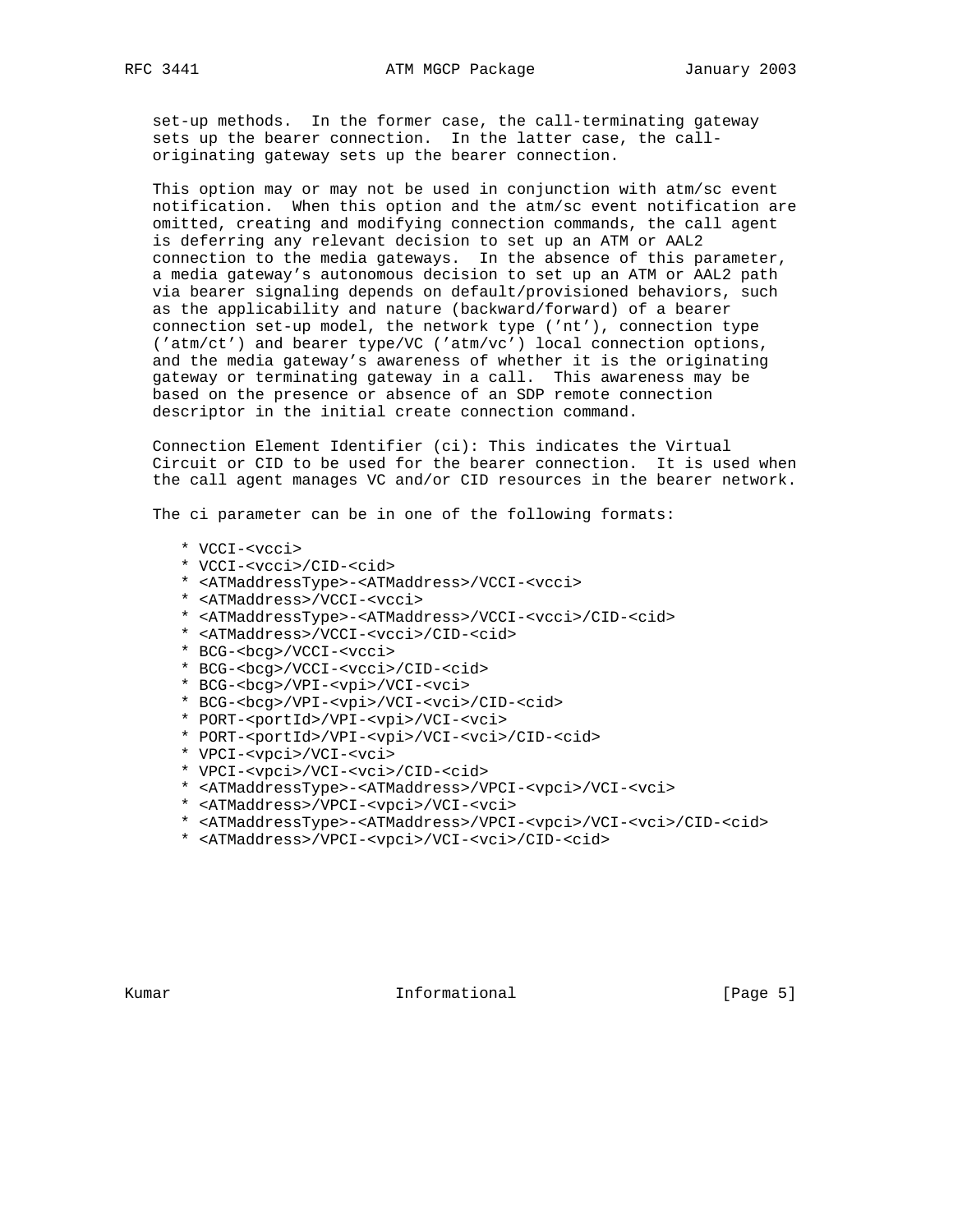|--|

| Subparameter<br>Meaning   |                         | Representation                                                                                         |
|---------------------------|-------------------------|--------------------------------------------------------------------------------------------------------|
| VC connection Id          |                         | Decimal Integer                                                                                        |
| vcci                      |                         | (16-bit equivalent)                                                                                    |
| Channel Id                |                         | Decimal Integer                                                                                        |
| cid                       |                         | (8-bit equivalent)                                                                                     |
| ATMaddressType            |                         | "NSAP", "E164", "GWID",                                                                                |
| ATM address type          |                         | "ALIAS"                                                                                                |
| ATMaddress<br>ATM address |                         | 40 hex digits ("NSAP")<br>upto 15 digits ("EI64")<br>upto 32 chars ("GWID")<br>upto 32 chars ("ALIAS") |
| bcg                       | Bearer Connection Group | Decimal Integer<br>(8-bit equivalent)                                                                  |
| Virtual Path Id           |                         | Decimal Integer                                                                                        |
| vpi                       |                         | (8 or 12-bit equivalent)                                                                               |
| Virtual Channel Id        |                         | Decimal Integer                                                                                        |
| vci                       |                         | (16-bit equivalent)                                                                                    |
| Port Id                   |                         | Decimal Integer                                                                                        |
| portID                    |                         | (32-bit equivalent)                                                                                    |
| vpci                      |                         | Decimal Integer                                                                                        |
| VP connection ID          |                         | (16-bit equivalent)                                                                                    |
|                           |                         |                                                                                                        |

The subparameters of the ci parameter are defined as follows:

 The CID, or Channel ID, can refer to AAL1 as well as AAL2 applications. In AAL1 applications based on [35], it refers to the octet position, starting from one, within an n x 64 SDT frame.

 The VPCI is a 16 bit field defined in Section 4.5.16 of ITU Q.2931. The VPCI is similar to the VPI, except for its width and the fact that it retains its value across VP crossconnects.

 The VCCI is a 16 bit field defined in ITU Recommendation Q.2941.2 [14]. The VCCI is similar to the VCI, except for the fact that it retains its value across VC crossconnects.

Kumar **Informational Informational Example 1** [Page 6]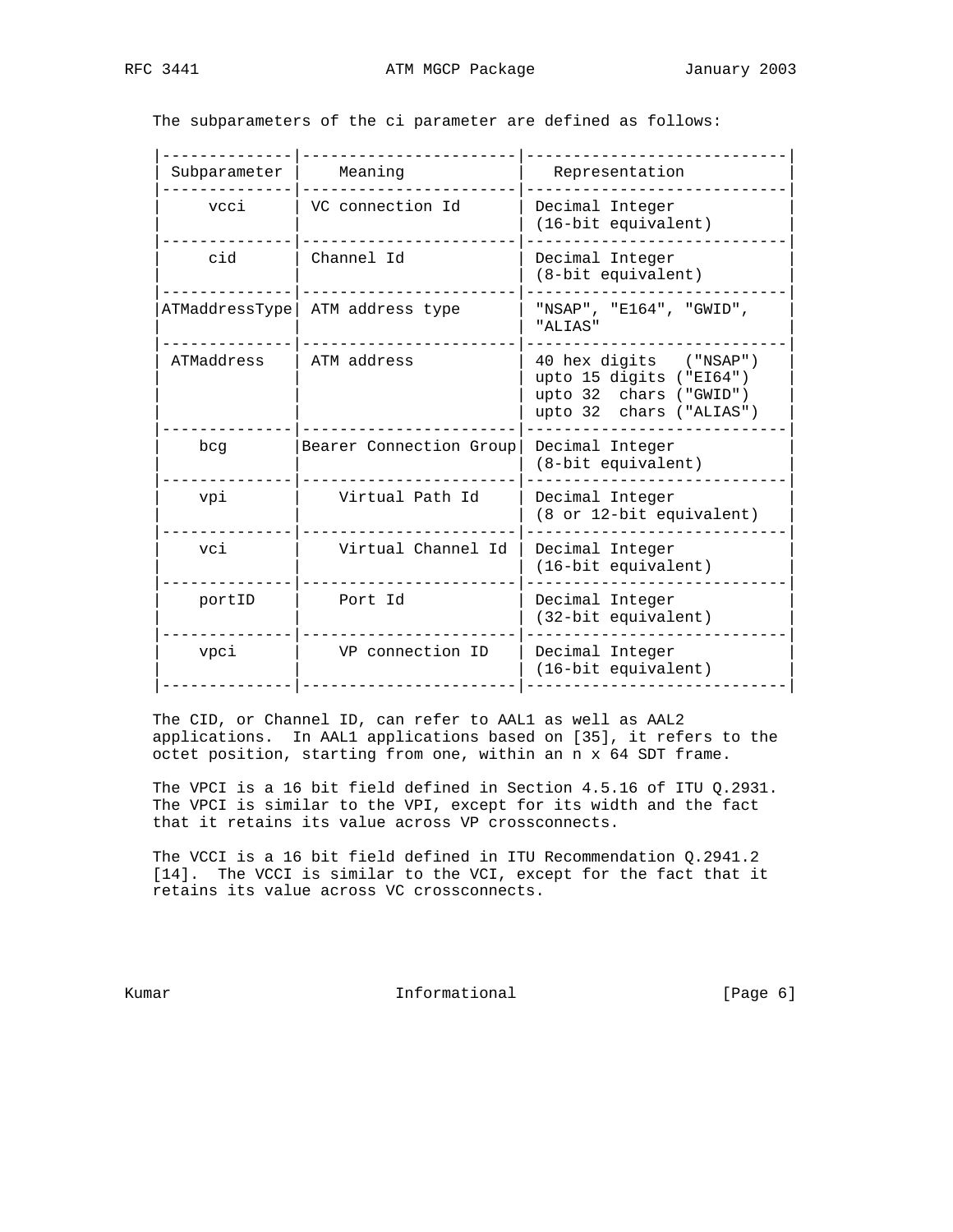In general, <vpci> and <vcci> values are unique between a pair of nodes. When they are unique between a pair of nodes, but not unique within a network, they need to be qualified at any node, by the ATM address of the remote node. These parameters can be pre-provisioned or signaled via SVC signaling messages. When VPCI and VCCI values are pre-provisioned, administrations have the option of provisioning them uniquely in a network. In this case, the ATM address of the far end is not needed to qualify these parameters.

The <portId> parameter is used to identify the physical trunk port on an ATM module. It can be represented as a decimal or hex number of up to 32 digits.

 In some applications, it is meaningful to bundle a set of connections between a pair of ATM nodes into a bearer connection group. The <bcg> subparameter is an eight bit field that allows the bundling of up to 255 VPCs or VCCs.

 In some applications, it is necessary to wildcard some elements of the ci local connection option. The "\$" wildcard character can be substituted for some of the terms of this parameter. While wildcarding, the constant strings that qualify the terms in the ci parameter are retained. The concatenation <ATMaddressType>- <ATMaddress> can be wildcarded in the following ways:

- \* The entire concatenation, <ATMaddressType>-<ATMaddress>, is replaced with a "\$".
- \* <ATMaddress> is replaced with a "\$", but <ATMaddressType> is not.

 Examples of wildcarding the ci parameter in the AAL1 and AAL5 contexts are: VCCI-\$, BCG-100/VPI-20/VCI-\$.

 Examples of wildcarding the ci parameter in the AAL2 context are: VCCI- 40/CID-\$, BCG-100/VPI-20/VCI-120/CID-\$.

 If the addressType is NSAP, the address is expressed in the standard dotted hex form. This is a string of 40 hex digits, with dots after the 2nd, 6th, 10th, 14th, 18th, 22nd, 26th, 30th, 34th and 38th digits. The "0x" prefix is not used, since this is always represented in hex. The last octet of the NSAP address is the 'selector' field that is available for non-standard use. For example:

 L: atm/ci:NSAP-47.0091.8100.0000.0060.3e64.fd01.0060.3e64.fd01.00/ VCCI-65

Kumar **Informational Informational** [Page 7]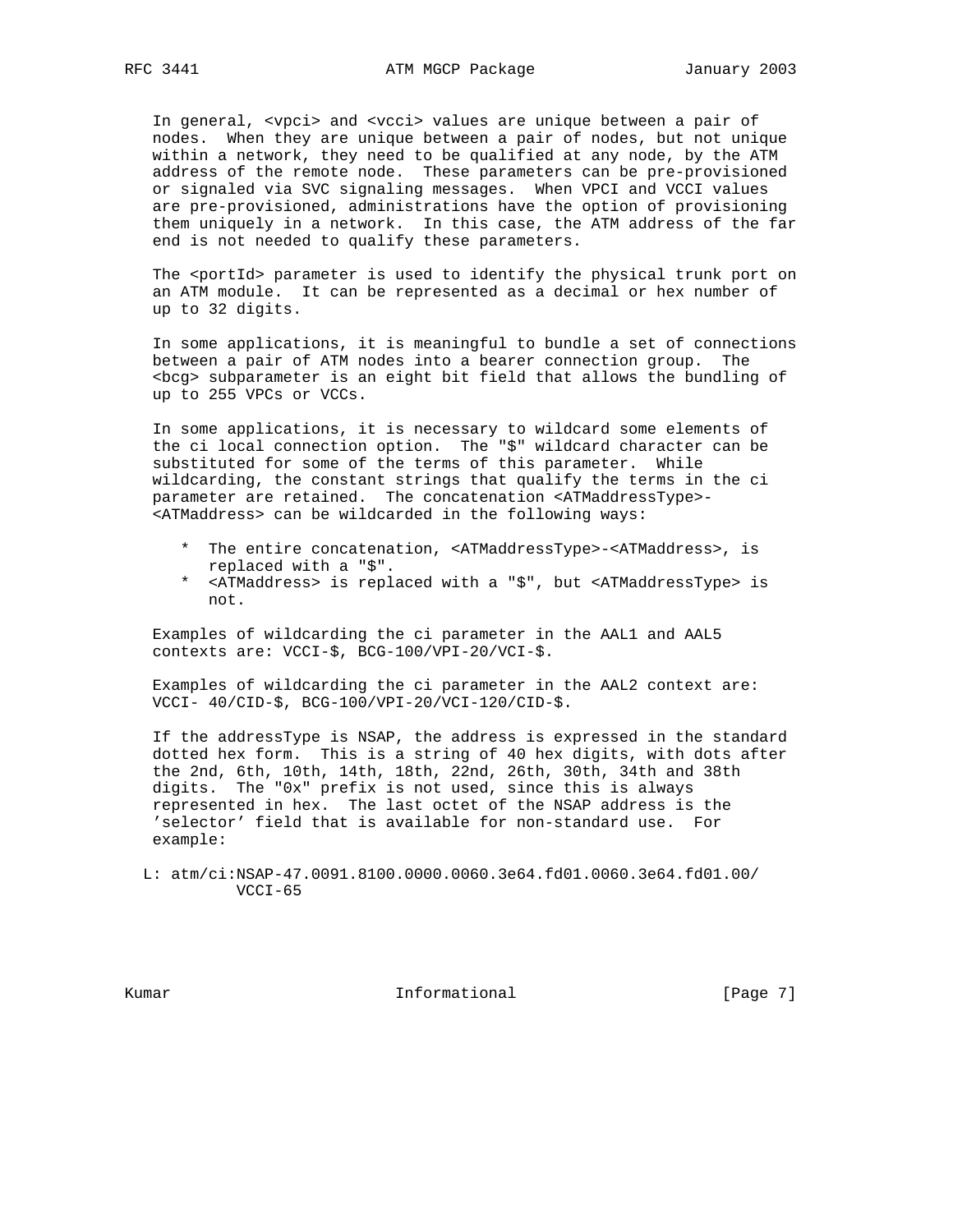If the ATMaddressType is E164, the ATMaddress is expressed as a decimal number with up to 15 digits. For example:

L: atm/ci:E164-9738294382/VCCI-100

 The E.164 numbers used can be in the International Format E.164 or conform to a private numbering plan.

 If the ATMaddressType is GWID, it means that the address is a Gateway Identifier or Node Alias. This may or may not be globally unique. In this format, the ATMaddress is expressed as an alphanumeric string ("A"-"Z", "a"-"z", "0" - "9",".","-","\_"). For example:

L: atm/ci:GWID-officeABCmgx101vism12

The keyword "ALIAS" can be substituted for "GWID". For example:

L: atm/ci:ALIAS-officeABCmgx101vism12

 An example of a GWID (ALIAS) is the CLLI code used for telecom equipment. For all practical purposes, it should be adequate for the GWID (ALIAS) to be a variable length string with a maximum size of 32 characters.

 When an endpoint supporting the ATM package is audited for capabilities, the following local connection options from Section 3.1 shall be returned: connection type (atm/ct) and VC/bearer type (atm/vc). If more than one value is supported, these shall be expressed as a list of semicolon-separated values. Although this is not very useful, it is permissible for these values to have overlapping semantics (e.g., AAL1 and AAL1\_SDT). An example of returning, in audit response, the local connection options defined in Section 3.1 is:

A: atm/ct:AAL1\_SDT;AAL2, atm/vc:PVC;CID

3.2 ATM Adaptation Layer (AAL)

 These local connection options are used to parameterize the ATM adaptation layer (AAL). These are further classified as: generic AAL connection options, AAL1-related connection options and AAL2-related connection options. Currently, there are no local connection options defined in this category that pertain to AAL5.

Kumar **Informational Informational Example 1** [Page 8]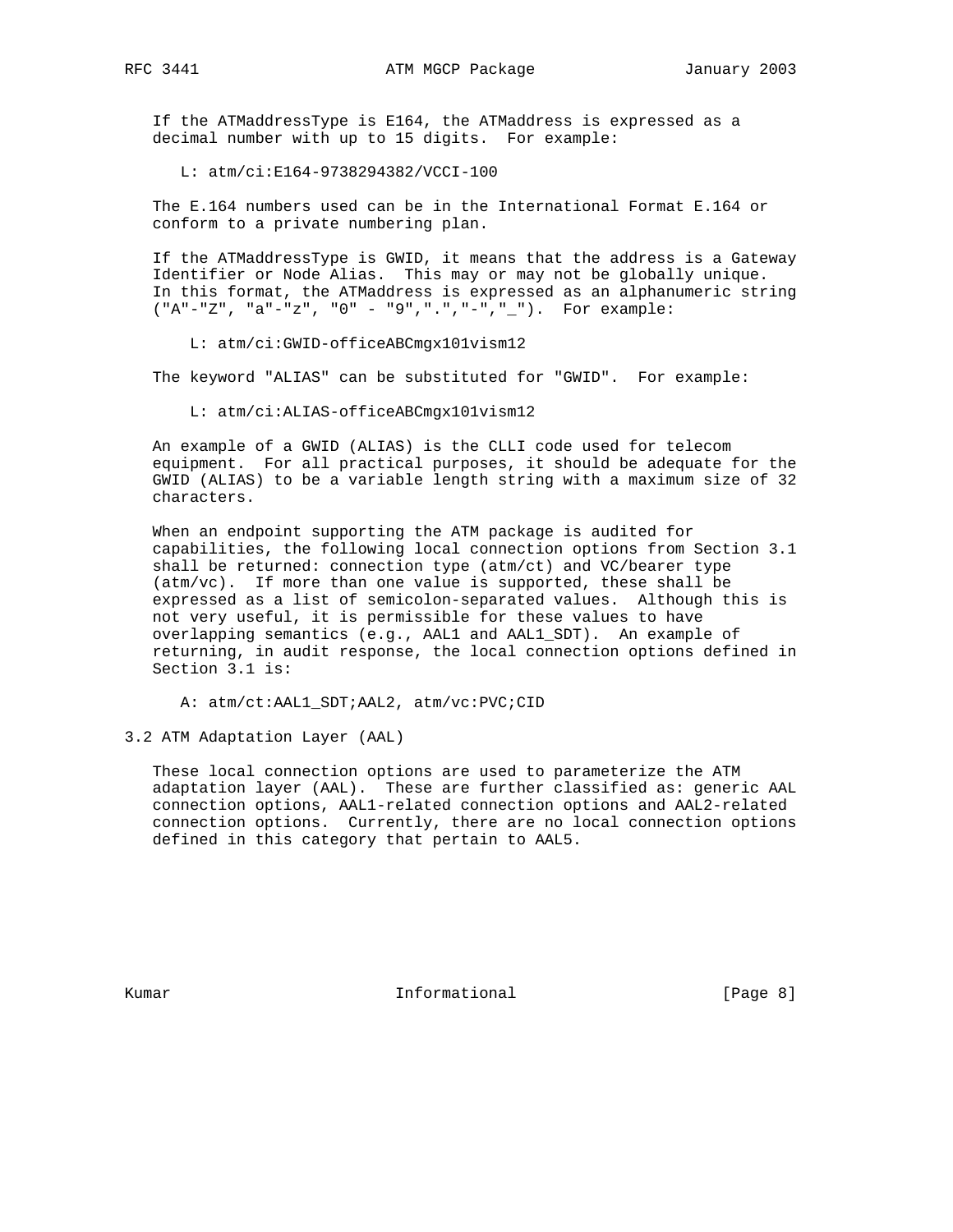TABLE 2: Generic Local Connection Options for the AAL

| LCO.   | Meaning             | Values                                                                                                                                                              |
|--------|---------------------|---------------------------------------------------------------------------------------------------------------------------------------------------------------------|
| aalApp | Application         | itu h323c, af83, AAL5 SSCOP,<br>itu_i3661_unassured, itu_i3661_assured<br>itu_i3662, itu_i3651, itu_i3652,<br>itu_i3653, itu_i3654,<br>FRF5, FRF8, FRF11, itu h2221 |
| sbc    | Subchannel<br>Count | 124 for T1-based applications<br>131 for E1-based applications                                                                                                      |

 AAL application (aalApp): This connection option specifies the controlling standard for an application layer above the ATM adaptation layer. Other strings can be defined. If used, these need to be prefixed with an "X-".

| "itu h323c"           | Annex C of H.323 which specifies direct<br>RTP on AAL5 [12].                                                                                                                                                  |
|-----------------------|---------------------------------------------------------------------------------------------------------------------------------------------------------------------------------------------------------------|
| "af83"                | af-vtoa-0083.001, which specifies<br>variable size AAL5 PDUs with PCM voice<br>and a null SSCS [13].                                                                                                          |
| "AAL5 SSCOP"          | SSCOP as defined in ITU $0.2110$ [14]<br>running over an AAL5 CPS [27].<br>No information is provided regarding<br>any layers above SSCOP such as Service<br>Specific Coordination Function (SSCF)<br>layers. |
| "itu i3661 unassured" | SSCS with unassured transmission,<br>per ITU I.366.1 [11].                                                                                                                                                    |
| "itu_i3661_assured"   | SSCS with assured transmission,<br>per ITU I.366.1 [11]. This uses SSCOP<br>$[14].$                                                                                                                           |
| "itu i3662"           | SSCS per ITU I.366.2 [2].                                                                                                                                                                                     |
| "itu i3651"           | Frame relay SSCS per ITU I.365.1 [15].                                                                                                                                                                        |
| "itu i3652"           | Service-specific coordination function,<br>as defined in ITU I.365.2, for Connection<br>Oriented Network Service (SSCF-CONS)<br>[16]. This uses SSCOP [14].                                                   |

Kumar **Informational Informational** [Page 9]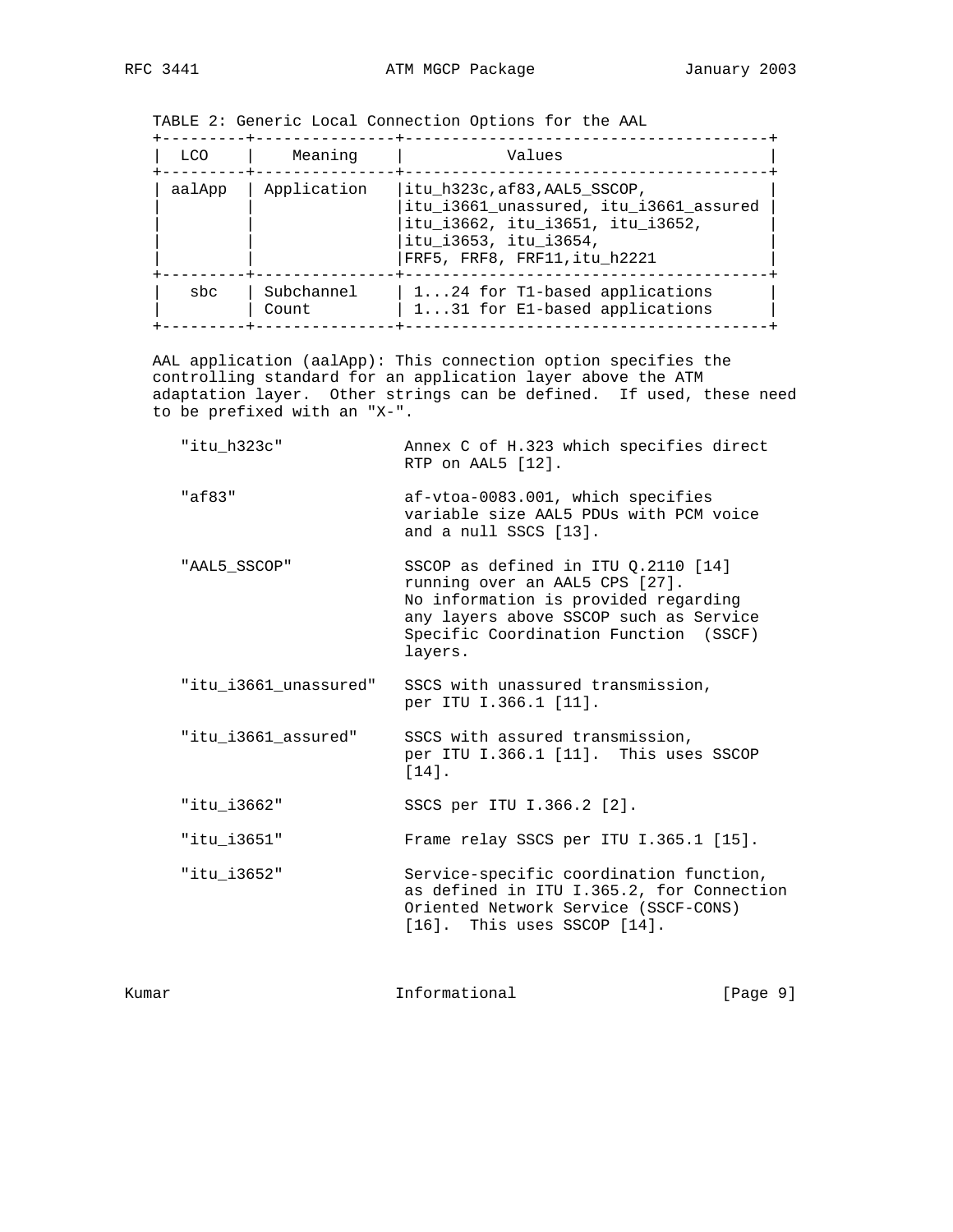| "itu i3653" | Service-specific coordination function,<br>as defined in ITU I.365.3, for Connection<br>Oriented Transport Service (SSCF-COTS)<br>$[17]$ . This uses SSCOP $[14]$ . |
|-------------|---------------------------------------------------------------------------------------------------------------------------------------------------------------------|
| "itu i3654" | Service-specific coordination function,<br>as defined in ITU I.365.4 [28].                                                                                          |
| "FRF5"      | Use of the FRF.5 frame relay standard<br>$[23]$ , which references ITU I.365.1 $[15]$ .                                                                             |
| "FRF8"      | Use of the FRF.8 frame relay standard<br>[24]. This implies a null SSCS and the<br>mapping of the frame relay header<br>into the ATM header.                        |
| "FRF11"     | Use of the FRF.11 frame relay standard<br>$\lceil 25 \rceil$ .                                                                                                      |
| "itu h2221" | Use of the ITU standard H.222.1 for<br>audiovisual communication over AAL5<br>[22].                                                                                 |

 Subchannel count (sbc): This parameter indicates the number of DS0s in an n x 64 connection. Such connections use an ATM adaptation layer 1 (ATM forum af-vtoa-78) or 2 (ITU I.366.2). For T1-based applications, it can take on integral values in the inclusive range [1...24]. For E1-based applications, it can take on integral values in the inclusive range [1...31]. When this parameter is omitted, the subchannel count must be known by other means.

| <b>LCO</b> | Meaning      | Values                                |
|------------|--------------|---------------------------------------|
| рf         | Partial fill | $1 \ldots 48$                         |
| crt        | Type         | Clock Recovery  NULL, SRTS, ADAPTIVE  |
| fe         | FEC enable   | NULL, DELAY SENSITIVE, LOSS SENSITIVE |

TABLE 3: Local Connection Options for AAL Type 1

Kumar **Informational Informational** [Page 10]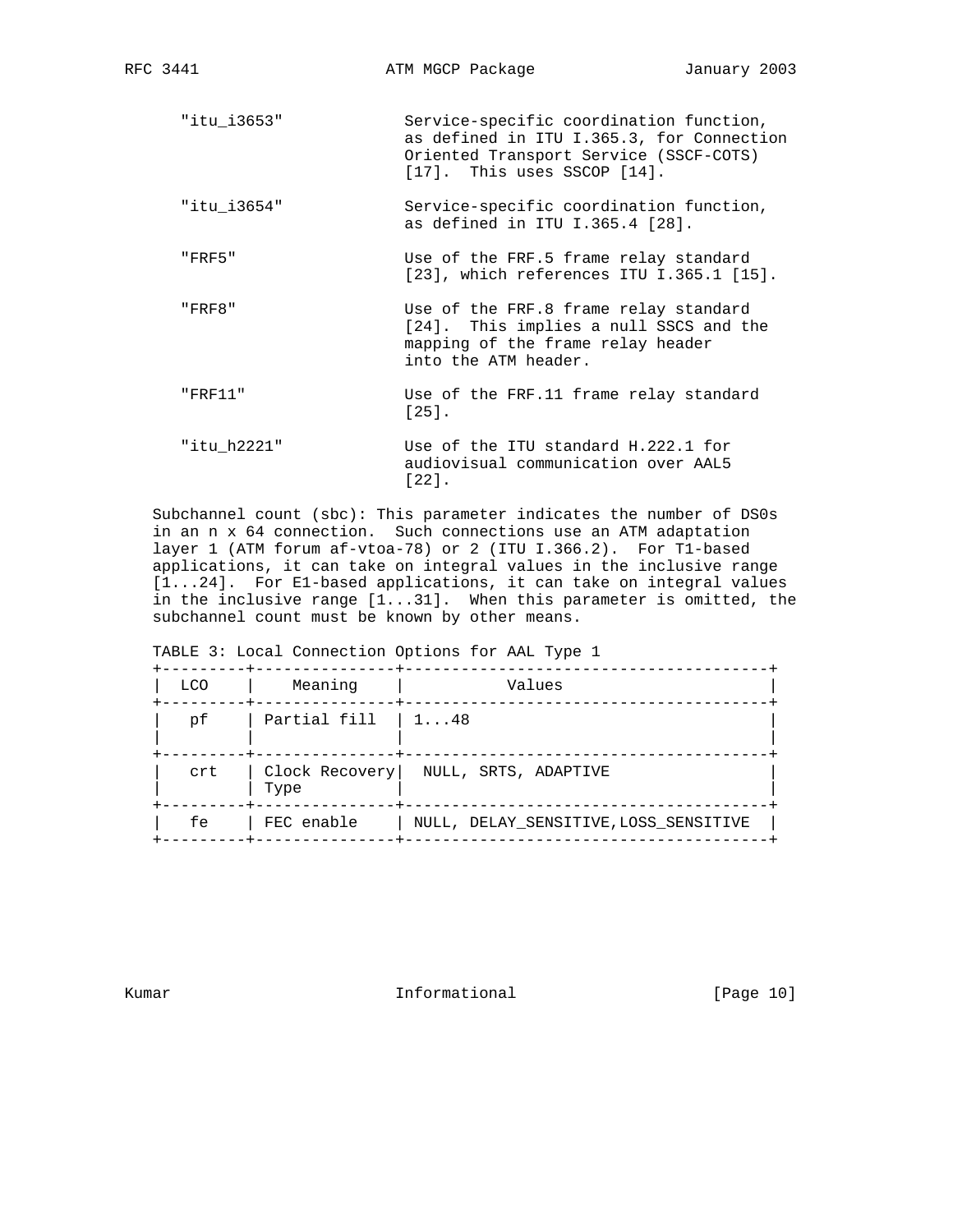Partial Fill Count (pf): When present, the 'pf' parameter is used to indicate the fill level of cells. When this local connection option is absent, then other means (such as provisionable defaults) are used to determine the presence and level of partial fill.

 This parameter indicates the number of non-pad payload octets, not including any AAL SAR or convergence sublayer octets. For example, in some AAL1 applications that use partially filled cells with padding at the end, this attribute indicates the number of leading payload octets not including any AAL overhead.

 In general, permitted values of the pf parameter are integers in the range 1 - 48 inclusive. However, this upper bound is different for different adaptations since the AAL overhead, if any, is different. If a specified partial fill (e.g. 47) is greater than or equal to the maximum fill (in this example, 46 for AAL1 P-cells), then complete fill (46 in this example) is used. Using a 'partial' fill of 48 effectively disables partial fill. Values below or above the permissible range of 1-48 MUST be rejected with an error code of 532 {Unsupported value(s) in LocalConnectionOptions}.

 In the AAL1 context, this parameter applies uniformly to both P and non-P cells. In AAL1 applications that do not distinguish between P and non-P cells, a value of 47 indicates complete fill (i.e., the absence of partial fill). In AAL1 applications that distinguish between P and non-P cells, a value of 46 indicates no padding in P-cells and a padding of one in non-P cells.

 If partial fill is enabled (i.e., there is padding in at least some cells), then AAL1 structures must not be split across cell boundaries. These shall fit in any cell. Hence, their size shall be less than or equal to the partial fill size. Further, the partial fill size is preferably an integer multiple of the structure size. If it is not, then the partial fill size stated in the local connection options shall be truncated to an integer multiple of the structure size (e.g., a partial fill size of 40 is truncated to 36 to support six 6 x 64 channels).

 Clock recovery type (crt): This is used in AAL1 UDT (unstructured data transfer) applications only. It can be assigned the values: "NULL", "SRTS", or "ADAPTIVE". A value of "NULL" is equivalent to omitting this parameter and implies that the stream (T1 or E1) encapsulated in ATM is either synchronous to the ATM network or is re-timed, before AAL1 encapsulation, via slip buffers. The default value used in the absence of this LCO can be hardcoded or provisioned.

Kumar **Informational Informational** [Page 11]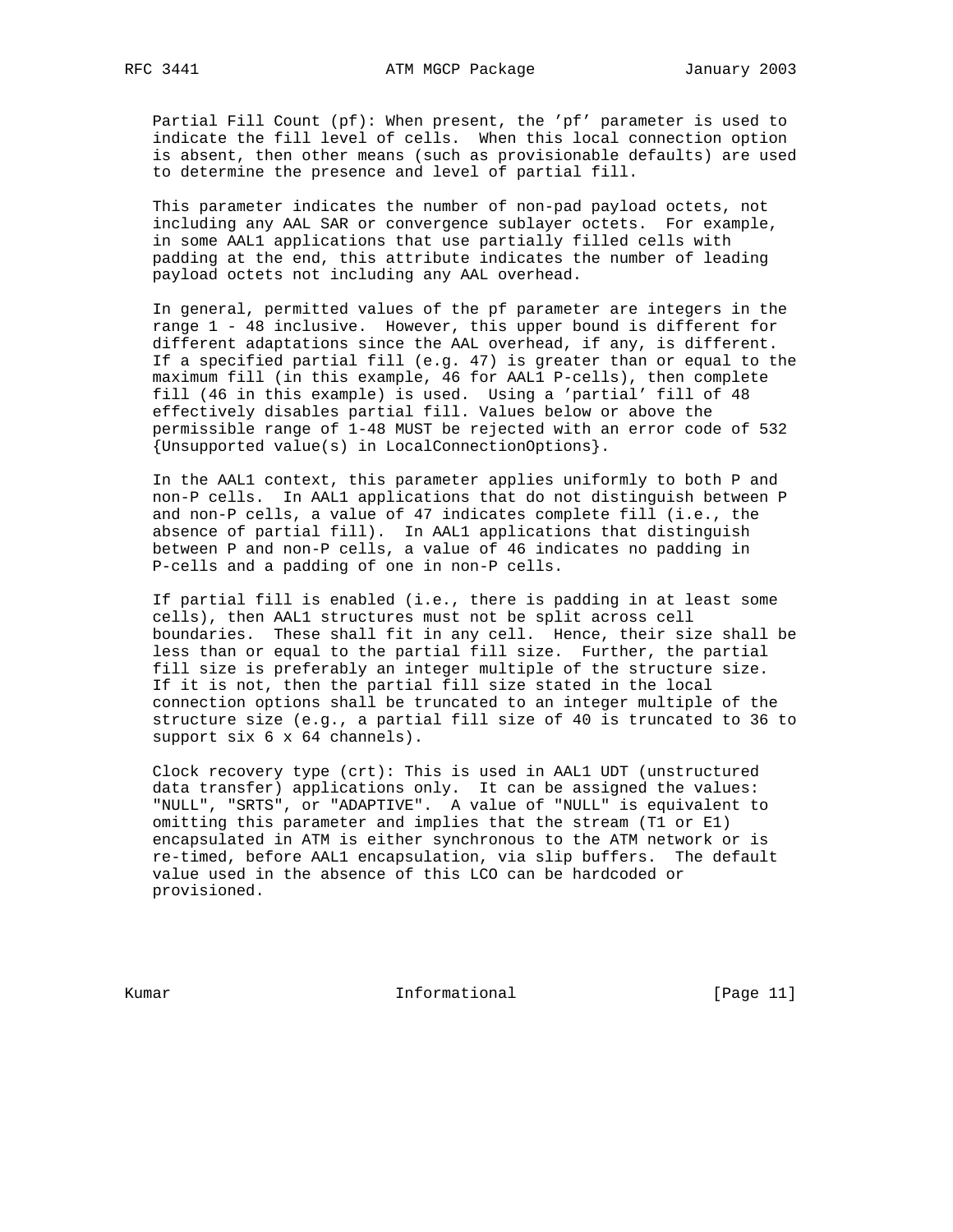Forward Error Correction Enable (fe): This indicates whether FEC, as defined in ITU I.363.1 [1], is enabled or not. Possible values are: "NULL", "DELAY\_SENSITIVE" and "LOSS\_SENSITIVE". FEC can be enabled differently for delay-sensitive and loss-sensitive connections. A "NULL" value implies disabling FEC for an AAL1 connection.

| TABLE 4: Local Connection Options for AAL Type 2 |                                     |                                             |  |  |
|--------------------------------------------------|-------------------------------------|---------------------------------------------|--|--|
| <b>LCO</b>                                       | Meaning                             | Values                                      |  |  |
| pfl                                              | Profile List                        | See below                                   |  |  |
| smplCPS                                          | Simplified CPS<br>[21]              | on, off                                     |  |  |
| tmcu                                             | Combined use<br>timer               | Integer microseconds<br>(32-bit equivalent) |  |  |
| aalsap                                           | Service access<br>point             | AUDIO, MULTIRATE                            |  |  |
| cktmd                                            | Circuit mode                        | on, off                                     |  |  |
| frmd                                             | Frame mode<br>enable                | on, off                                     |  |  |
| genpcm                                           | Generic PCM<br>setting              | PCMA, PCMU                                  |  |  |
| ted                                              | Transmission<br>error detection     | on, off                                     |  |  |
| rastimer                                         | <b>SSSAR</b><br>reassembly<br>timer | Integer microseconds<br>(32-bit equivalent) |  |  |

 Profile List (pfl): This is a list of profiles. Profile types are followed by profile numbers for each type. The ordering of profiles can imply preference, with the most preferred profile first. There can be multiple instances of the same profile type in this list. Spaces are used as delimiters within this list. Therefore, to comply with MGCP syntax [36], it is necessary to enclose this list in double quotes.

Kumar **Informational Informational** [Page 12]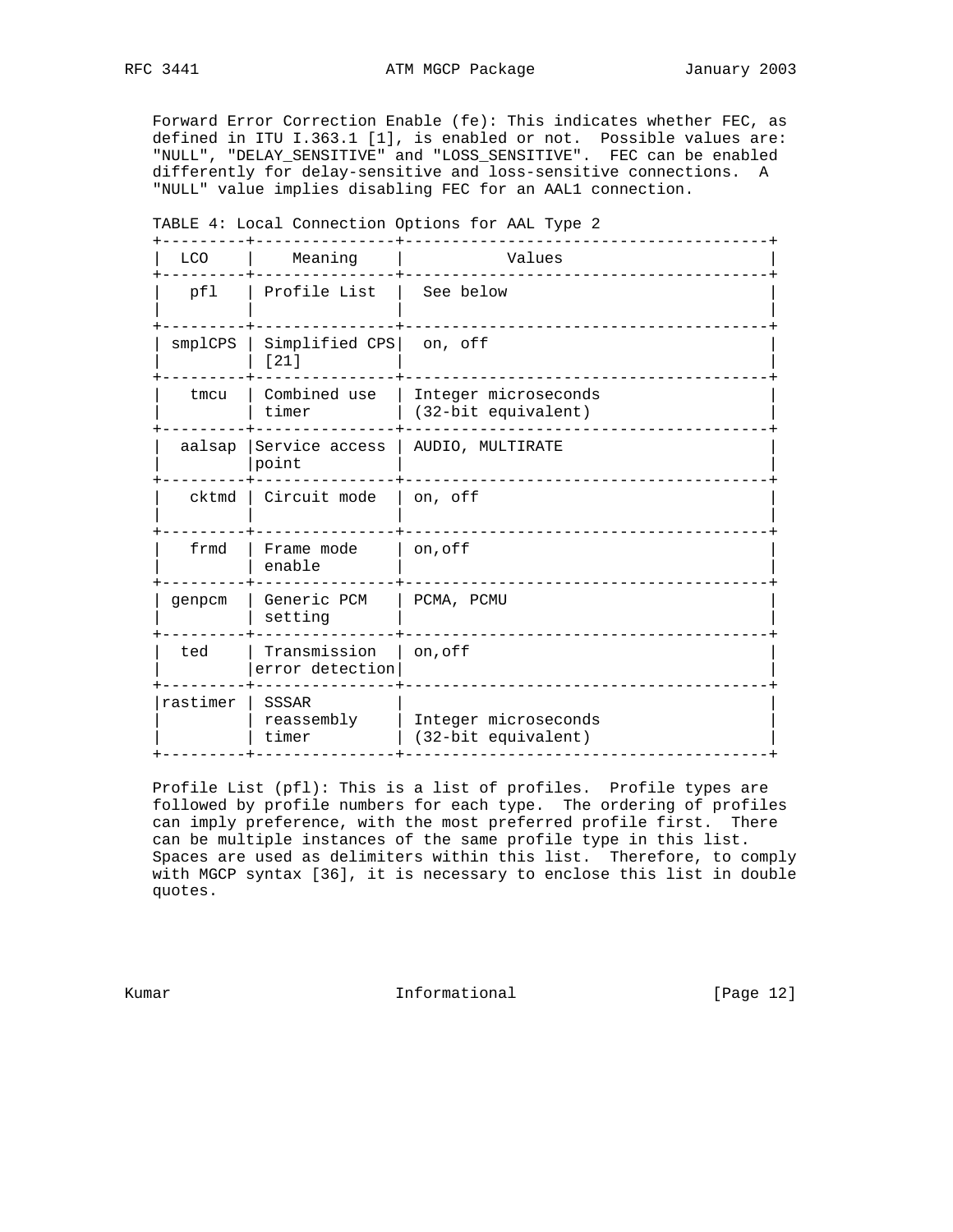The format of the pfl parameter is as follows:

 "<profileType#1><format list#1><profileType#2><format list#2> ... <profileType #M><format list#M>"

where <format list#i> has the form <profile#i\_1>...<profile#i\_N>

The <profileType> parameter indicates the type of profile. It is expressed in the format AAL2/<profileClass> where <profileClass> identifies the source of the definition of the profile.

 The <profileClass> can be assigned a string value indicating the source of the subsequent profile numbers until the next <profileType> field. The following rules apply to the contents of the <profileClass> field:

- <profileClass> = "ITU" indicates profiles defined by ITU. Examples: profiles defined in the I.366.2 specification [2].
- <profileClass> = "ATMF" indicates profiles defined by ATM forum. Examples: profiles defined in af-vtoa-0113 [3] or af vmoa-0145.000 [21].
- <profileClass> = "custom" indicates profiles defined by a corporation or a multi-vendor agreement. Since there is no standard administration of this convention, care should be taken to preclude inconsistencies within the scope of a deployment.

- <profileClass> = <corporateName>

- An equipment vendor or service provider can use its registered, globally unique corporate name (e.g., Cisco, Telcordia etc.) as a string value of the <profileClass>. It is suggested that organizations maintain consistent definitions of the advertised AAL2 profiles that bear their corporate name.
- The <profileClass> can be based on IEEE Standard 802-1990, Section 5.1, which defines the globally unique, IEEE administered, three-octet OUIs used in MAC addresses and protocol identifiers. In this case, the <profileClass> field shall be assigned a string value of "IEEE:" concatenated with <oui> where <oui> is the hex representation of a three-octet field identical to the IEEE OUI. Since this is always represented in hex, the "0x" prefix is not used. Leading zeros may be omitted. For example, "IEEE:00000C" and "IEEE:C" both refer to Cisco Systems, Inc.

 The <profile#> parameter is expressed as a decimal number in the range 1-255.

Kumar **Informational Informational** [Page 13]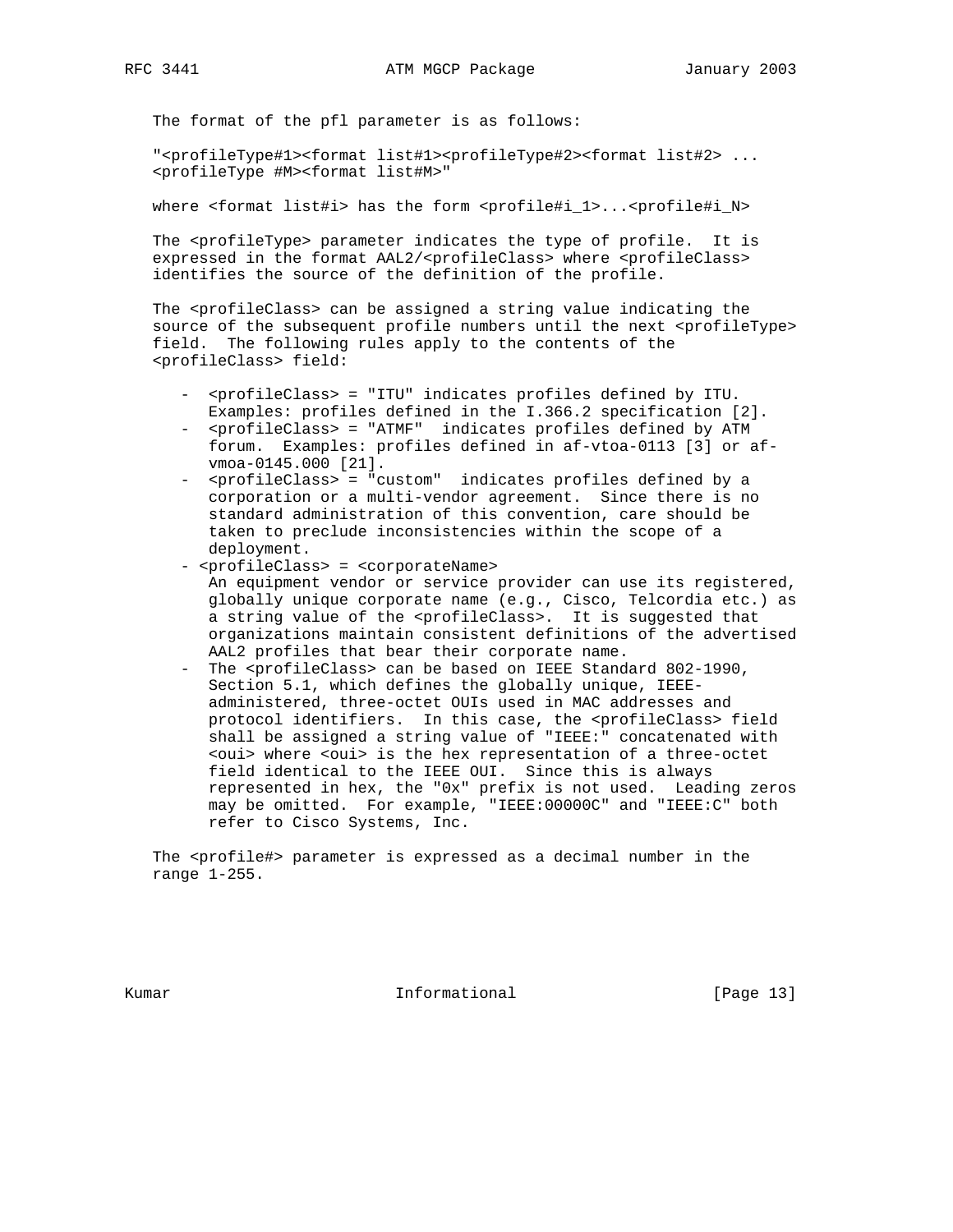An example of the use of the pfl parameter is:

L: atm/pfl:"AAL2/ITU 8 AAL2/ATMF 7 8 AAL2/custom 100 AAL2/cisco 200"

 The syntax for pfl can be represented compactly in the following ABNF (RFC2234) form:

pfl = " $x22" 1*(profit)$  (1\*profile#))" $x22"$  profileType = "AAL2/" profileClass space profile# =  $1-255$  space ; decimal integer followed by space profileClass = "ATMF"/"ITU"/"custom"/corporateName/("IEEE:" oui)  $corporateName =  $1*ALPHA$  ; one or more alphanumeric characters$  oui = 1\*6 HEXDIG; 1-6 hex digits per IEEE Standard 802-1990  $space =  $8d32$$ 

 Simplified CPS (smplCPS): This enables the AAL2 CPS simplification described in [21]. It can be assigned the following values: on, off. Under this simplification, each ATM cell contains exactly one AAL2 packet. If necessary, octets at the end of the cell are padded with zeros.

 AAL2 combined use timer (tmcu): This is defined in ITU I.363.2 [10]. It is an integer number of microseconds, represented as the decimal equivalent of 32 bits.

 AAL service access point (aalsap): The service access point for AAL2 is defined in ITU I.366.2 [2]. The aalsap local connection option can take on the following string values: AUDIO, MULTIRATE.

 Circuit mode (cktmd): This is used to enable circuit mode data [2]. It can be assigned a value of "on" or "off".

 Frame mode (frmd): This is used to enable frame mode data [2]. It can be assigned a value of "on" or "off".

 Generic PCM setting (genpcm): This indicates whether generic PCM encoding in AAL2 profiles is A-law or Mu-law. It can be assigned the string values of "PCMA" and "PCMU".

 Transmission error detection (ted): Transmission error detection is defined in ITU I.366.1 [11]. The ted local connection option can take on the following values: on, off. This local connection option is useful in qualifying the aalApp local connection option, when the value of the latter is "itu\_i3661\_unassured".

Kumar **Informational Informational** [Page 14]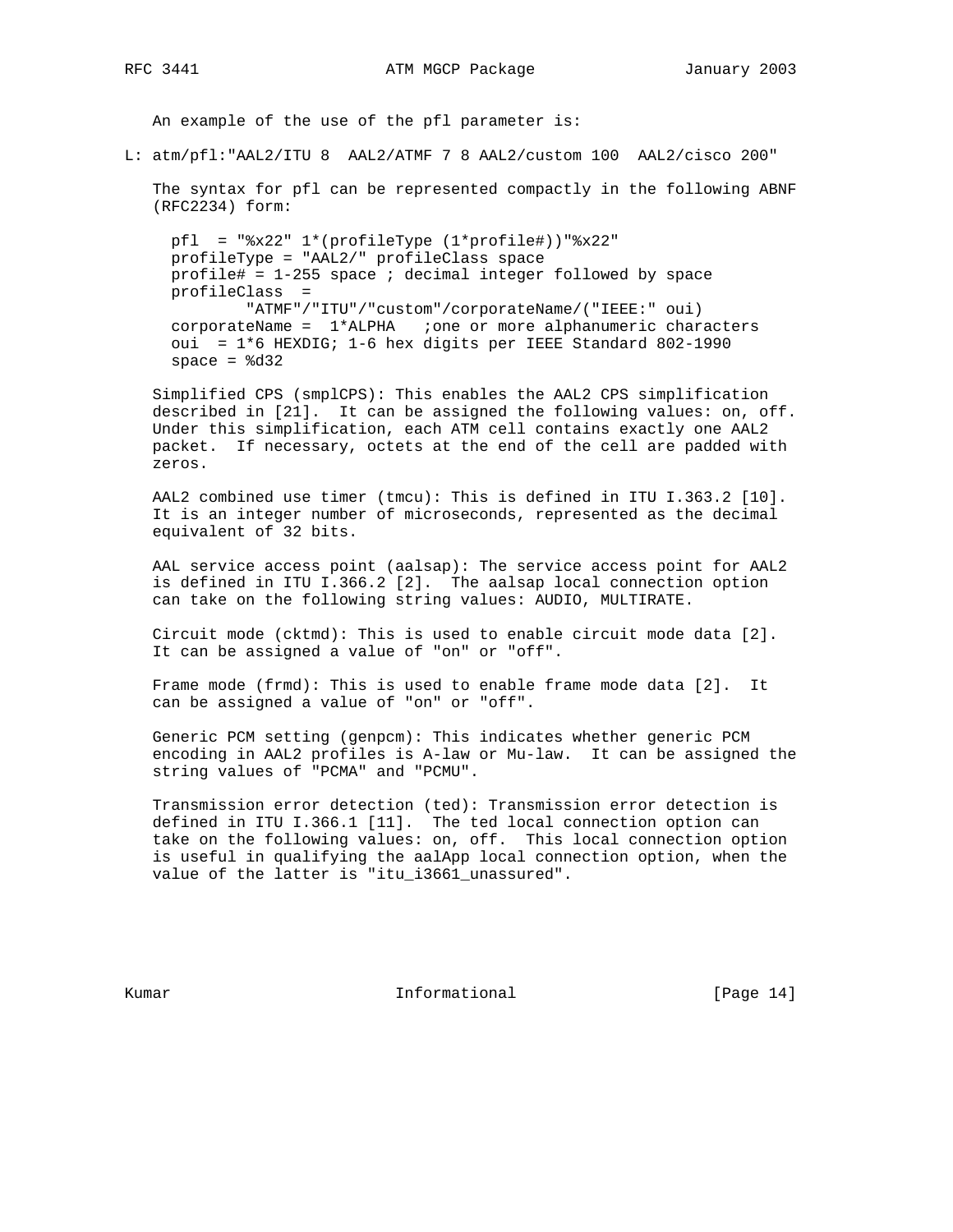SSSAR reassembly timer (rastimer): This is defined in ITU I.366.1 [11]. It is an integer number of microseconds, represented as the decimal equivalent of 32 bits.

 When an endpoint supporting the ATM package is audited for capabilities, the following local connection options from Section 3.2 shall be returned: application (atm/aalApp). Further, if one of the values atm/ct is "AAL2", the following additional local connection options shall be returned: profile list (atm/pfl), simplified CPS (atm/smplCPS), service access point (atm/aalsap), circuit mode enable(atm/cktmd), frame mode enable (atm/frmd) and generic PCM setting (atm/genpcm). If more than one value is supported, these shall be expressed as a list of semicolon-separated values. For atm/smplCPS, atm/cktmd and atm/frmd, an audit can return "on", "off" or "on;off" depending on whether the mode is mandatory, unsupported or optional for the endpoint.

 An example of returning, in audit response, the local connection options defined in Section 3.2 is:

A: atm/aalApp:itu\_i3662, atm/pfl:"AAL2/ATMF 7 8", smplCPS:on;off, aalsap:MULTIRATE, cktmd:off, frmd:off, genpcm:PCMU;PCMA

#### 3.3 Service Layer

| TABLE 5: Local Connection Options for the Service Layer |                          |                                   |  |  |  |
|---------------------------------------------------------|--------------------------|-----------------------------------|--|--|--|
| LCO                                                     | Meaning                  | Values                            |  |  |  |
| vsel                                                    | Voice codec<br>Selection | See below                         |  |  |  |
| dsel                                                    | Data codec<br>Selection  | See below                         |  |  |  |
| fsel                                                    | Fax codec<br>Selection   | See below                         |  |  |  |
| ccnf                                                    | Codec<br>Configuration   | Even number $(4 - 32)$ hex digits |  |  |  |
| usi                                                     | ISUP User<br>Information | Two hex digits                    |  |  |  |

Kumar **Informational Informational** [Page 15]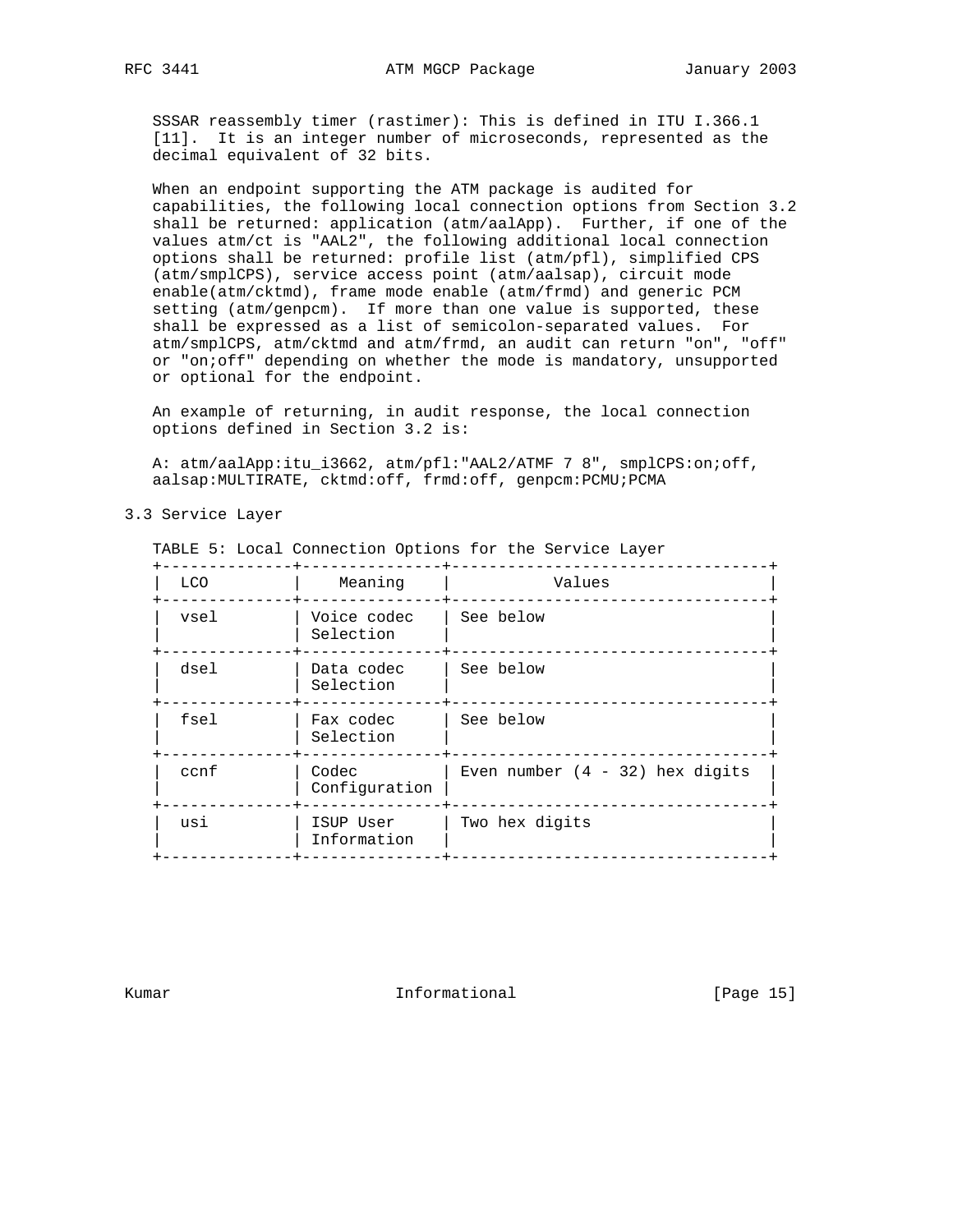Voice codec selection (vsel): This is a prioritized list of one or more 3-tuples describing voice service. Each vsel 3-tuple indicates a codec, an optional packet length and an optional packetization period.

The vsel local connection option is structured as follows:

"<encodingName #1> <packetLength #1><packetTime #1> <encodingName #2> <packetLength #2><packetTime #2>

<encodingName #N> <packetLength #N><packetTime #N>"

 where the <encodingName> refers to a codec name such as PCMU, G726- 32, G729 etc. See [18] and [34] for a list of codecs with static payload types. The <packetLength> is a decimal integer representation of the packet length in octets. The <packetTime> is a decimal integer representation of the packetization interval in microseconds.

 Voiceband data codec selection (dsel): This is a prioritized list of one or more 3-tuples describing voiceband data passthrough service. Each dsel 3-tuple indicates a codec, an optional packet length and an optional packetization period. Depending on the application, the dsel local connection option may or may not cover facsimile service. This is indicated via an <fxIncl> flag preceding the list of 3 tuples. This flag indicates whether the dsel list explicitly addresses facsimile ("on" value) or not ("off" value). This flag can also be set to "-", which is equivalent to setting it to "off".

 If <fxIncl> is "on", then it is rarely useful to also include an fsel option. However, it is syntactically correct to do so as long as the dsel and fsel options include an identical set of 3-tuples, perhaps in a different order.

 If <fxIncl> is "off", then any fsel list may still be ignored if the media gateway does not provide separate treatment of voiceband data passthrough and fax. Since, in this case, there is no distinct facsimile service from the media gateway's perspective, any fsel list does not apply.

The dsel local connection option is structured as follows:

"<fxIncl> <encodingName #1> <packetLength #1><packetTime #1> <encodingName #2> <packetLength #2><packetTime #2> ... <encodingName #N> <packetLength #N><packetTime #N>"

Kumar **Informational Informational** [Page 16]

...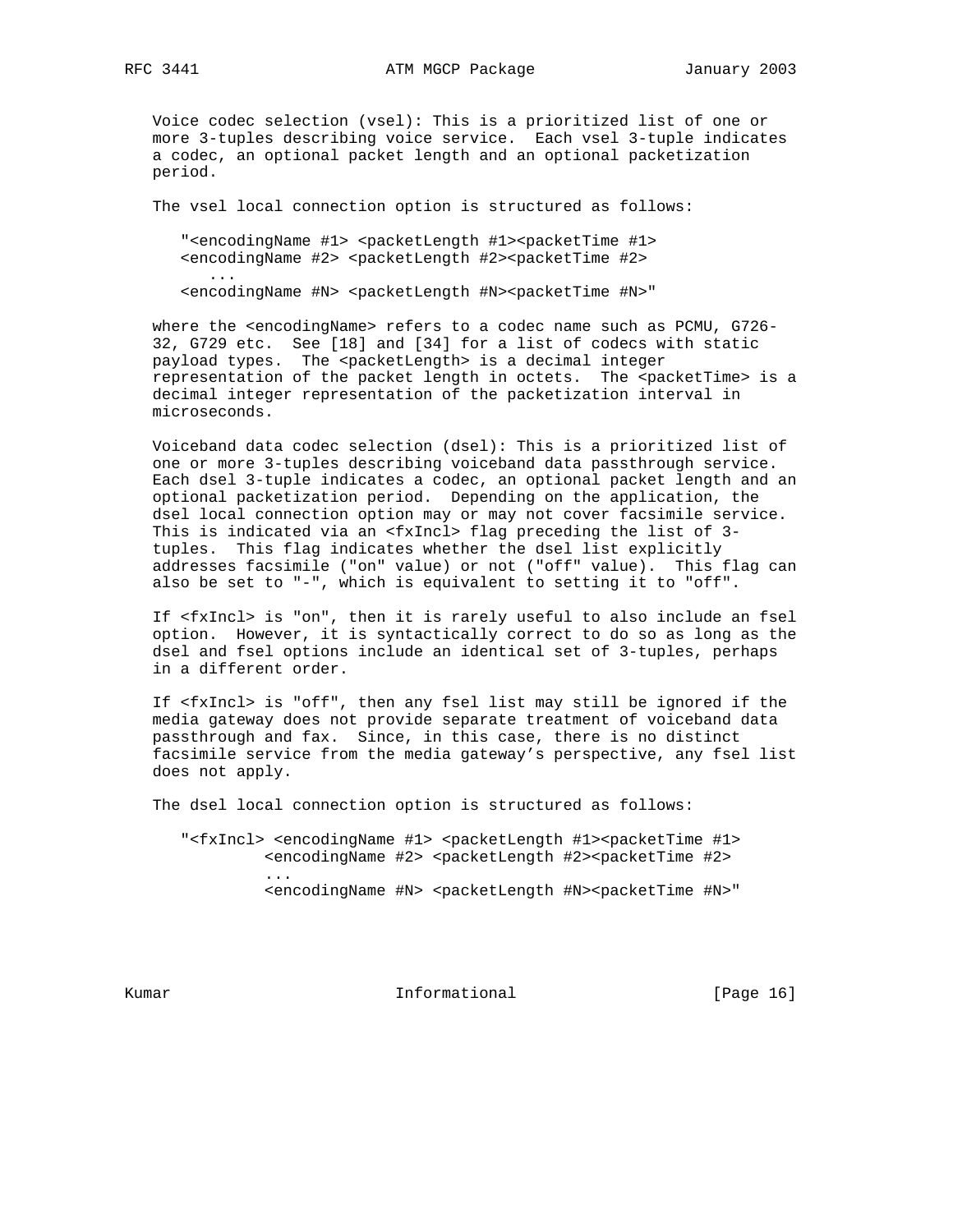where the <encodingName> refers to a codec name such as PCMU, G726- 32, G729 etc. The <packetLength> is a decimal integer representation of the packet length in octets. The <packetTime> is a decimal integer representation of the packetization interval in microseconds.

 Facsimile codec selection (fsel): This is a prioritized list of one or more 3-tuples describing fax service. Each fsel 3-tuple indicates a codec, an optional packet length and an optional packetization period. If the dsel option includes facsimile, the fsel connection option should be consistent with it. Each fsel 3-tuple indicates a codec, an optional packet length and an optional packetization period. The fsel local connection option is structured as follows:

"<encodingName #1> <packetLength #1><packetTime #1> <encodingName #2> <packetLength #2><packetTime #2>

<encodingName #N> <packetLength #N><packetTime #N>"

 where the <encodingName> refers to a codec name such as PCMU, G726- 32, G729 etc. The <packetLength> is a decimal integer representation of the packet length in octets. The <packetTime> is a decimal integer representation of the packetization interval in microseconds.

 Since spaces are used as delimiters within the vsel, dsel and fsel lists, it is necessary to enclose these lists in double quotes [36].

 The vsel, fsel and dsel parameters complement the rest of the local connection options and should be consistent with them.

Examples of the use of these parameters are:

L: atm/vsel:"G729 10 10000 G726-32 40 10000"

L: atm/dsel:"off PCMA 10 10000 G726-32 40 10000"

- L: atm/fsel:"PCMU 40 5000 G726-32 20 5000"
- L: atm/vsel:"G729 10 10000 G726-32 40 10000"
- L: atm/dsel:"on PCMA 10 10000 G726-32 40 10000"

The <packetLength>and <packetTime> can be set to "-" when not needed. A <fxIncl> value of "-" is equivalent to setting it to "off". For example:

 L: atm/vsel:"G729 - - G726-32 - -" L: atm/dsel:"- G729 - - G726-32 - -" L: atm/fsel:"G729-24 - -"

Kumar **Informational Informational** [Page 17]

...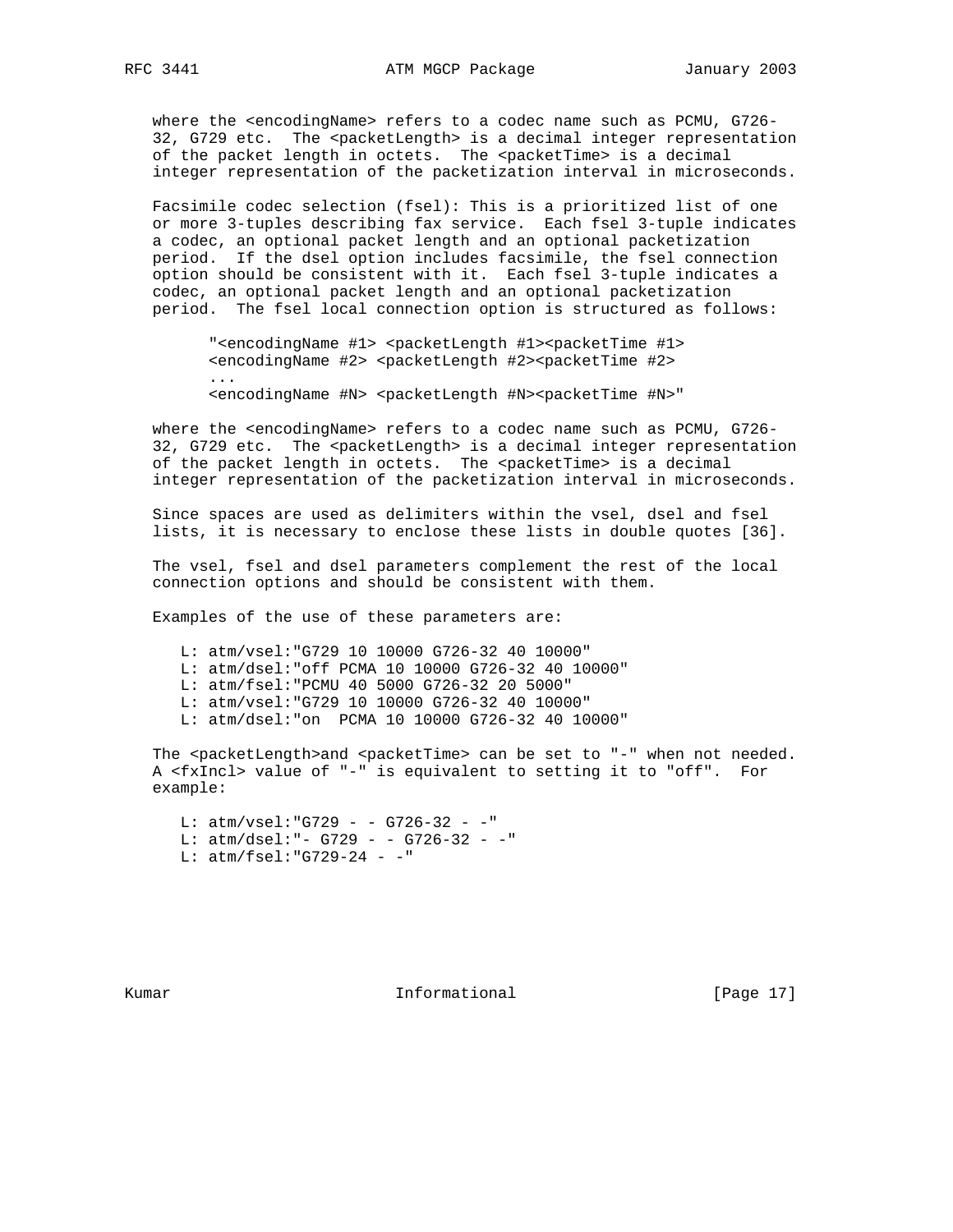The vsel, dsel and fsel local connection options can be used in the AAL1, AAL2 and AAL5 contexts. The <packetLength> and <packetTime> are not meaningful in the AAL1 case and should be set to "-". In the AAL2 case, these local connection options indicate the preferred use of some or all of the rows in a given profile table. If multiple 3 tuples are present, they can indicate a preferentially ordered assignment of some rows in that profile to voice, voiceband data passthrough or facsimile service (e.g., row A preferred to row B etc). If multiple profiles are specified in the pfl parameter (described in section 3.2), the profile qualified by these local connection options is the first profile in the list.

 Codec configuration (ccnf): This is used to convey the contents of the single codec information element (IE) defined in [30]. The contents of this IE are: a single-octet Organizational Identifier (OID) field, followed by a single-octet Codec Type field, followed by zero or more octets of a codec configuration bit-map. The semantics of the codec configuration bit-map are specific to the organization[30, 31]. Since this bit-map is always represented in hex format, the "0x" prefix is omitted. Leading zeros are not omitted. For example:

L: atm/ccnf:01080C

 indicates an Organizational Identifier of 0x01(the ITU-T). Using [57], the second octet (0x08) indicates a codec type of G.726 (ADPCM). The last octet, 0x0C indicates that 16 kbps and 24 kbps rates are NOT supported, while the 32 kbps and 40 kbps rates ARE supported.

 ISUP User Information (usi): This is used to convey the contents of the 'User Information Layer 1 protocol' field within the bearer capability information element defined in Section 4.5.5 of [32], and reiterated as the user service information element (IE) in Section 3.57 of [33]. The 'User Information Layer 1 protocol' field consists of the five least significant bits of Octet 5 of this information element.

 The usi LCO represented as a string of two hex digits. The "0x" prefix is omitted since this value is always hexadecimal. These hex digits are constructed from an octet with three leading '0' bits and the last five bits equal to the 'User Information Layer 1 protocol' field described above. Digits to the left are more significant than digits to the right. The resulting values of the usi local connection option are as follows:

Kumar **Informational Informational** [Page 18]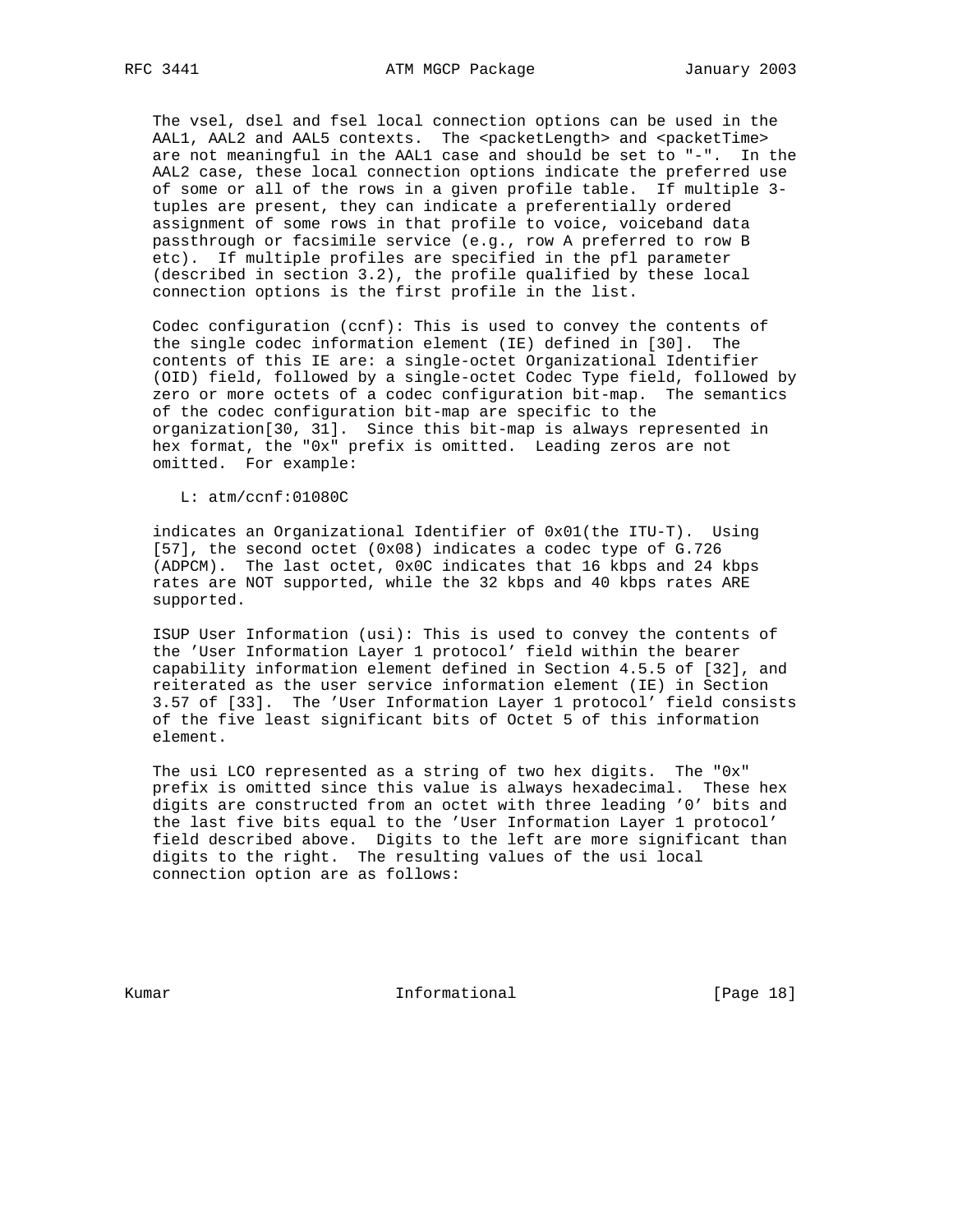| VALUE         | MEANING                                                  |
|---------------|----------------------------------------------------------|
| 0x01          | CCITT standardized rate adaption V.110 and X.30          |
| $0 \times 02$ | Recommendation G.711 Mu-law                              |
| $0 \times 03$ | Recommendation G.711 A-law                               |
| 0x04          | Recommendation G.721 32 kbps ADPCM                       |
|               | and Recommendation I.460                                 |
| $0 \times 05$ | Recommendations H.221 and H.242                          |
| 0x06          | Recommendation H.223 and H.245                           |
| $0 \times 07$ | Non-ITU-T standardized rate adaption                     |
| 0x08          | ITU-T standardized rate adaption V.120                   |
| 0x09          | CCITT standardized rate adaption X.31 HDLC flag stuffing |
|               |                                                          |

# 3.4 ATM Bearer Traffic Management

 These local connection options are used to convey ATM traffic parameters.

| ATM LCO | Meaning                                              | Values                                                           |
|---------|------------------------------------------------------|------------------------------------------------------------------|
| atc     | ATM transfer<br>capability or<br>service<br>category | CBR, nrt-VBR, rt-VBR, UBR, ABR, GFR,<br>DBR, SBR, ABT/IT, ABT/DT |
| sbt     | atc subtype                                          | $1 \ldots 5$                                                     |
| qos     | OoS class                                            | 0.1.5                                                            |
| haob    | Broadband<br>Connection<br>-Oriented<br>Bearer Class | 0.131<br>(Defined values listed below)                           |
| eetim   | End-to-end<br>timing required                        | on, of f                                                         |
| stc     | Susceptibility                                       | $0 \ldots 3$<br>to clipping   (Defined values listed below)      |
| upcc    | User plane<br>connection<br>configuration            | 0.1.3<br>(Defined values listed below)                           |

TABLE 6: Local Connection Options for ATM bearer traffic management

Kumar **Informational Informational** [Page 19]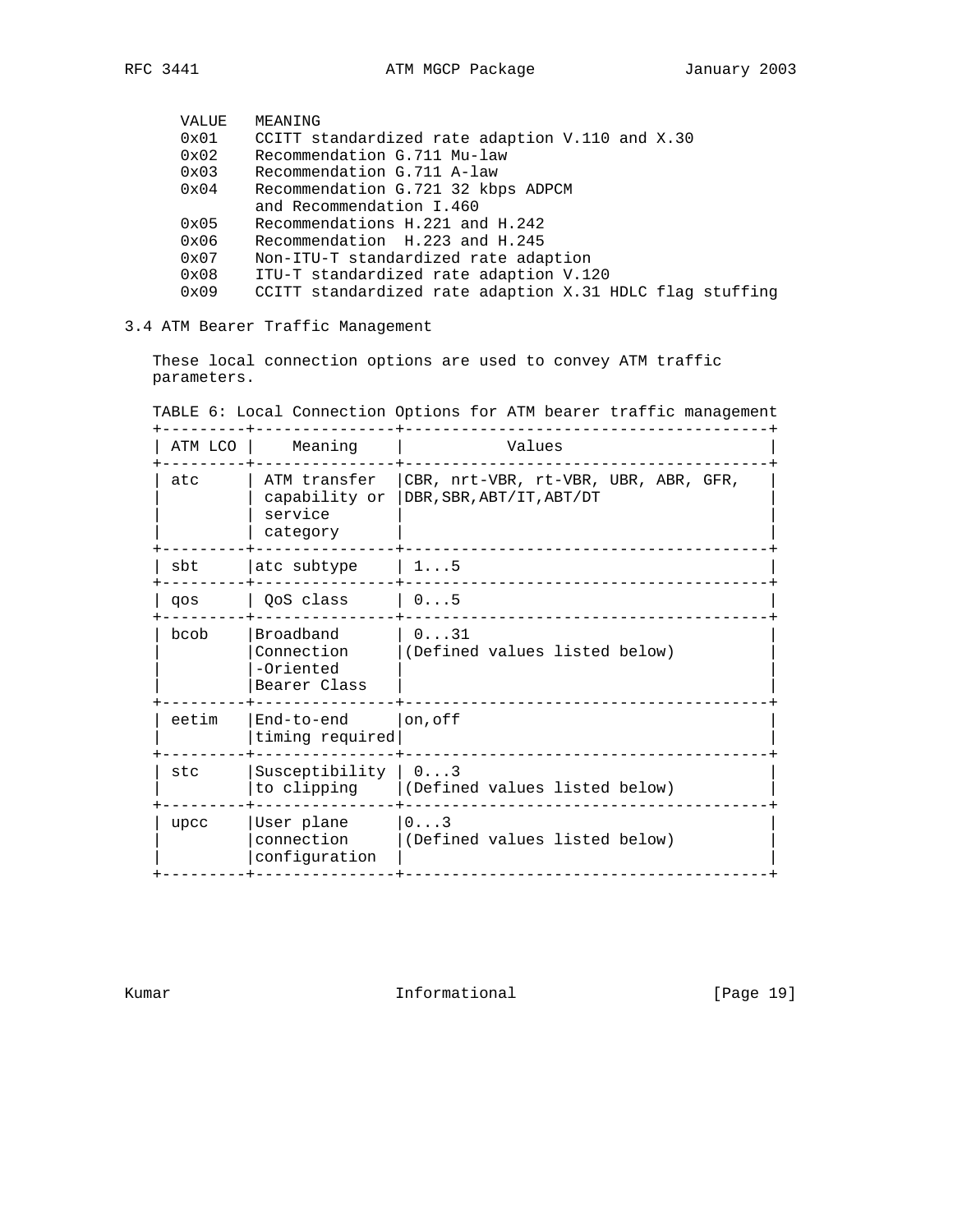| aqf      | ATM QoS<br>parameters,<br>forward<br>direction                          | List, see below                   |
|----------|-------------------------------------------------------------------------|-----------------------------------|
| aqb      | ATM QoS<br>parameters,<br>backward<br>direction                         | List, see below                   |
| $adf0+1$ | ATM traffic<br>descriptor,<br>forward<br>direction,<br>CLP-independent  | List, see below                   |
| adf0     | ATM traffic<br>descriptor,<br>forward<br>direction,<br>$CLP = 0$        | List, see below                   |
| $adb0+1$ | ATM traffic<br>descriptor,<br>backward<br>direction,<br>CLP-independent | List, see below                   |
| adb      | ATM traffic<br>descriptor,<br>backward<br>direction,<br>$CLP = 0$       | List, see below                   |
| abrf     | forward<br>direction                                                    | ABR parameters,   List, see below |
| abrb     | backward<br>direction                                                   | ABR parameters,   List, see below |
| abrSetup | ABR connection<br>set-up<br>parameters                                  | List, see below                   |

Kumar Informational [Page 20]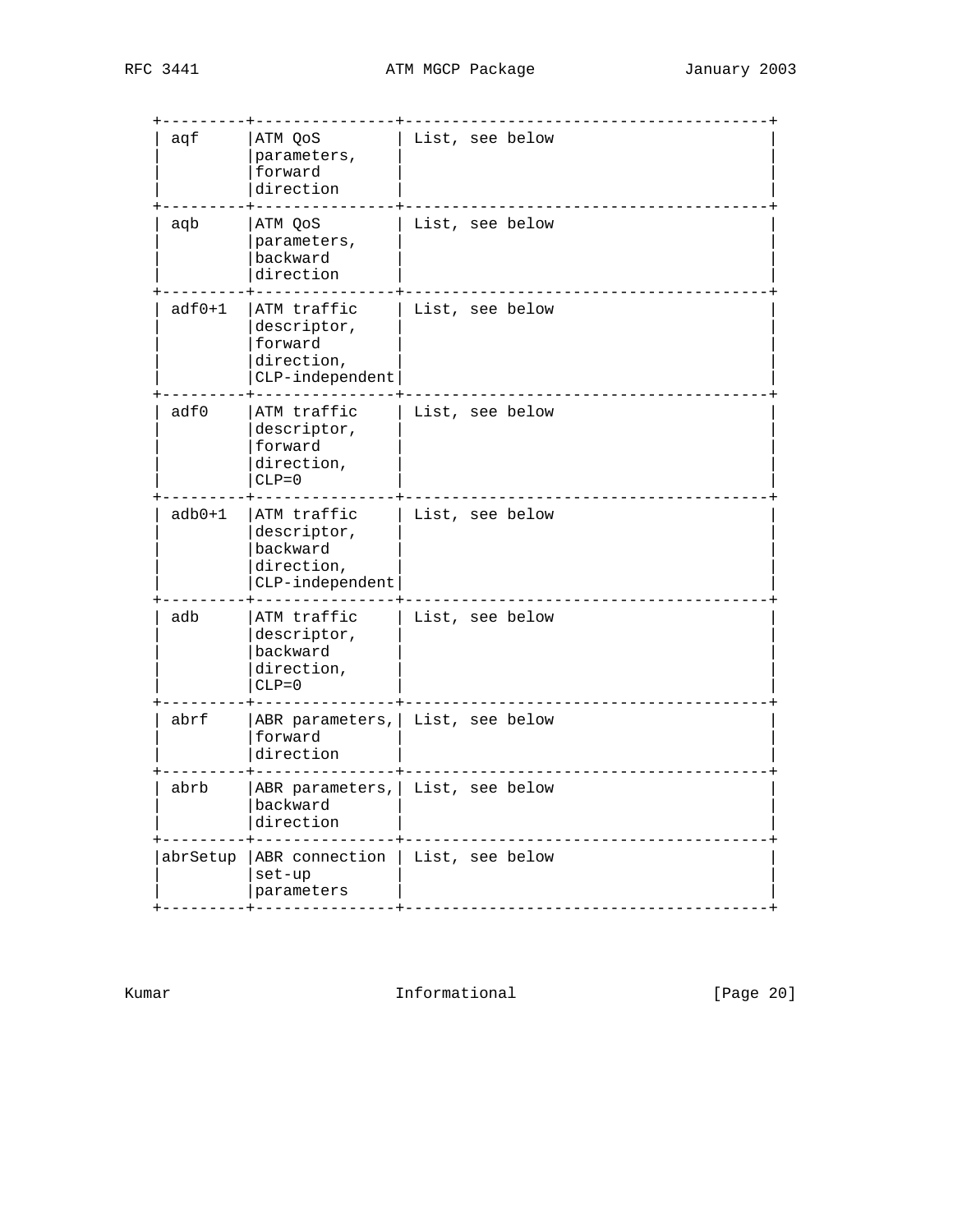ATM transfer capability (atc): This parameter indicates the ATM Transfer Capability described in ITU I.371 [19], equivalent to the ATM Service Category described in the UNI 4.1 Traffic Management specification [8]. In applications conforming to ITU I.371, this parameter can be assigned the following values: DBR, SBR, ABT/IT, ABT/DT, ABR. In applications conforming to the UNI 4.1 Traffic Management specification, this parameter can be assigned the following values: CBR, nrt-VBR, rt-VBR, UBR, ABR, GFR.

 Subtype (sbt): This qualifies the atc local connection option. It can be assigned integer values of 1...5. The following combinations of the atc and sbt local connection options are meaningful:

| atc        | sbt            | Resulting transport                                  |
|------------|----------------|------------------------------------------------------|
| CBR/DBR    | 1              | Voiceband signal transport (ITU G.711, G.722, I.363) |
| CBR/DBR    | 2              | Circuit transport (ITU I.363)                        |
| CBR/DBR    | $\overline{4}$ | High-quality audio signal transport (ITU I.363)      |
| CBR/DBR    | 5 <sub>5</sub> | Video signal transport (ITU I.363)                   |
| nrt-VBR    | $\mathbf 1$    | nrt-VBR.1                                            |
| nrt-VBR    | 2              | nrt-VBR.2                                            |
| nrt-VBR    | 3 <sup>7</sup> | nrt-VBR.3                                            |
| rt-VBR     | $\mathbf{1}$   | rt-VBR.1                                             |
| rt-VBR     | 2              | $rt$ -VBR.2                                          |
| rt-VBR     | 3              | $rt-VBR.3$                                           |
| UBR        | $\mathbf{1}$   | UBR.1                                                |
| <b>UBR</b> | 2              | UBR.2                                                |
| GFR        | $\mathbf{1}$   | GFR.1                                                |
| GFR        | 2              | GRR.2                                                |
| <b>SBR</b> | 1              | SBR1                                                 |
| <b>SBR</b> | 2              | SBR2                                                 |
| <b>SBR</b> | 3              | SBR3                                                 |

 Subtypes for the atc values of CBR or DBR are per [29]. Subtypes for the remaining atc values are per [8] and [19].

Kumar **Informational Informational** [Page 21]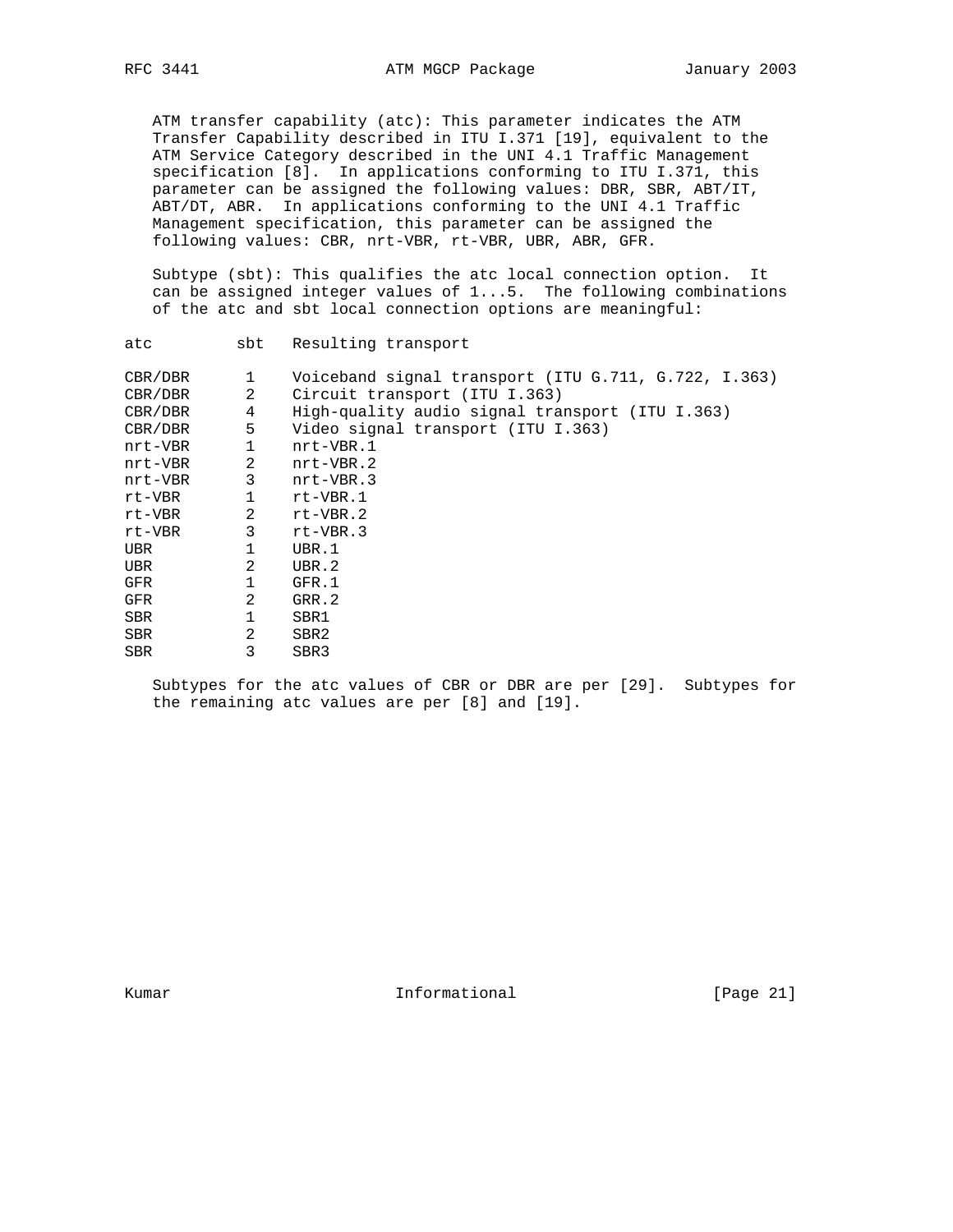QoS class (qos): This indicates the QoS class specified in ITU I.2965.1 [4]. It can take on the integer decimal values in the range 0 - 5. These values are mapped into QoS classes as follows:

| VALUE | MEANING            |
|-------|--------------------|
|       | Default QoS        |
|       | Stringent          |
| 2     | Tolerant           |
|       | Bi-level           |
|       | Unbounded          |
| 5     | Stringent bi-level |
|       |                    |

 Broadband Connection-Oriented Bearer Class (bcob): The bcob local connection option indicates the Broadband Connection-Oriented Bearer Class specified in ITU Q.2961.2 [5]. It is represented as a decimal number in the range 0 - 31, or its hex equivalent (range 0x0 - 0x1F). The following values are currently defined:

| VALUE | MEANING                          |
|-------|----------------------------------|
|       | $BCOB - A$                       |
|       | $BCOB-C$                         |
| 5     | Frame relaying bearer service    |
| 16    | BCOB-X                           |
| 2.4   | BCOB-VP (transparent VP service) |
|       |                                  |

 End-to-end timing (eetim): This indicates whether end-to-end timing is required (Table 4-8 of [29]). It can be assigned a value of "on" or "off".

Kumar **Informational Informational** [Page 22]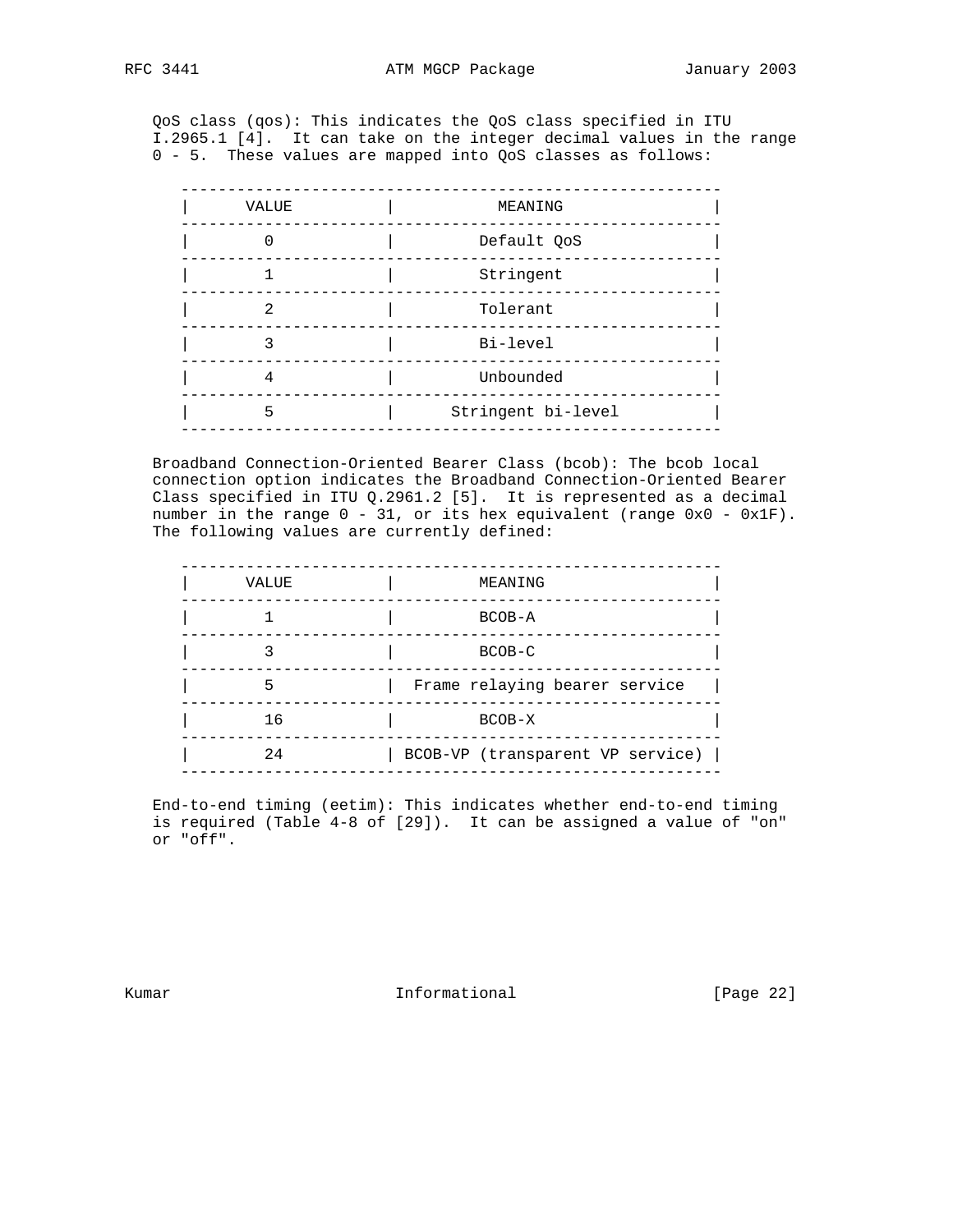Susceptibility to clipping (stc): The stc local connection option indicates susceptibility to clipping. It is represented as a decimal number in the range  $0 - 3$ , or its hex equivalent (range  $0 \times 0 - 0 \times 3$ ). All values except those listed below are reserved.

| VALUE | MEANING                     |  |
|-------|-----------------------------|--|
|       | Not susceptible to clipping |  |
|       | Susceptible to clipping     |  |

 User plane connection configuration (upcc): The upcc local connection option is represented as a decimal number in the range 0 - 3, or its hex equivalent (range 0x0 - 0x3). All values except those listed below are reserved.

| VALUE | MEANING             |  |
|-------|---------------------|--|
|       | Point to point      |  |
|       | Point to multipoint |  |

 ATM QoS parameters, forward direction (aqf) and backward direction (aqb): Here, forward is the direction away from the media gateway, backward is the direction towards the gateway. If the directional convention used by bearer signaling at the gateway is different, then appropriate translations must be done by the media gateway. These parameters have the following format:

"<cdvType><acdv><ccdv><eetd><cmtd><aclr>"

 Since spaces are used in this list, it must be enclosed in double quotes for MGCP compliance [36].

 The <cdvType> parameter can take on the string values of "PP" and "2P". These refer to the peak-to-peak and two-point CDV as defined in UNI 4.0 [6] and ITU Q.2965.2 [7] respectively.

The CDV parameters, <acdv> and <ccdv>, refer to the acceptable and cumulative CDVs respectively. These are expressed in units of microseconds and represented as the decimal or hex equivalent of 24 bit fields. These use the cell loss ratio, <aclr>, as the "alpha" quantiles defined in the ATMF TM 4.1 specification [8] and in ITU I.356 [9].

Kumar **Informational Informational** [Page 23]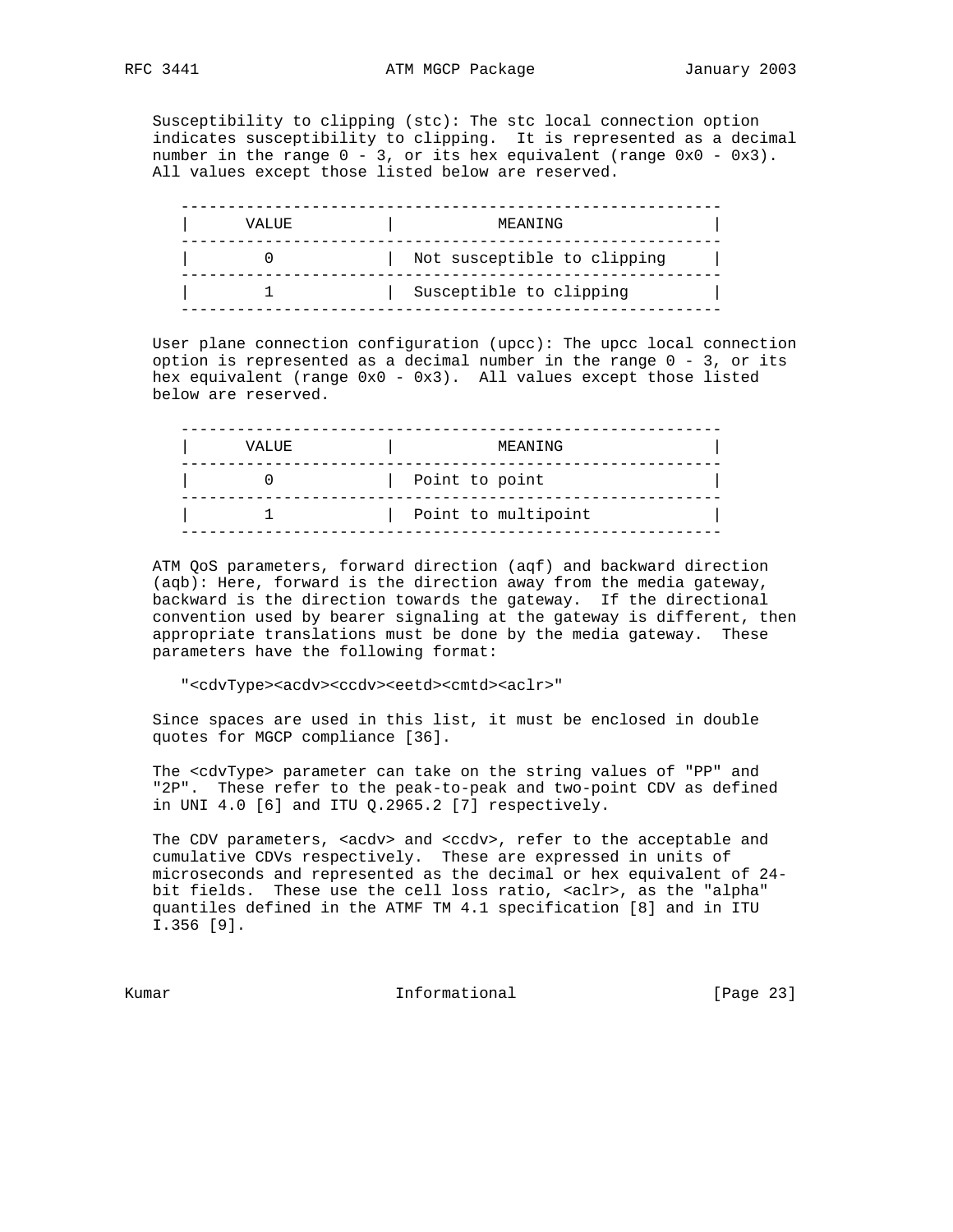The transit delay parameters, <eetd> and <cmtd>, refer to the end-to end and cumulative transit delays respectively in milliseconds. These are represented as the decimal equivalents of 16-bit fields. These parameters are defined in  $Q.2965.2$  [7], UNI 4.0 [8] and  $Q.2931$ [29].

The <aclr> parameter refers to forward and backward acceptable cell loss ratios. This is the ratio between the number of cells lost and the number of cells transmitted. It is expressed as the decimal or hex equivalent of an 8-bit field. This field expresses an order of magnitude n, where n is an integer in the range 1-15. The Cell Loss Ratio takes on the value 10 raised to the power of minus n.

 If any of these parameters is not specified, is inapplicable or is implied, then it is set to "-".

Examples of the use of the aqf and aqb local connection options are:

 L: atm/aqf:"PP 8125 3455 32000 - 11" L: atm/aqb:"PP 4675 2155 18000 - 12"

 This implies a forward acceptable peak-to-peak CDV of 8.125 ms, a backward acceptable peak-to-peak CDV of 4.675 ms, forward cumulative peak-to-peak CDV of 3.455 ms, a backward cumulative peak-to-peak CDV of 2.155 ms, a forward end-to-end transit delay of 32 ms, a backward end-to-end transit delay of 18 ms, an unspecified forward cumulative transit delay, an unspecified backward cumulative transit delay, a forward cell loss ratio of 10 raised to minus 11 and a backward cell loss ratio of 10 to the minus 12.

 ATM traffic descriptors, forward direction CLP=0+1 (adf0+1), backward direction CLP=0+1 (adb0+1), forward direction CLP=0 (adf0), backward direction CLP=0 (adb0): Here, forward is the direction away from the media gateway, backward is the direction towards the gateway. If the directional convention used by bearer signaling at the gateway is different, then appropriate translations must be done by the media gateway. The adf0+1, adb0+1, adf0 and adb0 local connection options have the following format:

"<pcr><scr><mbs><cdvt><mcr><mfs><fd><te>"

 Since spaces are used in these lists, they must be enclosed in double quotes for MGCP compliance [36].

 These parameters are defined per the ATMF TM 4.1 specification [8]. Each of these parameters can be set to "-" if the intent is to not specify it via MGCP. These definitions are listed briefly in Table 7 below.

Kumar **Informational Informational** [Page 24]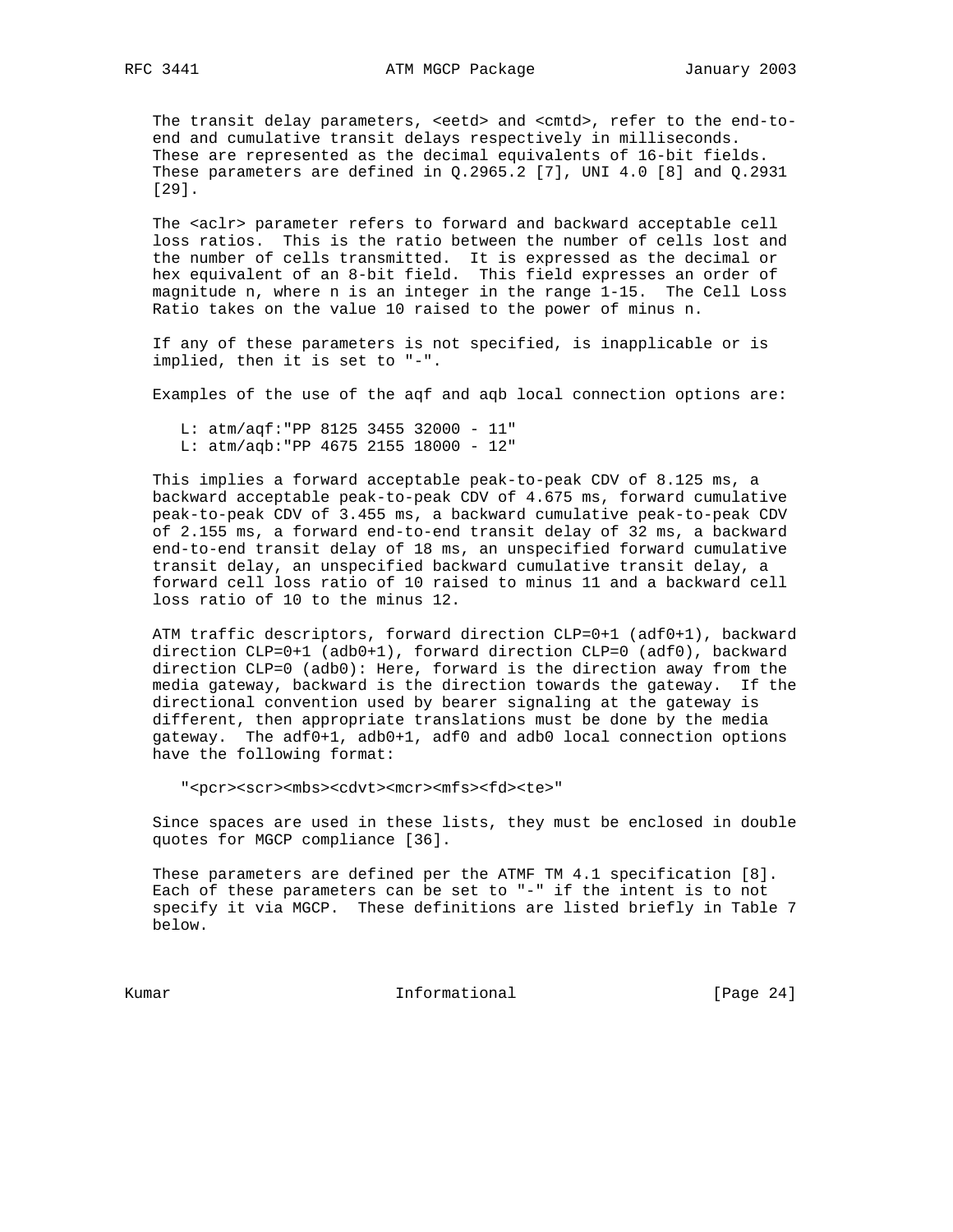TABLE 7: ATM Traffic Descriptor Parameters

| MEANING                        | UNITS            |
|--------------------------------|------------------|
| Peak Cell Rate                 | Cells per second |
| Sustained Cell Rate            | Cells per second |
| Maximum Burst Size             | Cells            |
| Cell Delay Variation Tolerance | Microseconds     |
| Minimum Cell Rate              | Cells per second |
| Maximum Frame Size             | Cells            |
| Frame Discard Allowed          | on/off           |
| CLP tagging enabled            | on/off           |
|                                |                  |

 The pcr, scr, cdvt and mbs can be represented as the decimal equivalents of 24-bit fields. The mbs and mfs can be represented as the decimal equivalents of 16-bit fields.

Examples of these local connection options are:

| L: atm/adf0+1:"200 100 20              |  |  | $- - - \circ n -$ ", |
|----------------------------------------|--|--|----------------------|
| $atm/addf0$ :"200 80 15 ---- off",     |  |  |                      |
| $atm/adb0+1$ :"200 100 20 - - - on -", |  |  |                      |
| $atm/adb0: "200 80 15 - - - - off"$    |  |  |                      |

 This implies a forward and backward PCR of 200 cells per second for all cells regardless of CLP, forward and backward PCR of 200 cells per second for cells with CLP=0, a forward and backward SCR of 100 cells per second for all cells regardless of CLP, a forward and backward SCR of 80 cells per second for cells with CLP=0, a forward and backward MBS of 20 cells for all cells regardless of CLP, a forward and backward MBS of 15 cells for cells with CLP=0, an unspecified CDVT which can be known by other means, and an MCR and MFS which are unspecified because they are inapplicable. Frame discard is enabled in both the forward and backward directions. Tagging is not enabled in either direction.

 ABR parameters, forward direction (abrf) and backward direction (abrb): Here, forward is the direction away from the media gateway, backward is the direction towards the gateway. If the convention used by bearer signaling at the gateway is different, then appropriate translations must be done by the media gateway. The abrf and abrb local connection options have the following format:

"<nrm><trm><cdf><adtf>"

 Since spaces are used in these lists, they must be enclosed in double quotes for MGCP compliance [36].

Kumar **Informational Informational** [Page 25]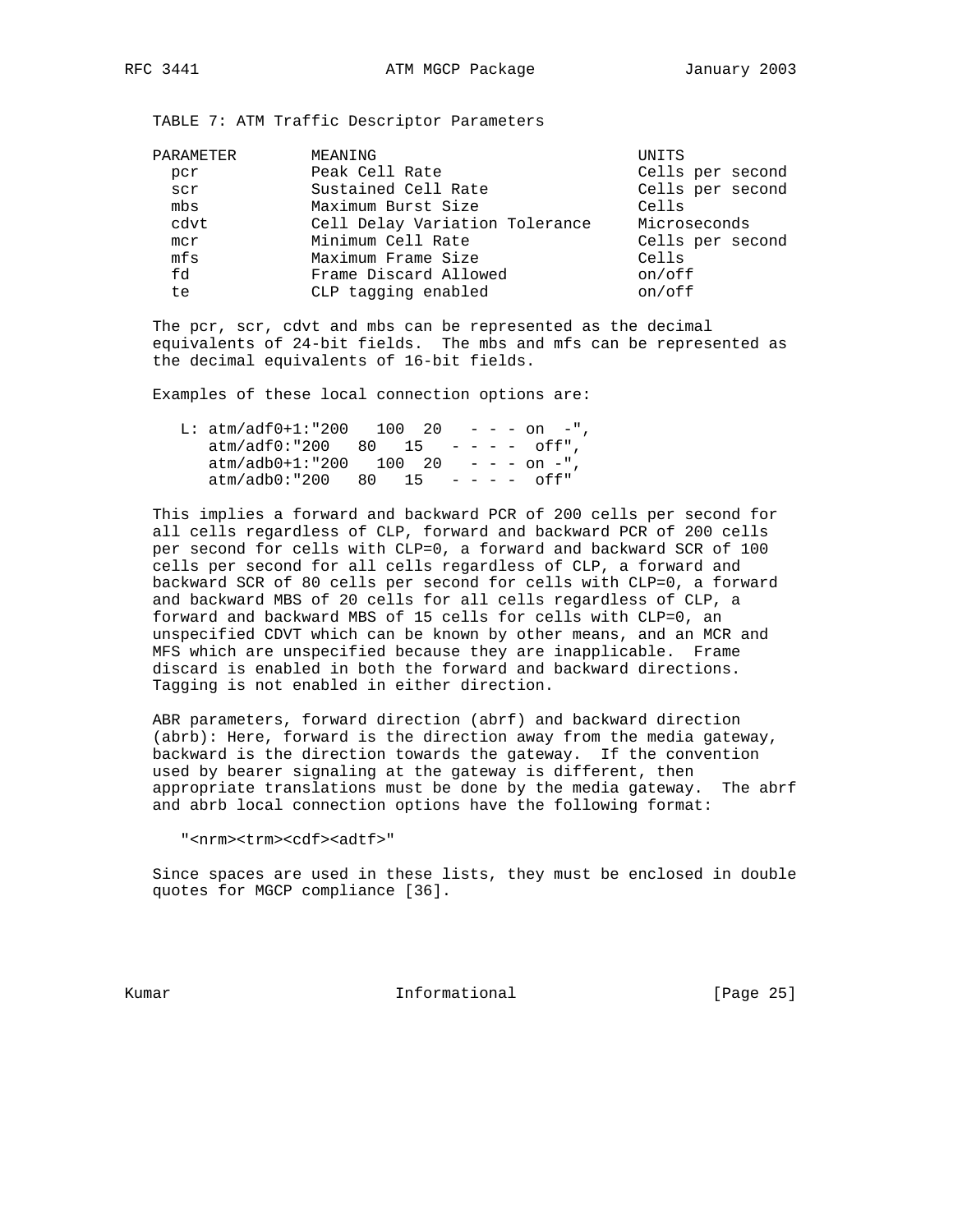TABLE 8: ABR Parameters

 These ABR parameters are defined per [6] and [8]. Their definition is summarized in Table 8 below. In MGCP, these are represented as the decimal equivalent of the binary fields mentioned below. If any of these parameters is meant to be left unspecified, it is set to "- ".

| PARAMETER | MEANING                                                         | FIELD SIZE |
|-----------|-----------------------------------------------------------------|------------|
| NRM       | Maximum number of cells per<br>forward Resource Management cell | 3 bits     |
| TRM       | Maximum time between<br>forward Resource Management cells       | 3 bits     |
| CDF       | Cutoff Decrease Factor                                          | 3 bits     |
| ADTF      | Allowed Cell Rate Decrease<br>Time Factor                       | 10 bits    |

 ABR set-up parameters (abrSetup): This local connection option is used to indicate the ABR parameters needed during call/connection establishment (Section 10.1.2.2 of the UNI 4.0 signaling specification [6]). The abrSetup local connection option has the following format:

"<ficr><bicr><ftbe><br/>>btbe><crmrtt><frif><br/>>hrif><frdf><br/>>brdf>"

 Since spaces are used in this list, it must be enclosed in double quotes for MGCP compliance [36].

 These parameters are defined per [6]. Their definitions are listed briefly in Table 9 below. In these definitions, forward is the direction away from the media gateway, backward is the direction towards the gateway. If the convention used by bearer signaling at the gateway is different, then appropriate translations must be done by the media gateway. If any of these parameters is meant to be left unspecified, it is set to "-".

Kumar **Informational Informational** [Page 26]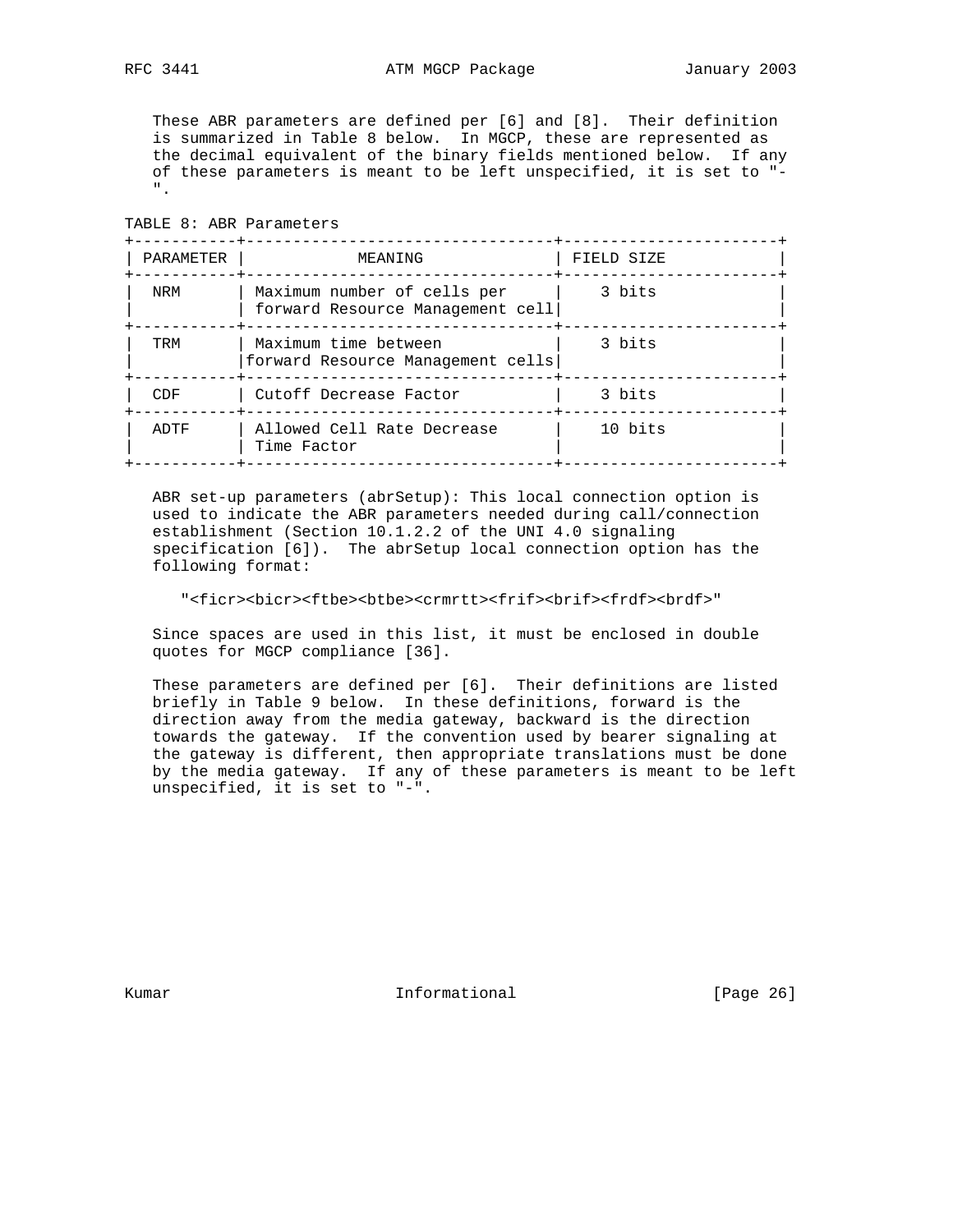| PARAMETER         | MEANING                                                      | <b>REPRESENTATION</b>                 |
|-------------------|--------------------------------------------------------------|---------------------------------------|
| <ficr></ficr>     | Forward Initial Cell Rate<br>(Cells per second)              | Decimal equivalent<br>of 24-bit field |
| <bicr></bicr>     | Backward Initial Cell Rate<br>(Cells per second)             | Decimal equivalent<br>of 24-bit field |
| $tf$              | Forward transient buffer<br>exposure (Cells)                 | Decimal equivalent<br>of 24-bit field |
| <btbe></btbe>     | Backward transient buffer<br>exposure (Cells)                | Decimal equivalent<br>of 24-bit field |
| <crmrtt></crmrtt> | Cumulative RM round-trip time<br>(Microseconds)              | Decimal equivalent<br>of 24-bit field |
| $<$ frif>         | Forward rate increase factor<br>(used to derive cell count)  | Decimal integer<br>$0 - 15$           |
| chrifs            | Backward rate increase factor<br>(used to derive cell count) | Decimal integer<br>$0 - 15$           |
| $<$ frdf>         | Forward rate decrease factor<br>(used to derive cell count)  | Decimal integer<br>$0 - 15$           |
| <brdf></brdf>     | Backward rate decrease factor<br>(used to derive cell count) | Decimal integer<br>$0 - 15$           |

TABLE 9: ABR Set-up Parameters

#### 3.5 AAL Dimensioning

 The Local Connection Options in Table 10 are used to dimension the operation of the AAL. In these parameters, forward is the direction away from the media gateway. Backward is the direction towards the media gateway. These parameters are represented as decimal integers in the ranges listed in Table 10.

TABLE 10: Local Connection Options used to dimension the AAL

| LCO | Meaning           | Values (Decimal Integer) |  |
|-----|-------------------|--------------------------|--|
| str | Structure<br>Size | $1 \ldots 65, 535$       |  |

Kumar **Informational Informational** [Page 27]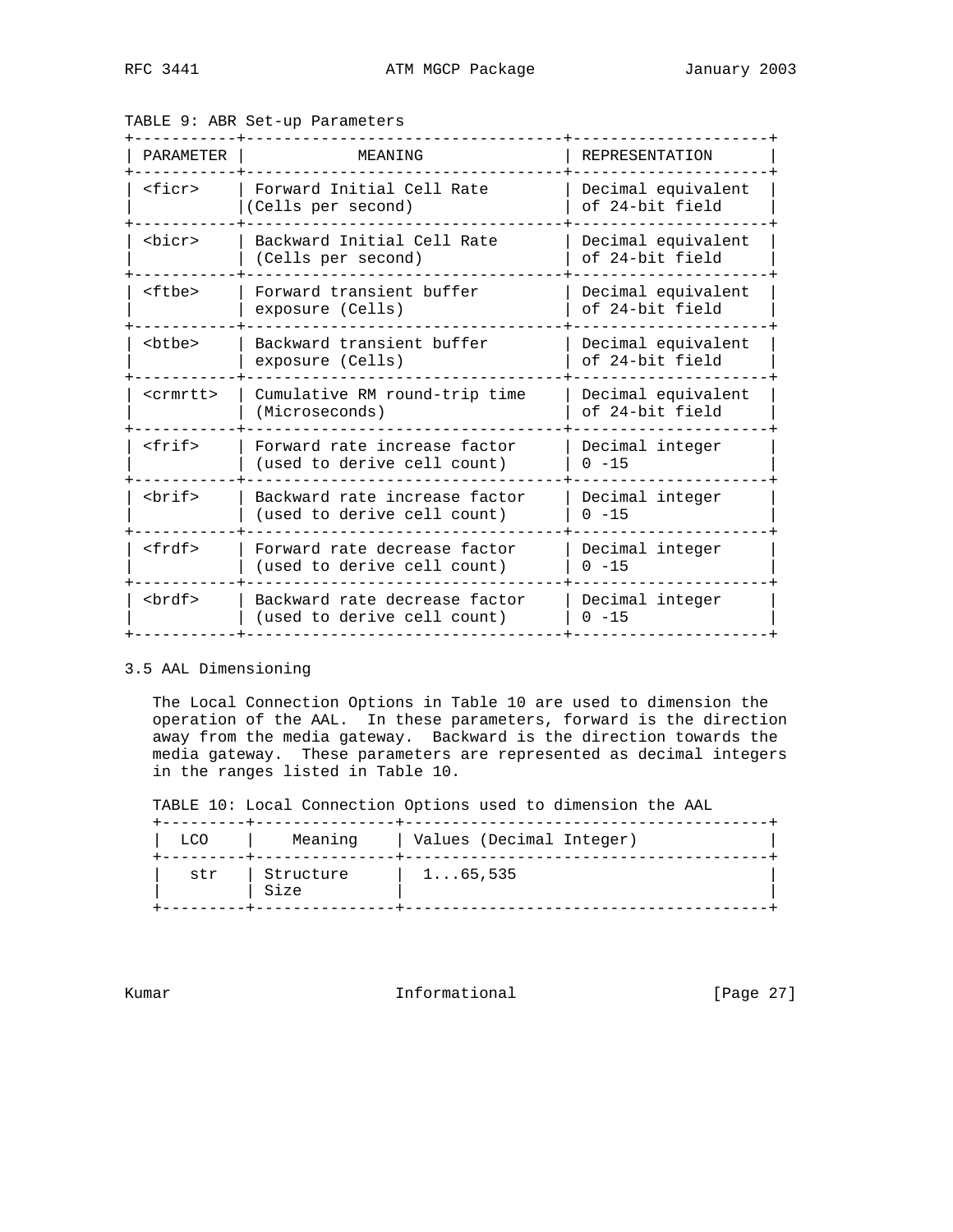|                      | $chrRate$   CBR rate                                      | Bit map per Table 4-6 of [29]    |
|----------------------|-----------------------------------------------------------|----------------------------------|
| fcpcs                | Forward<br>maximum CPCS<br>SDU size                       | AAL2: 45 or 64<br>AAL5: 1-65,535 |
| bcpcs                | Backward<br>maximum CPCS<br>SDU size                      | AAL2: 45 or 64<br>AAL5: 1-65,535 |
| fSDUrate             | Forward<br>maximum AAL2<br>CPS SDU rate                   | 24-bit equivalent                |
| bSDUrate             | Backward<br>maximum AAL2<br>CPS SDU rate                  | 24-bit equivalent                |
| ffrm                 | Forward $maximum$ 1-65,535<br>frame block<br>size         |                                  |
| bfrm                 | Backward<br>maximum frame<br>block size                   | $1 - 65, 535$                    |
| fsssar               | Forward $maximum$ 1-65,568<br>SSSAR-SDU<br>size           |                                  |
| bsssar               | Backward<br>maximum SSSAR<br>SDU size                     | $1 - 65, 568$                    |
|                      | fsscopsdu Forward maximum   1-65,528<br>SSCOP-SDU<br>size |                                  |
| bsscopsdu   Backward | maximum SSCOP<br>SDU size                                 | $1 - 65, 528$                    |
| fsscopuu             | Forward maximum<br>SSCOP-UU field<br>size                 | $1 - 65, 524$                    |

Kumar **Informational Informational** [Page 28]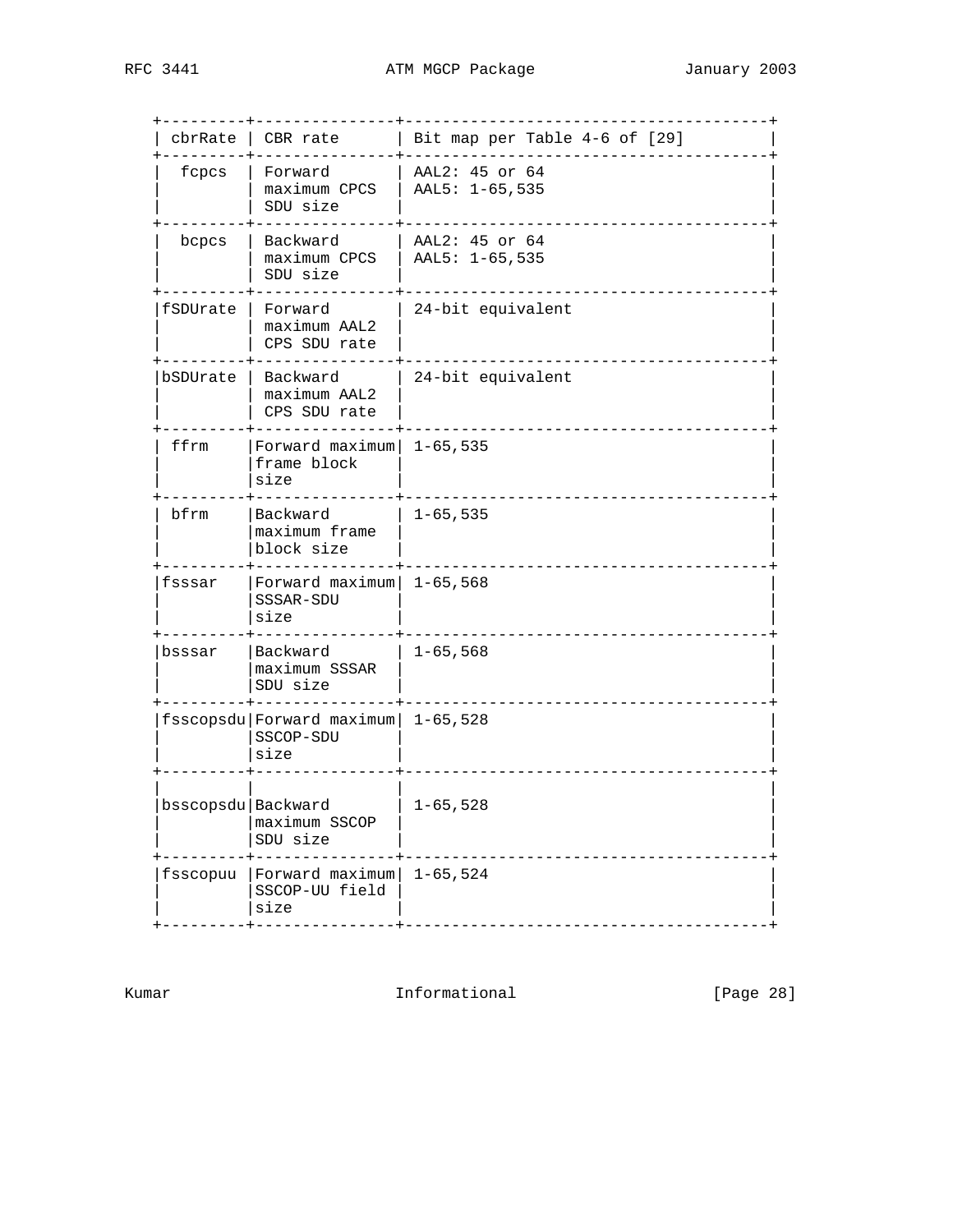| bsscopuu   Backward | lmaximum SSCOP | 1-65,524 |  |
|---------------------|----------------|----------|--|
|                     | UU size        |          |  |

 Structured Data Transfer Block Size (str): This parameter is meaningful only when structured AAL1 is used. It indicates the size (in octets) of the block used for structured data transfer. If not included as a local connection option, the structure size is to be known by other means. For instance, af-vtoa-78 [20] fixes the structure size for n x 64 service, with or without CAS. The L: atm/str parameter is coded as the decimal equivalent of a 16-bit field [29]. The theoretical maximum value of this parameter is 65,535, although most services use much less.

 CBR Rate (cbrRate): This is a hexadecimal representation of the bit map defined in Table 4-6 of ITU Q.2931 [29]. This is represented as exactly two hex digits. For example:

L: atm/cbrRate:04

implies a CBR rate of 1.544 Mbps.

 Forward maximum CPCS-SDU size (fcpcs): This is the maximum size of the AAL2 or AA5 CPCS SDU in the forward direction.

 Backward maximum CPCS-SDU size (bcpcs): This is the maximum size of the AAL2 or AA5 CPCS SDU in the backward direction.

 Forward maximum AAL2 CPCS-SDU rate (fSDUrate): This is the maximum rate of the AAL2 CPCS-SDUs in the forward direction.

 Backward maximum AAL2 CPCS-SDU rate (bSDUrate): This is the maximum rate of the AAL2 CPCS-SDUs in the backward direction.

 The fSDUrate and bSDUrate local connection options can be used to rate-limit AAL2 CIDs, especially when used in the SSSAR [1] and frame mode [2] contexts.

 Forward maximum frame mode block size (ffrm): This is the maximum size, in the forward direction, of the AAL2 frame mode data unit (I.366.2) [2].

 Backward maximum frame mode block size (bfrm): This is the maximum size, in the backward direction, of the AAL2 frame mode data unit (I.366.2) [2].

Kumar **Informational Informational** [Page 29]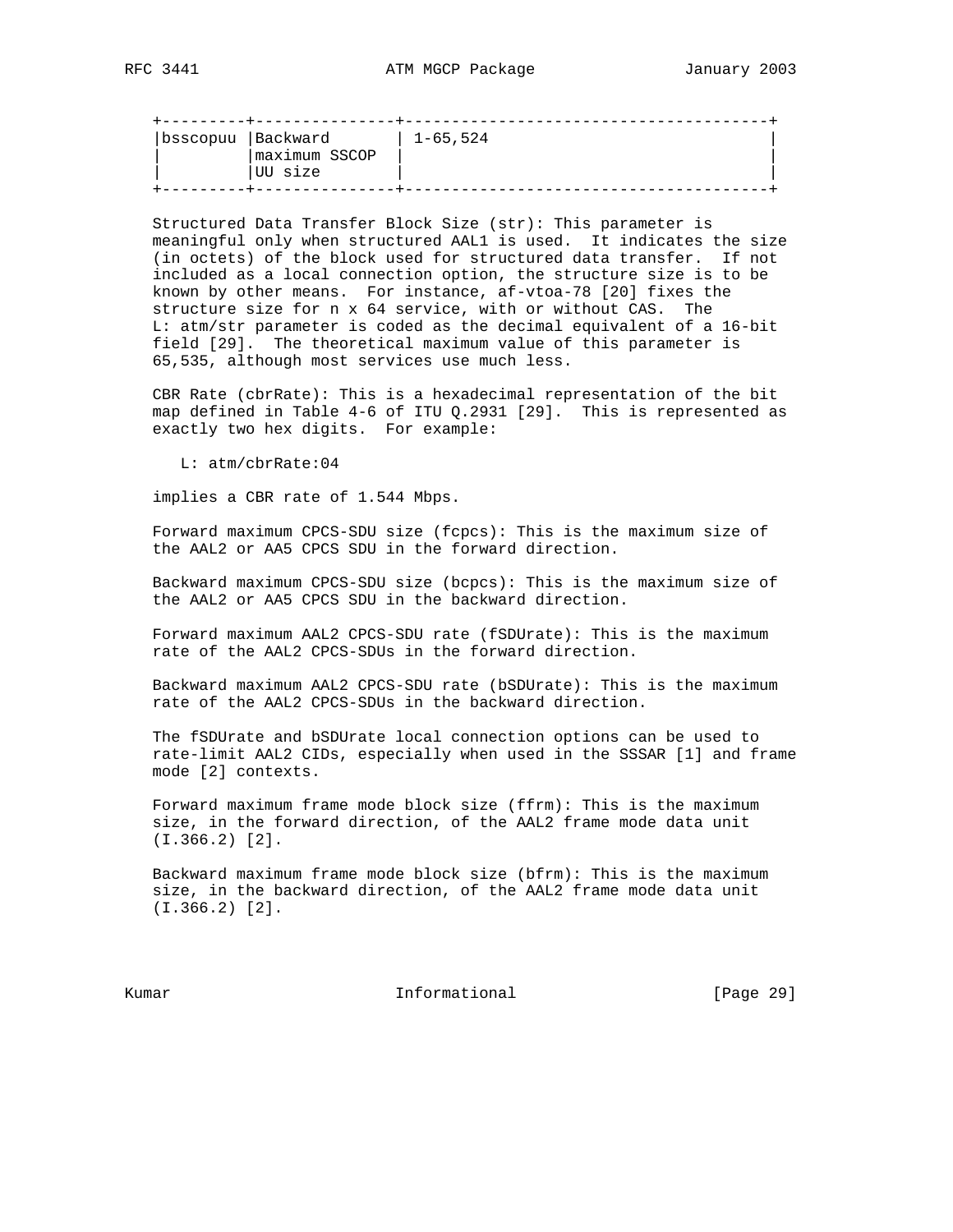Forward maximum SSSAR-SDU size (fsssar): This is the maximum size, in the forward direction, of the AAL2-based SSSAR-SDU (I.366.1) [1].

 Backward maximum SSSAR-SDU size (bsssar): This is the maximum size, in the backward direction, of the AAL2-based SSSAR-SDU (I.366.1) [1].

 Forward maximum SSCOP-SDU size (fsscopsdu): This is the maximum size, in the forward direction, of the AAL2-based SSCOP-SDU (I.366.1) [1].

 Backward maximum SSCOP-SDU size (bsscopsdu): This is the maximum size, in the backward direction, of the AAL2-based SSCOP-SDU (I.366.1) [1].

 Forward maximum SSCOP-UU size (fsscopuu): This is the maximum size, in the forward direction, of the AAL2-based SSCOP-UU field(I.366.1) [1].

 Backward maximum SSCOP-UU size (bsscopuu): This is the maximum size, in the backward direction, of the AAL2-based SSCOP- UU field (I.366.1) [1].

## 4.0 Signals and Events

 Standard MGCP syntax and keywords [36] are used in Table 11 to define the events in this package. Since these are all connection events, they cannot be requested for endpoints. For consistency with MGCP [36], it is required that the suffix @<connection-id> NOT be omitted even if there is only one connection to an endpoint. This suffix can also be wildcarded per MGCP rules.

There are no auditable event-states associated with the ATM package.

Set-up complete ("sc"):

Within the RequestedEvents  $(R: )$  structure, "sc" is used to request notification of successful ATM or AAL2 connection set-up. The ATM OR AAL2 bearer path is ready for subscriber payload carriage when this notification is sent.

 This could be the set-up of an SVC, the assignment of an AAL2 CID path and combinations thereof. Examples of such combinations are the set-up of an AAL2 SVC and the assignment of a CID within it or the set-up of a concatenation of an AAL2 single-CID SVC and a CID channel within a multiplexed AAL2 VC.

 This event is included for backward compatibility. It is preferred that the call agent and the media gateway rely on provisional acknowledgements in the case in which connection set-up has a long

Kumar **Informational Informational** [Page 30]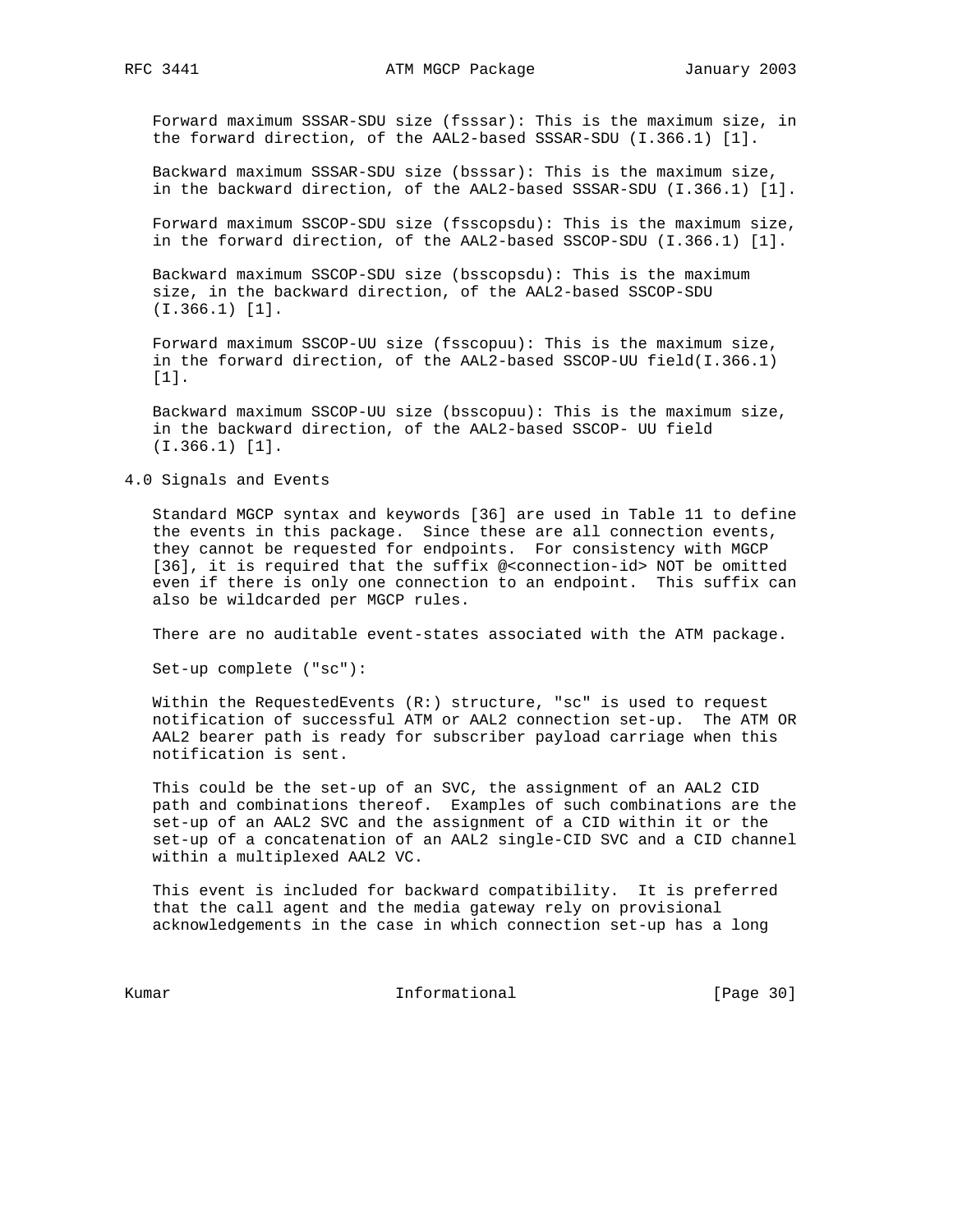latency. However, if this event is requested, the media gateway must issue notification of connection set-up via this event. In this case, a provisional acknowledgement is not very useful, and full acknowledgement of the create connection or modify connection need not be deferred until connection set up.

 The designated trigger for an ATM OR AAL2 connection set-up is an "on" value of the L: atm/se local connection option provided with a create or modify connection command. However, it is recognized that certain applications use the presence of an atm/sc event notification to initiate the set-up of an ATM or AAL2 connection.

| SYMBOL      | DEFINITION                                            | $\mathbb{R}$  | S               | DURATION |
|-------------|-------------------------------------------------------|---------------|-----------------|----------|
| SC          | Bearer path set-up<br>complete                        | $\mathcal{C}$ |                 |          |
| sf          | Bearer path set-up<br>failed                          | C             |                 |          |
| ec          | Enable CAS via<br>type 3 packets                      |               | $\overline{O}O$ |          |
| etd         | Enable DTMF tone<br>forwarding via<br>packets         |               | O <sub>O</sub>  |          |
| etm         | Enable MF tone<br>forwarding via<br>packets           |               | $\overline{O}O$ |          |
| etr1        | Enable MF-R1 tone<br>forwarding via<br>packets        |               | $\overline{O}O$ |          |
| etr2        | Enable MF-R2 tone<br>forwarding via<br>packets        |               | $\overline{O}O$ |          |
| uc (string) | Used codec changed<br>to codec named by<br>the string | $\mathcal{C}$ |                 |          |
| ptime (#)   | Packetization period<br>changed to #                  | C             |                 |          |
|             |                                                       |               |                 |          |

TABLE 11: Signals and Events in the ATM package

Kumar **Informational Informational** [Page 31]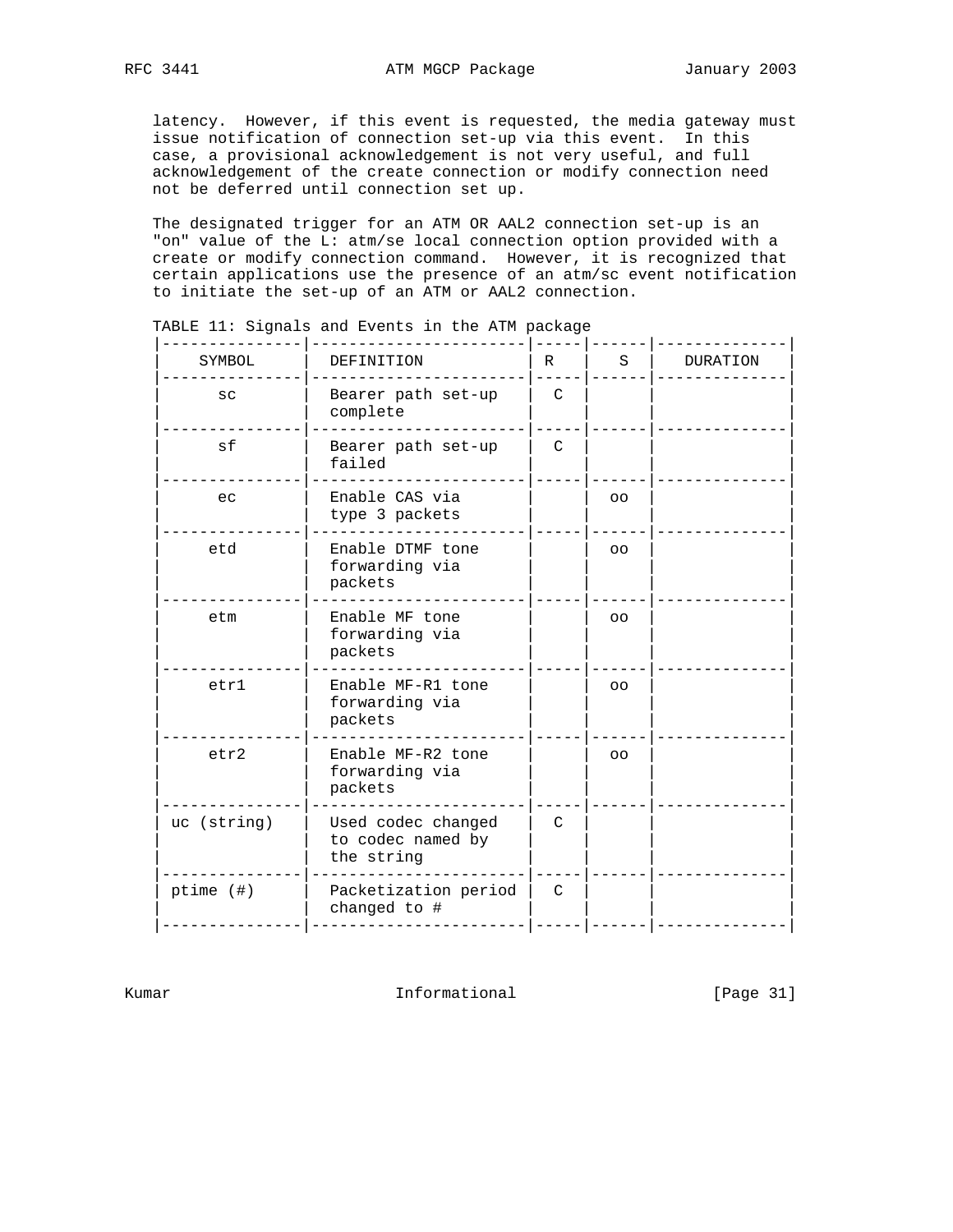| pftrans (#)  | Profile element<br>changed to row #                              | $\mathcal{C}$ |  |  |
|--------------|------------------------------------------------------------------|---------------|--|--|
| $cle$ $(#)$  | Cell Loss<br>threshold $(+ )$<br>exceeded                        | C             |  |  |
| (  # )<br>pl | Packet Loss Threshold<br>$exceeded$ $($ $#$ $)$                  | $\mathcal{C}$ |  |  |
| qa           | Quality Alert                                                    | $\mathcal{C}$ |  |  |
| (  # )<br>оf | Operation failure:<br>Loss of connectivity<br>with reason code # | $\mathcal{C}$ |  |  |

Set-up failed ("sf"):

Within the RequestedEvents  $(R: )$  structure, "sf" is used to request notification of a failed ATM OR AAL2 connection set-up. The ATM OR AAL2 connection set-ups addressed by "sf" are the same as for the "sc" event.

 In some ATM OR AAL2 applications with SVC set-up or bearer-signalled AAL2 path assignment, the "sf" event might not be used. In these cases, the following options are available:

- \* the call agent receives a spontaneous delete from the media gateway with an appropriate reason code (902).
- \* the call agent receives the "of" event described below with the optional reason code (902).

Enable CAS via type 3 packets ("ec"):

 This signal indicates that the media gateway is to forward CAS signaling via type 3 packets on an AAL2 connection. This does not preclude the call agent from requesting notification of CAS state changes. On receiving this signal request, the gateway sustains a bidirectional type 3 CAS protocol over the AAL2 path. This comes to an end when the request is cancelled through a subsequent NotificationRequest command or when the VoAAL2 connection is deleted.

Kumar **Informational Informational** [Page 32]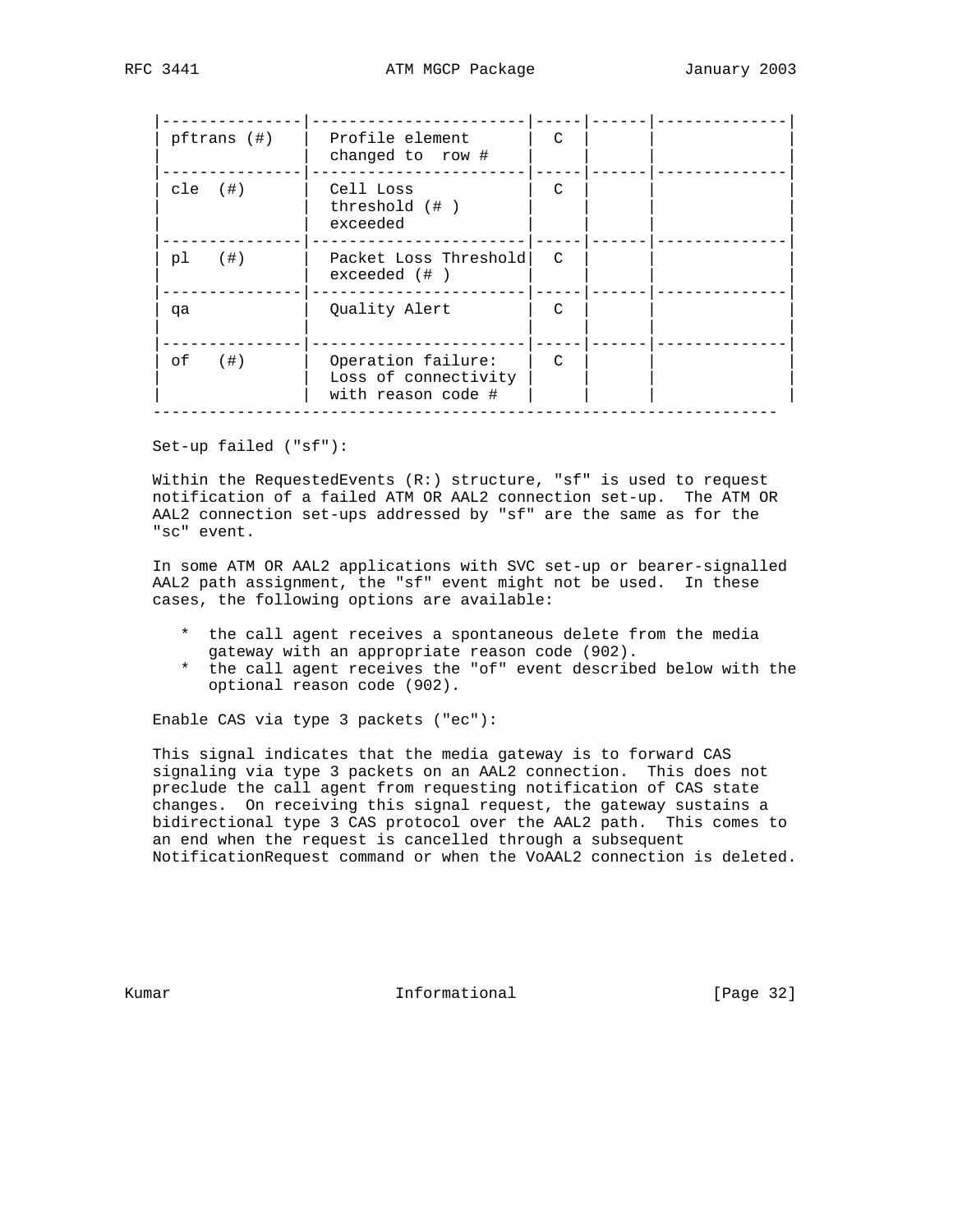Enable DTMF tones via type 3 packets ("etd"):

 A gateway will ignore this signal request if it normally forwards and receives DTMF tones via type 3 packets. This signal indicates that the media gateway is to forward and receive DTMF tones via type 3 packets on an AAL2 connection. This does not preclude the call agent from requesting notification of DTMF tones.

Enable MF tones via type 3 packets ("etm"):

 A gateway will ignore this signal request if it normally forwards and receives MF tones via type 3 packets. This signal indicates that the media gateway is to forward and receive MF tones via type 3 packets on an AAL2 connection. This does not preclude the call agent from requesting notification of MF tones. This signal request does not specify the MF tone type, which is known by other means.

Enable R1 MF tones via type 3 packets ("etr1"):

 A gateway will ignore this signal request if it normally forwards and receives R1 MF tones via type 3 packets. This signal indicates that the media gateway is to forward and receive R1 MF tones via type 3 packets on an AAL2 connection. This does not preclude the call agent from requesting notification of R1 MF tones.

Enable R2 MF tones via type 3 packets ("etr2"):

 A gateway will ignore this signal request if it normally forwards and receives R2 MF tones via type 3 packets. This signal indicates that the media gateway is to forward and receive R2 MF tones via type 3 packets on an AAL2 connection. This does not preclude the call agent from requesting notification of R2 MF tones.

Used codec changed ("uc (string)"):

 If armed via an R:atm/uc, a media gateway signals a codec change through an O:atm/uc. The alphanumeric string in parentheses is optional. It is the encoding name of the codec to which the switch is made. Although this event can be used with all ATM adaptations (AAL1, AAL2 and AAL5):

- \* The pftrans event is more suited to AAL2 applications.
- \* Codec switches do not generally occur mid-call in AAL1 applications.

Kumar **Informational Informational** [Page 33]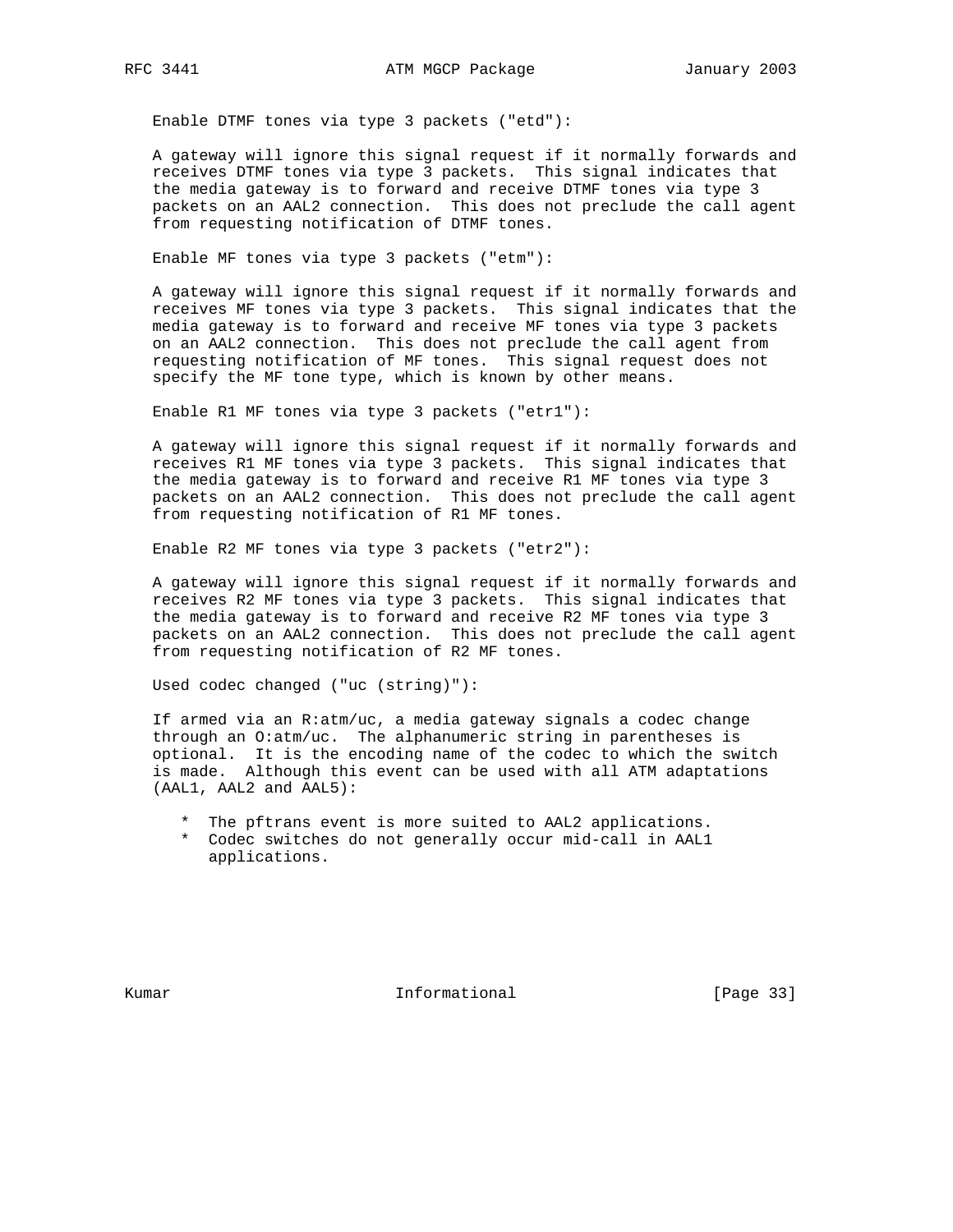Packet time changed ("ptime(#)"):

 If armed via an R:atm/ptime, a media gateway signals a packetization period change through an O:atm/ptime. The decimal number in parentheses is optional. It is the new packetization period in milliseconds. In AAL2 applications, the pftrans event can be used to cover packetization period changes (and codec changes).

Profile element changed ("pftrans(#)"):

 If armed via an R:atm/pftrans, a media gateway signals a mid-call profile element change through an O:atm/ptime. This event is used with AAL2 adaptation only. A profile element is a row in a profile table. Profile elements indicating silence should not trigger this event. The decimal number in parentheses is optional. It is the row number to which the switch is made. Rows are counted downward, beginning from 1.

Cell loss exceeded ("cle(#)"):

 This event indicates that the cell loss rate exceeds the threshold #. If the threshold is omitted in the requested events and observed events parameters, it is known by other means. The optional decimal number is the number of dropped cells per 100,000 cells. For example, cle(10) indicates cells are being dropped at a rate of 1 in 10,000 cells.

Packet loss exceeded ("ple(#)"):

 This event indicates that the packet loss rate exceeds the threshold #. If the threshold is omitted in the requested events and observed events parameters, it is known by other means. The optional decimal number is the number of dropped packets per 100,000 packets. For example, ple(10) indicates packets are being dropped at a rate of 1 in 10,000 packets.

 When the bearer connection uses an AAL2 CID within a multiplexed VCC rather than an entire VCC, the 'ple' event is used instead of 'cle'. The packets are AAL2 CPS PDUs.

Quality alert ("qa"):

 This event indicates that the bearer path fails to any predetermined combination of quality criteria such as loss, delay, jitter etc. This criterion is not defined and is left to the application. The gateway reports this quality violation to the call agent if armed to do so.

Kumar **Informational Informational** [Page 34]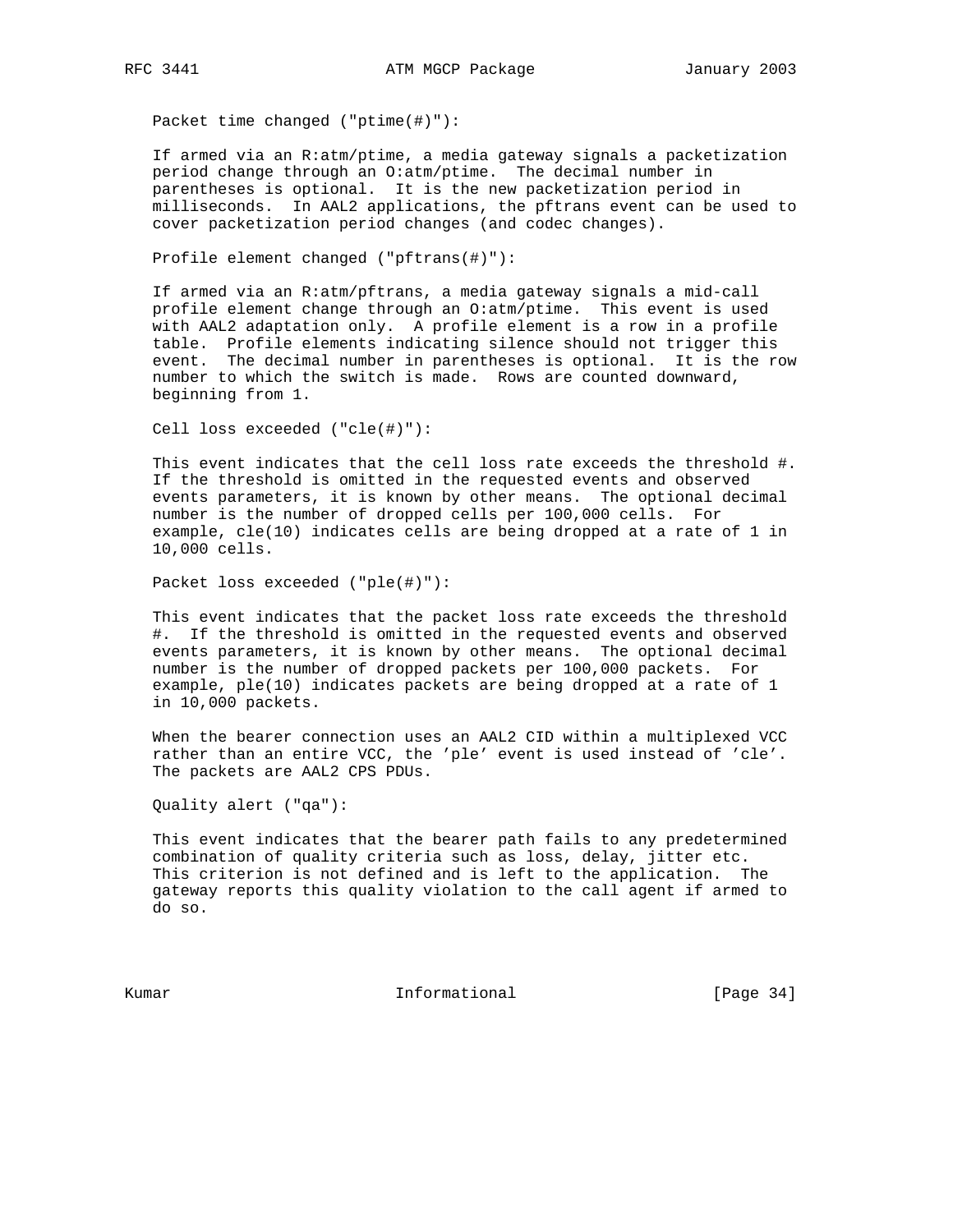Report failure ("of (#)"):

 This indicates a connection failure. It can also indicate failure to establish a connection, in lieu of "sf".

 The most common response to these events is for the media gateway to delete the connection. Some applications might choose to report an "of" with the appropriate reason code, a decimal number, optionally included in parentheses. Reason codes are the same as for spontaneous deletes by the gateway.

5.0 Connection Parameters

 The MGCP connection parameters structure is returned in an autonomous delete connection message, and in a response to a delete or audit connection command. The standard connections parameters [36] it contains are redefined below for ATM. Also, a new extension parameter specific to the ATM package is defined.

The standard connection parameters redefined for ATM are:

 Number of packets sent: If a VCC is assigned to the connection, this is the total number of ATM cells transmitted for the duration of the connection. If a CID within an AAL2 VCC is assigned to the connection, it is the number of AAL2 common part sublayer (CPS) packets transmitted for the duration of the connection.

 Number of octets sent: If a VCC is assigned to the connection, this is the total number of ATM payload octets transmitted for the duration of the connection. If a CID within an AAL2 VCC is assigned to the connection, this is the total number of AAL2 CPS payload octets transmitted for the duration of the connection.

 Number of packets received: If a VCC is assigned to the connection, this is the total number of ATM cells received for the duration of the connection. If a CID within an AAL2 VCC is assigned to the connection, it is the number of AAL2 common part sublayer (CPS) packets received for the duration of the connection.

 Number of octets received: If a VCC is assigned to the connection, this is the total number of ATM payload octets received for the duration of the connection. If a CID within an AAL2 VCC is assigned to the connection, this is the total number of AAL2 CPS payload octets received for the duration of the connection.

 Number of packets lost: If a VCC is assigned to the connection, this is the total number of ATM cells lost for the duration of the connection, in the direction towards the gateway. If a CID within an

Kumar **Informational Informational** [Page 35]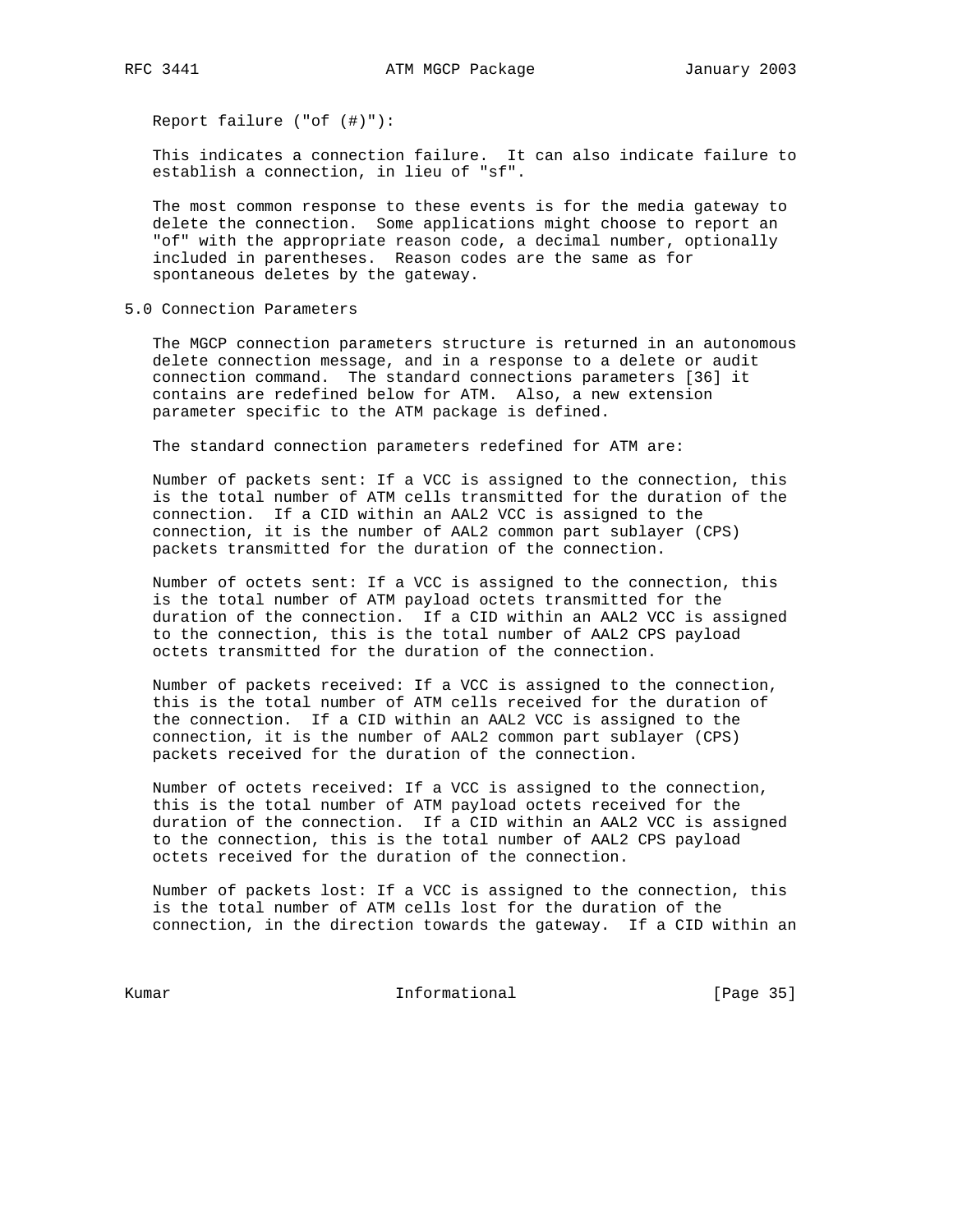AAL2 VCC is assigned to the connection, it is the number of AAL2 common part sublayer (CPS) packets lost for the duration of the connection, in the direction towards the gateway. If these losses cannot be assessed, then the gateway omits this parameter.

 Interarrival jitter: If a VCC is assigned to the connection, this is the interarrival jitter for ATM cells. If a CID within an AAL2 VCC is assigned to the connection, this is the interarrival jitter for AAL2 common part sublayer (CPS) packets. If this cannot be determined, then it is omitted or set to 0.

 Average Transmission Delay: This should be understood to be the average cell transmission delay in both cases: VCC assignment and CID assignment to the connection. This requires the use of ATM performance monitoring techniques. If it is not possible to assess this delay, it is omitted or set to 0.

 The following extension parameter is defined for the connection parameters structure:

Connection qualification ("atm/CQ"): This qualifies the connection with enough granularity to be able to use the other connection parameters without a priori knowledge of network or connection type. Defined values are:

| ATM Virtual Circuit Connection (VCC) |  |
|--------------------------------------|--|
|--------------------------------------|--|

2 AAL2 Channel Identifier (CID)

 3 Direct transfer i.e., without an ATM or other packet path

 When omitted, the connection parameters must be interpreted on one of the following bases:

- \* The default interpretations for MGCP in Ref. 36.
- \* The call agent's prior knowledge, if it governs the type of network and connection through the network type 'nt' LCO [Ref. 36] and/or the connection type 'ct' LCO defined here.
- \* The call agent's snooping of the local connection descriptor provided by one or more media gateway. This is used to determine the network and connection type.

 An example of connection parameter encoding for an ATM VCC is the following:

P: PS=1245, OS=59760, PR=1244, OR=59712, PL=20, JI=0, LA=0,atm/CQ=1

Kumar **Informational Informational** [Page 36]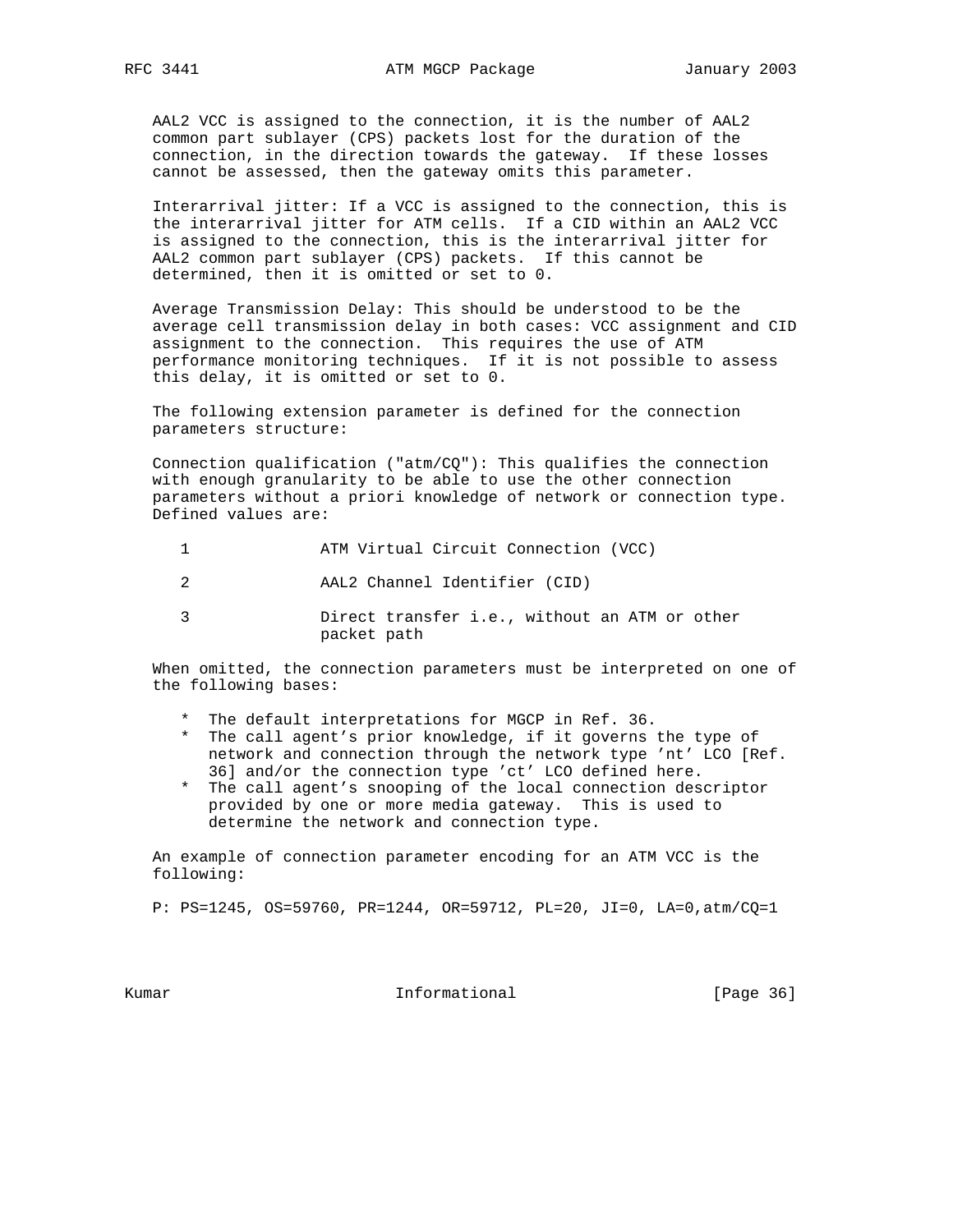Note that the PL value refers to the receive direction and is unrelated to PS. Also, since atm/CQ=1, these parameters refer to ATM cells rather than to AAL2 CPS packets.

 As in other applications, any of these parameters can be omitted if not relevant to an application. Also, the entire P: structure is optional.

 When connection parameters are audited, all parameters normally returned with a delete connection are returned. This includes the connection qualification parameter, atm/CQ.

 The measurement or estimation of some or all of these connection parameters might not be feasible or beneficial in some applications. In such cases, these may be individually omitted, or the entire connection parameters structure, which is optional in MGCP, might be omitted. Further, parameters which indicate impairments might be set to 0 to nullify their impact, if any.

6.0 Negotiation of Profiles and Codecs in ATM Applications

6.1 Consistency of Parameters

 For ATM networks, the "nt" local connection option in MGCP must be set to "ATM".

 In any ATM application, the following Local Connection Options should not be used:

 Type of service, L: t Resource reservation, L: r

 This is because the Local Connection Options listed in Table 6 provide information equivalent to the L: t and L: r local connection options.

 The following Local Connection Option is not meaningful in the AAL1 case and should not be used:

Packetization period, L: p

 In AAL2 applications, the following Local Connection Options should not be used:

 Encoding algorithm, L: a Packetization period, L: p

Kumar **Informational Informational** [Page 37]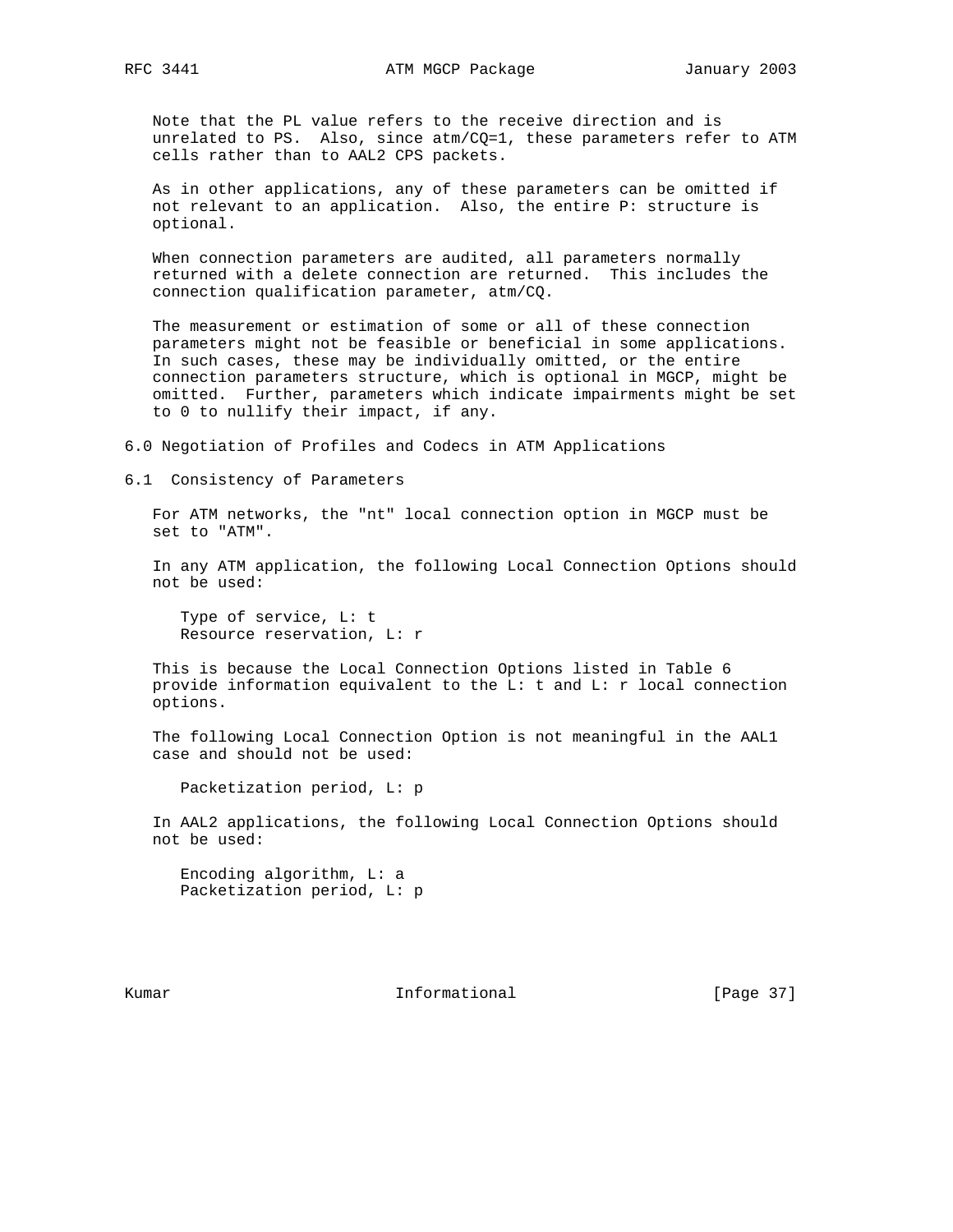The following ATM Local Connection Options provide equivalent information in the AAL2 case:

 Profile list, L: atm/pfl Priority list of voice codec selections, L: atm/vsel Priority list of voiceband data passthrough codec selections, L: atm/dsel Priority list of fax codec selections, L: atm/fsel

 The use of a disallowed local connection option should be flagged with a return code of 524 (inconsistent local connection options). Although it is not recommended that these be ignored, it is recognized some applications choose to do so for the sake of backward compatibility. Note that the inconsistency in this case is between the local connection option (e.g., L:a) and the application (e.g., AAL2) which does not allow it.

6.2 Codec/Profile Negotiation in ATM Networks

 In AAL1 and AAL5 applications, codec negotiation is similar to the IP case, although some of the local connection options and SDP connection descriptor parameters are different. See [18] for conventions for the use of the Session Description Protocol [26] in the ATM context.

 In AAL2 applications, the L:a and L:p parameters are disallowed. Profile negotiation takes the place of codec negotiation. The remainder of this section addresses how this is done.

 The specifics of the AAL2 bearer are not germane to profile negotiation. The bearer could be PVC-based or SVC-based, based on single-CID or multi-CID VCs, subcell multiplexed or not.

 The most general case involves different prioritized lists of profiles at the originating gateway, the terminating gateway, the originating call agent and the terminating call agent. Whether these lists are based on network policies, end subscriber service level agreements or equipment design is immaterial to the profile negotiation that is done as part of the connection establishment process. It is also irrelevant whether these lists are hardcoded defaults or provisionable. In the connection establishment process, a series of ordered intersections is performed. This leaves a single ordered list in the end. The highest priority profile in this list is the selected profile.

Kumar **Informational Informational** [Page 38]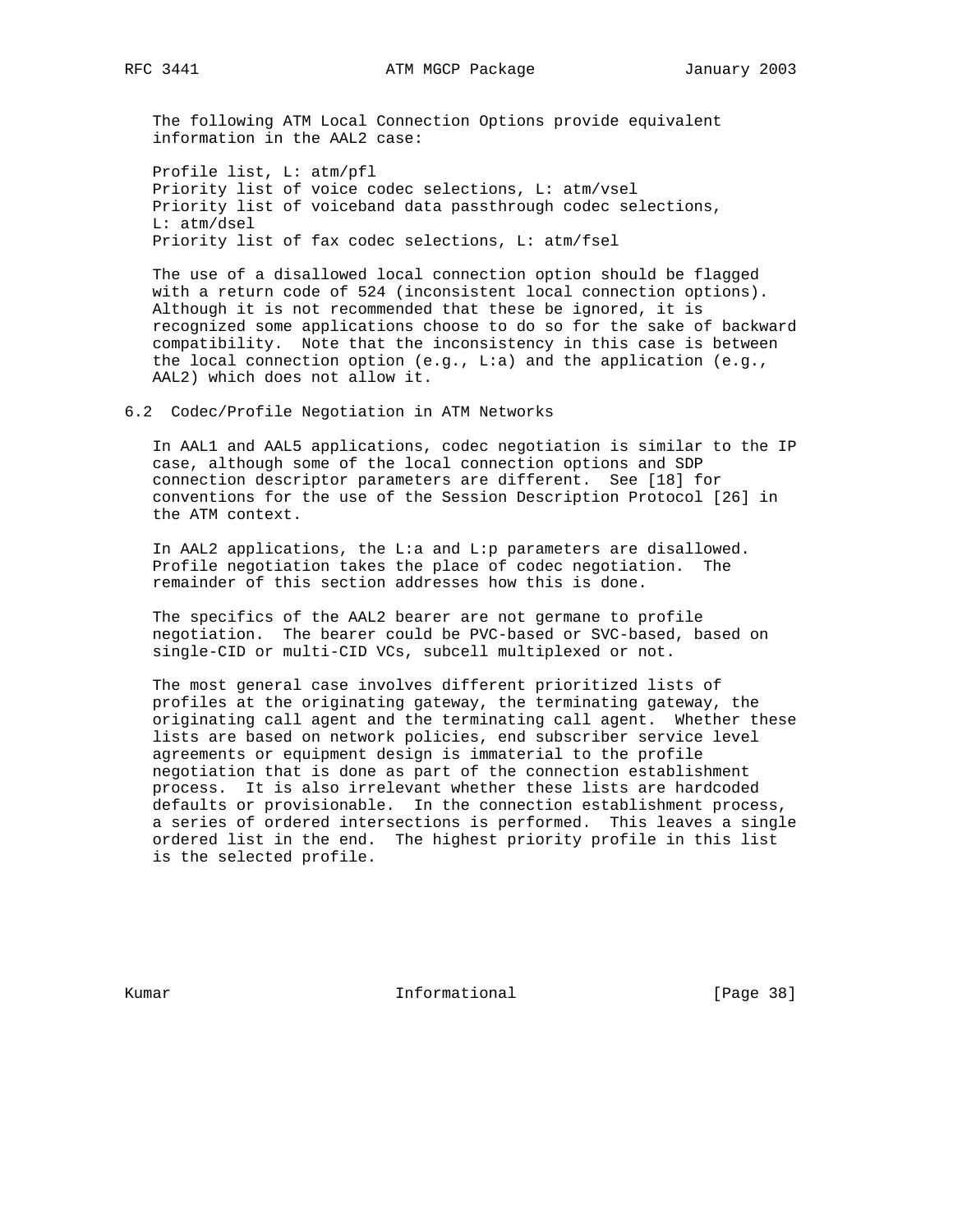The call agent conveys its priority list through the pfl local connection option. The gateway conveys intersection results through the media information line in SDP [18]. Whether these lists imply a real priority or not, a profile is, as a general rule, preferred to profiles that follow it in a list.

 Each media gateway has a policy for assigning priorities to different lists (inter-list priority) which is different from the positional ordering of profiles within a list (intra-list priority). This policy might be a hardcoded default or provisioned. The inter-list priority specifies an ordering of the following lists with respect to each other:

- \* 'C-list', which is the priority list from the call agent, received through L: atm/pfl.
- \* 'R-list', which is the priority list from the remote end, received through the SDP remote connection descriptor.
- \* 'L-list', which is the local priority list, hardcoded or provisioned.

 Depending on the application, different inter-list priorities may be used in cases where the gateway originates and terminates a call.

 The policy mentioned above will vary depending on the type, capabilities and deployment of the media gateway. Network administrations or equipment vendors will provision/default this policy for various reasons such as resource usage optimization, quality of service, likelihood of finding a common profile etc.

 When doing an ordered intersection of lists, the intra-list priorities of the highest priority list are used. Any profile that cannot be supported due to resource (bandwidth, processing power etc.) limitations is eliminated from the intersection.

In the absence of one or more of these lists, the remaining  $list(s)$  are used in the profile selection process. If the call agent does not provide a list of profiles, the C-list is absent. In this case, the intersection of the C-list, R-list and L-list simply becomes the intersection of the R-list and the L-list. If the R-list is also absent, no intersection is performed and the result of this null operation is the L-list. Previous values, if any, of the C-list and R-list are not used.

Kumar **Informational Informational** [Page 39]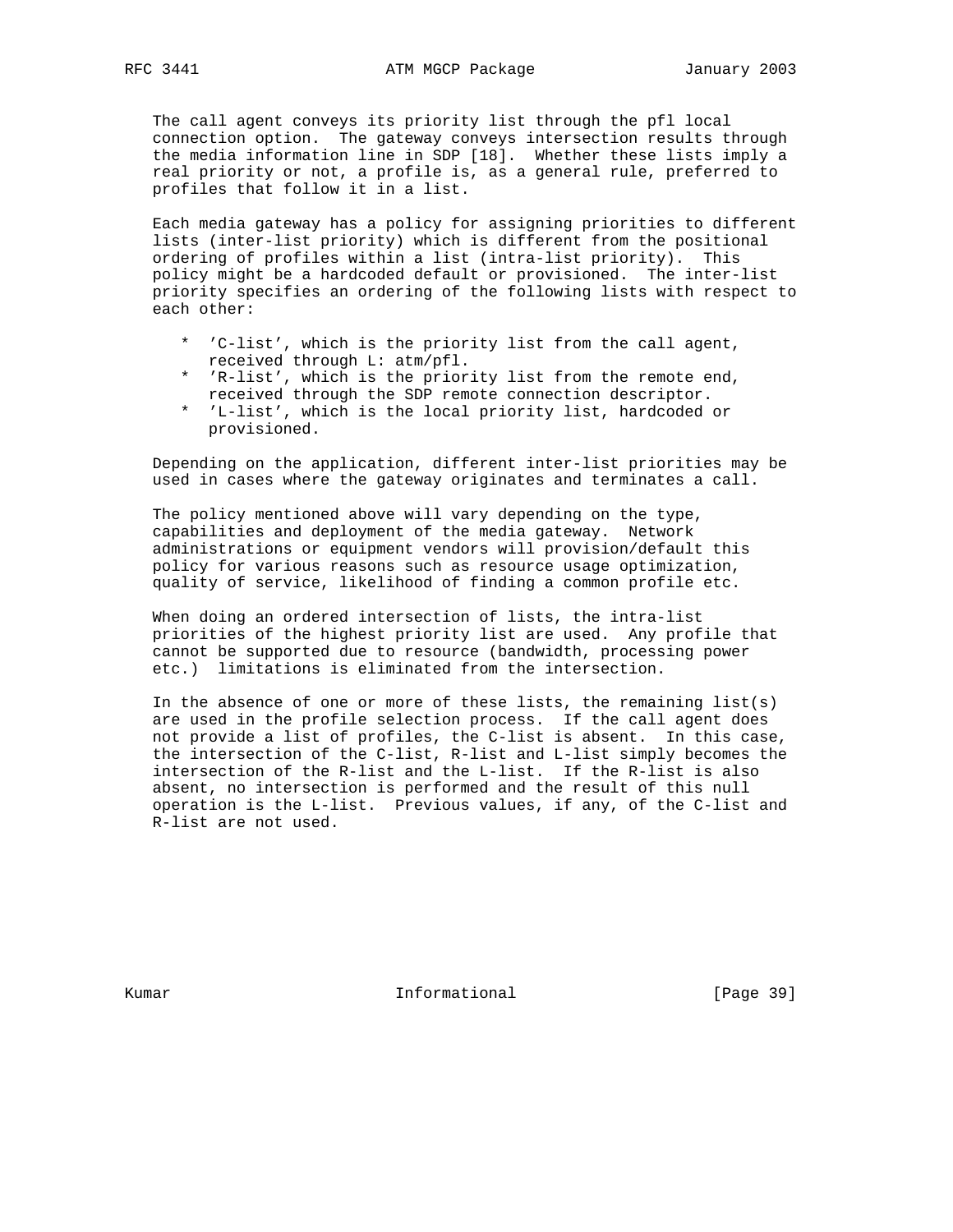The process of profile negotiation is as shown below:

ORIGINATING TERMINATING GATEWAY GATEWAY

 (1) On receiving CRCX do a policy-based ordered intersection of the C-list, and L-list. No R-list present.

> ----------------------------------> (2)Send resulting ordered list to the terminating gateway via SDP.

- (3) On receiving CRCX do a policy-based ordered intersection of the C-list, R-list and L-list.
	- (4) The highest priority profile in the resulting list is the selected profile.

 <----------------------------------- (5) Send selected profile to the originating gateway via SDP.

 Prior to receiving the final profile in step 5, if the originating gateway has indicated multiple profiles in step 2, the originating gateway does not always have a usable basis for decoding AAL2 packets. This is because a combination of packet length and UUI (user-to-user indication) codepoint range may indicate different codecs in different profiles. The time lag between when the terminating gateways start sending AAL2 packets and when the originating gateway becomes aware of the selected AAL2 profile should be minimized so that any ensuing clipping of the front-end of the audio stream is tolerable for voice circuits. It is unlikely that this will introduce errors in modem or fax circuits since these will not have entered their user data transfer phase at this time.

 When connection establishment is complete, there is only one profile associated with a connection. This implies that both endpoints are ready to receive, on the fly, packets that comply with any row in the profile. Some applications may elect to associate profile rows with

Kumar **Informational Informational** [Page 40]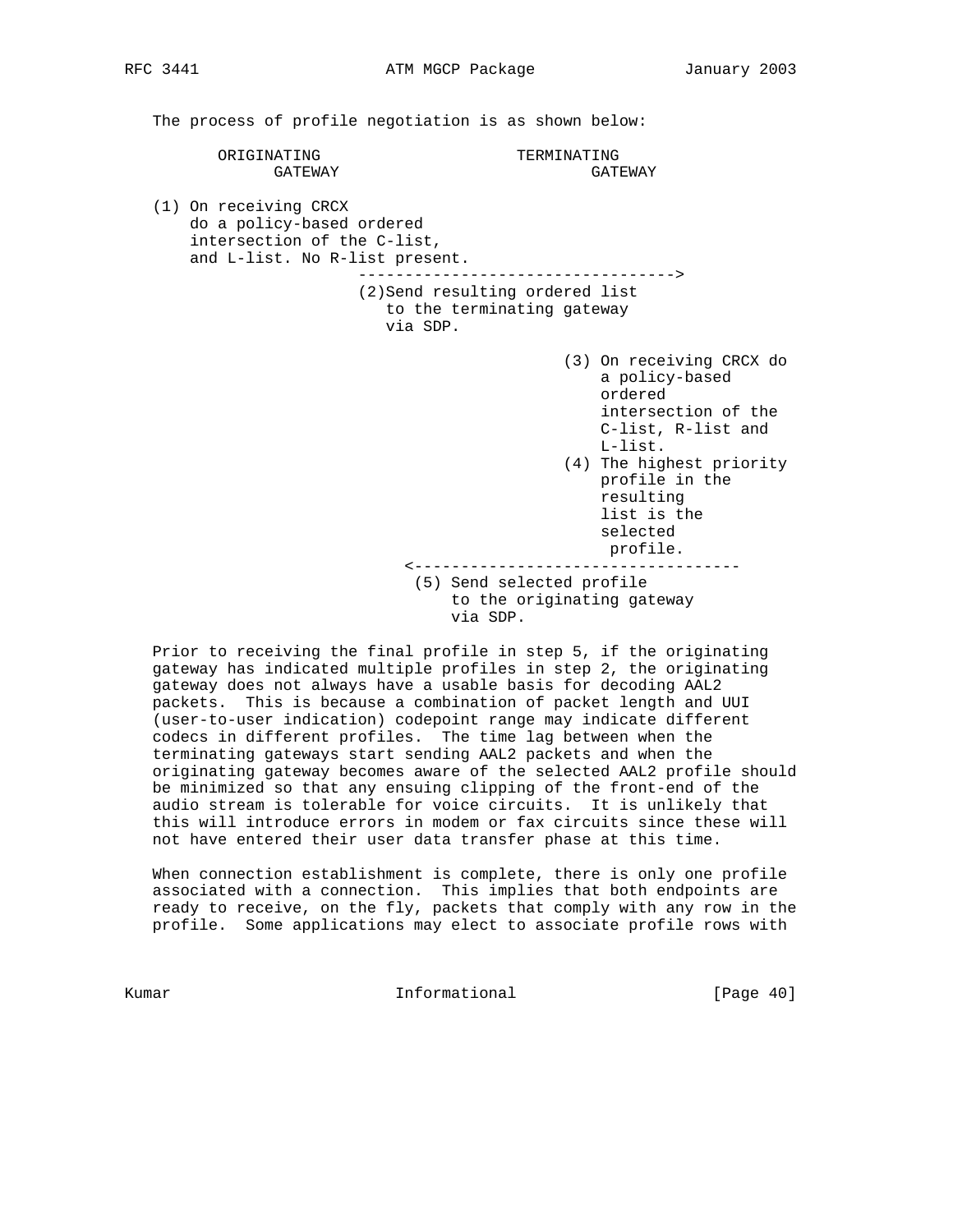one or more of the following service types: voice service, voiceband data (modem) passthrough service and fax service. This binding can be by default, through provisioning or as part of profile negotiation during call establishment. Such service type associations, when communicated to another entity, are advisory and do not limit the requirement for supporting, at any time, on-the-fly switches to any profile element.

 Media gateways can have internal default (or provisioned) bindings between service types and profile elements. Note that not all of these bindings might be meaningful in an application context (e.g., the fax service binding might be ignored and omitted). As part of profile negotiation, applications might choose to coordinate those bindings that are meaningful. When this is done, the vsel, dsel and fsel LCOs described in this document, and the vsel, dsel and fsel media attribute lines [18] are used to effect this coordination. Using these constructs, entities such as call agents and media gateways can indicate preferred bindings for the first, most preferred profile in a profile list.

 When performing ordered intersections of the C-list, L-list and R-list in the call flow above, media gateways MUST use the inter-list priority to choose between a service to profile row binding suggested by the call agent, the remote gateway or it own internal (provisioned or default) binding. Thus, a service type to profile row binding inherits its relative priority from the profile list generated by the same source. If the C-list has the highest priority, and the first profile in the C-list is selected as the first profile of the intersected list, then any service type to profile row bindings provided by the call agent via the vsel, dsel and fsel LCOs are associated with the first profile. If the R-list has the highest priority, and the first profile in the R-list is selected as the first profile of the intersected list, then any service type to profile row bindings provided by the remote gateway via the vsel, dsel and fsel SDP attributes [18] are associated with the first profile. If the L-list has the highest priority, then any internal (default or provisioned) service to profile row bindings are associated with the first profile. At the end of profile negotiation (step 4 in the call flow above), there is one profile selected by the terminating media gateway. It MAY convey any applicable service type to profile row bindings for this profile to the originating gateway via the vsel, dsel and fsel SDP attributes [18].

 If the first profile in the intersected list is not the first profile in the highest priority profile list, then any service to profile row bindings associated with the highest priority profile list cannot be used with the first (or only profile) in the intersected list. In this case, the originating or terminating media gateway MUST attempt

Kumar **Informational Informational** [Page 41]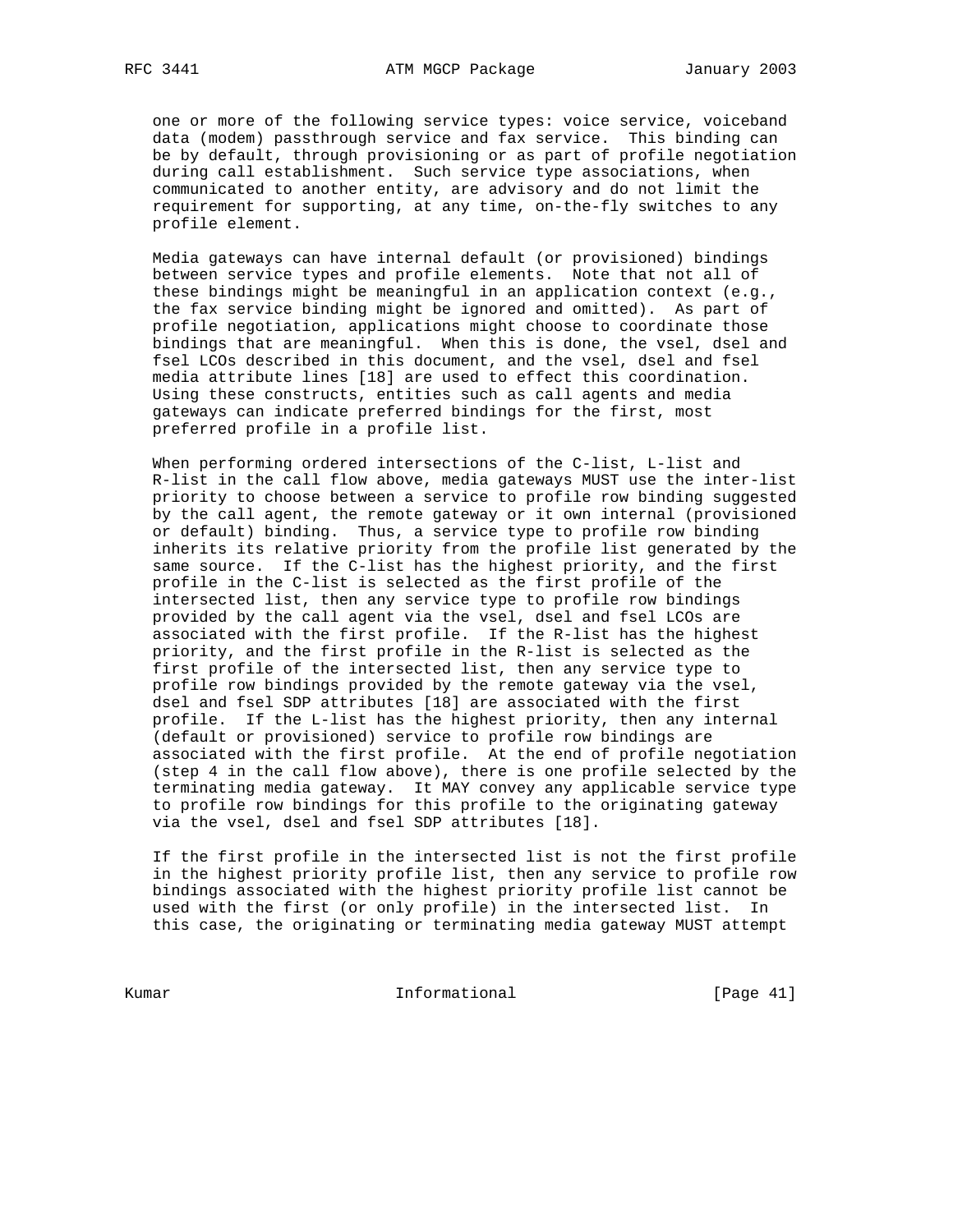to associate internal (default or provisioned) service to profile row bindings with the first (or only profile) in the intersected list.

 Since there is more than one service type, it is possible that the service type to profile row bindings for the first profile in the intersected list be derived from different sources (the call agent, the remote media gateway, internal defaults or provisioning). For consistency, if the voiceband data (passthrough) service mappings include fax, then a different set of fax service mappings cannot apply to the profile under consideration. If applied in this case, the set of fax service mappings must include the same codecs, packet lengths and packetization periods as the voiceband data service mappings. However, they may be in a different order.

 If the media gateway lumps fax service with voiceband data (modem) passthrough service, then it can ignore any fax service to profile row bindings provided by another entity such as the call agent or the remote gateway. From the media gateway's perspective, there is no distinct fax service in this case. In this case, the media gateway will not indicate a separate preference for the use of certain profile rows in conjunction with fax service.

 It is possible that the procedure described in this section for associating service types with profile rows fail to yield mappings between a given service type and the row(s) of the first profile in the intersected list of profiles. This is acceptable since these bindings are merely indications of the preferred codecs and packetizations in the context of a given service. They do not obviate the AAL2 requirement that, given a profile that is bound to a connection, a transmitter may switch to any profile row on the fly.

An example of profile negotiation:

 The L-list at gateway #1, which is the originating gateway in this example, is:

custom 100, itu 3, itu 1, itu 8

Kumar **Informational Informational** [Page 42]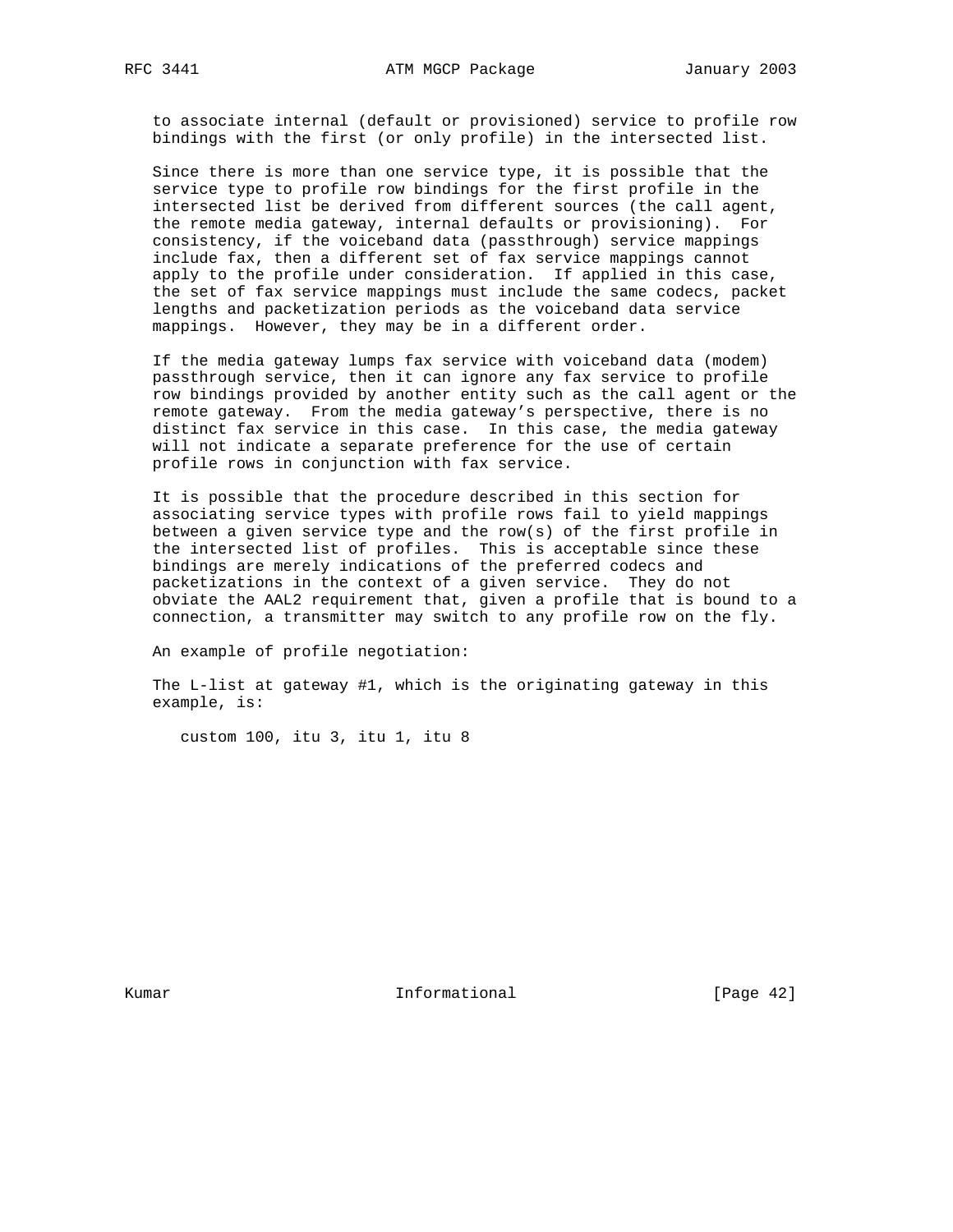RFC 3441 ATM MGCP Package January 2003

 The L-list at gateway #2, which is the terminating gateway in this example, is:

itu 2, itu 3, itu 1, itu 5

 The originating call agent sends the following profile list (C-list) to the originating gateway in the first create connection command:

itu 8, itu 9, atmf 7, itu 3, itu 1, custom 100

 Further, the originating call agent qualifies the first profile in its list with the following service type bindings:

L: atm/vsel:"G729 10 10000", atm/dsel:"on PCMU 40 5000"

 There is no atm/fsel local connection option. Facsimile is included with voiceband data in the atm/dsel local connection option.

 In step 1 at the originating gateway, there is no remote connection descriptor, hence no R-list. The policy for originating calls at gateway #1 is:

C-List > R-list > L-list

 where '>' means 'has higher priority than'. The term 'R-list' can be omitted from this series of inequalities since, in case under study, profile negotiation does not include any further ordered intersections at the originating gateway.

 In accordance with this policy, the originating gateway performs an ordered intersection of the C-list and the L-list to produce:

itu 8, itu 3, itu 1, custom 100

 Since the C-list has the highest priority and the first profile in the intersected profile list is also the first profile in the C-list, the service bindings provided by the originating call agent are associated with the first profile, itu 8. The originating gateway sends this result(intersected profile list and service bindings for the first profile, itu 8) via the SDP remote session descriptor to the terminating gateway. The service bindings are expressed as follows [18]:

 a=vsel:G729 10 10000 a=dsel:on PCMU 40 5000

Kumar **Informational Informational** [Page 43]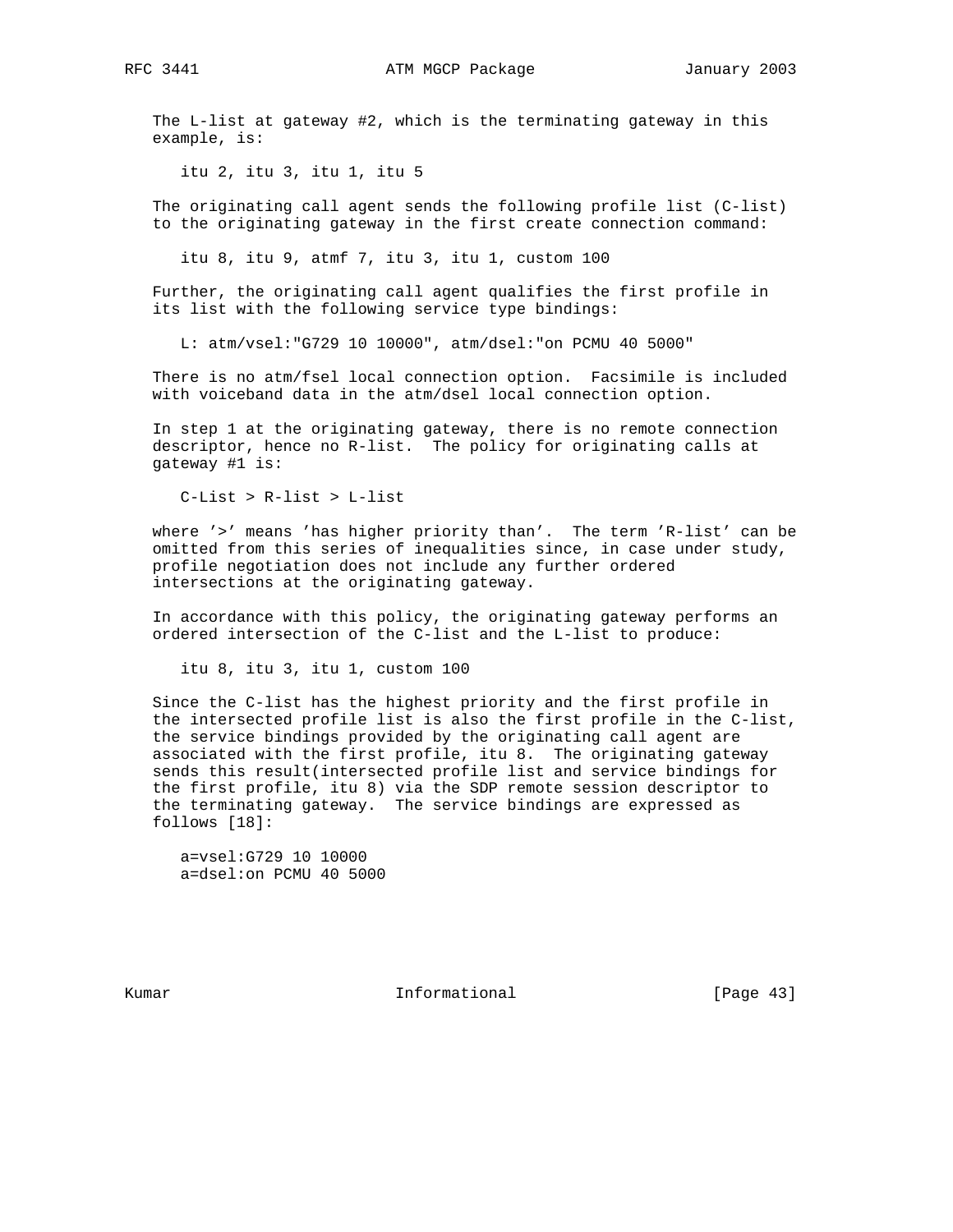The intersected profile list produced by gateway 1 becomes the R-list for gateway #2. The terminating call agent sends the following profile list (C-list) to the terminating gateway in the first create connection command:

itu 1, itu 4, itu 3, custom 110, custom 100, itu 2

 Any service bindings (not shown) sent by the terminating call agent apply to the first profile in this list, itu 1.

The policy for terminating calls at gateway #2 is:

R-list > L-list > C-list

 Using this policy, gateway #2 produces the following ordered intersection of R-list, L-list and C-list:

itu 3, itu 1

 The first profile in this list, itu 3, is to be used for this connection. Gateway 2 indicates this to the call agent through the SDP local connection descriptor.

 Note that the service bindings provided by the originating gateway have not been specified with respect to itu 3. Therefore, these cannot be used even though the R-list has the highest priority at the terminating gateway. Any existing internal (default or provisioned) service bindings for AAL2 profile itu 3 must be associated by the terminating gateway with the selected profile, itu 3. Those service bindings that are internally unavailable are left unspecified.

 Since the internal service type bindings do exist for the profile itu 3 at the terminating gateway, they are selected and bound to the connection. In these, fax service is lumped with voiceband data passthrough. These bindings are indicated to the originating gateway via the following SDP media attribute lines:

 a=vsel:G726-32 20 5000 G726-24 15 5000 a=dsel:on PCMU 40 5000 G726-40 25 5000

Kumar **Informational Informational** [Page 44]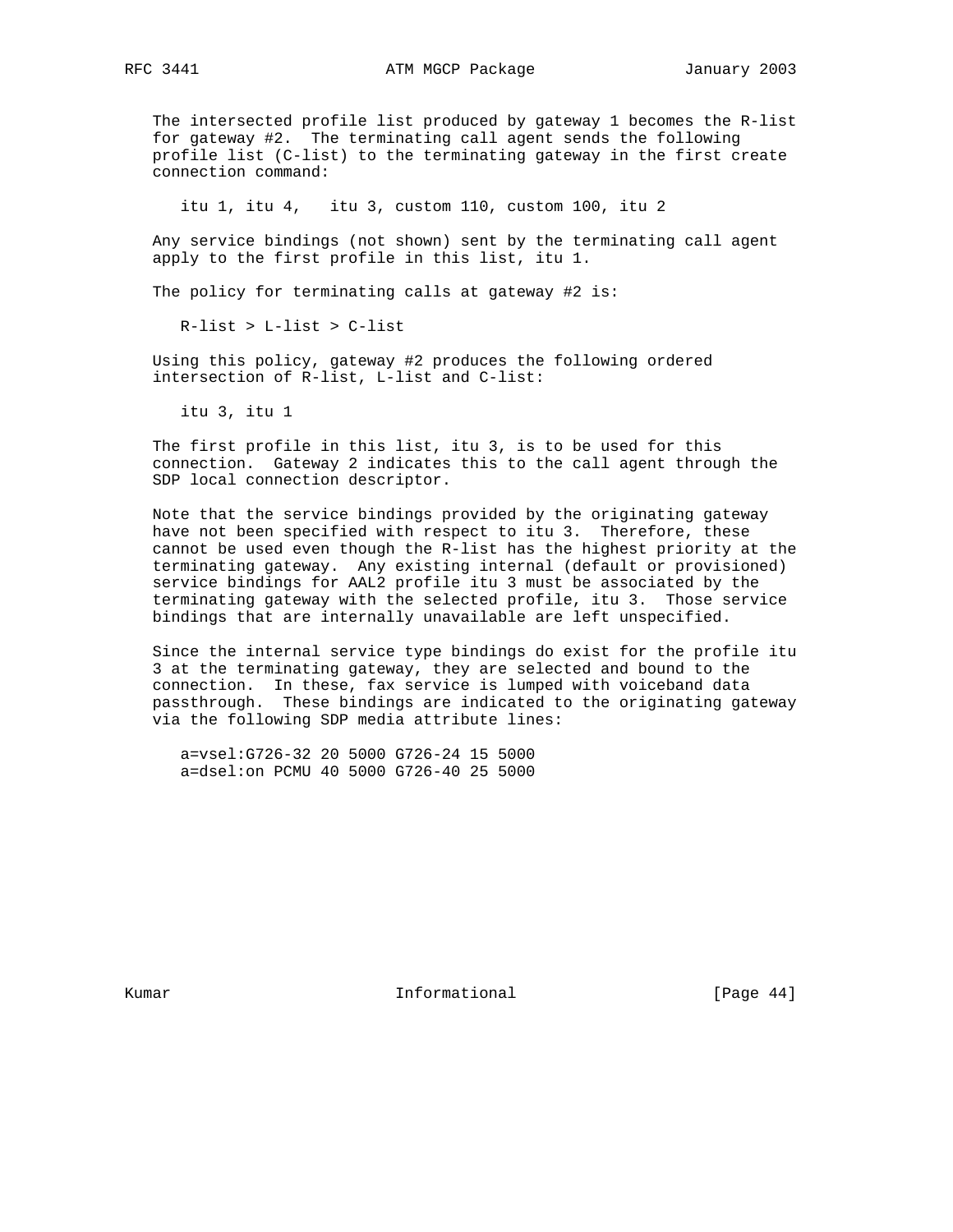The vsel line maps voice service to certain rows in the itu 3 profile table. The dsel line maps voiceband data service to certain rows in the itu 3 profile table. The "on" in the dsel line indicates that voiceband data includes fax, otherwise a separate fsel line might have been used. Two codecs each are indicated for voice and for voiceband data, with the first codec being the preferred one. Although the originating gateway is not constrained by these advisory indications of profile element to service type mapping, applications may choose to limit on-the-fly switches based on the current service state (voice, voiceband data etc.). If done, this provides greater simplicity at the expense of flexibility.

7.0 Security Considerations

 The ATM package extends the base Media Gateway Control Protocol (MGCP) [36]. This package specifies no additional security requirements or recommendations over those of the base MGCP protocol.

8.0 IANA Considerations

 The ATM package described in this document has been registered as an MGCP package under the name "atm", without the quotes. The current version of this package is 0 (default). This registration has been completed per the IANA considerations in the MGCP specification [36].

 The contact for the MGCP ATM package is the author of this document (Section 12).

- 9.0 References
	- [1] ITU-T I.366.1, B-ISDN ATM Adaptation Layer Specification: Type 1 AAL.
	- [2] ITU-T I.366.2, AAL Type 2 Reassembly Service Specific Convergence Sublayer for Trunking, Nov. 2000.
	- [3] af-vtoa-0113.000, ATM trunking using AAL2 for narrowband services.
	- [4] ITU Q. 2965.1, Digital subscriber signalling system no.2 (DSS 2) - Support of Quality of Service classes.
	- [5] ITU Q.2961, Digital subscriber signalling system no.2 (DSS 2) additional traffic parameters. Also, Amendment 2 to Q.2961.
	- [6] ATMF UNI 4.0 Signaling Specification, af-sig-0061.000.

Kumar **Informational Informational** [Page 45]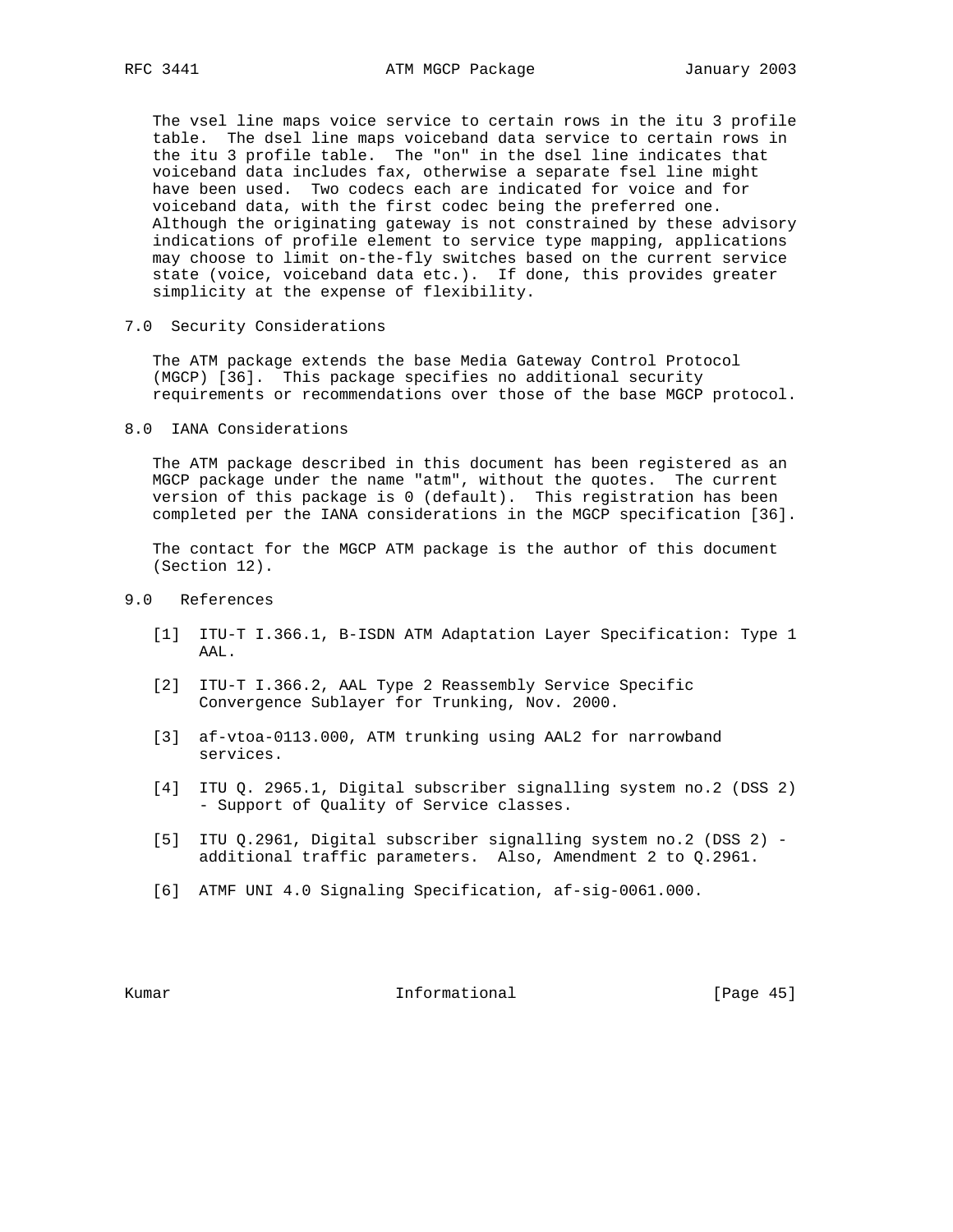- [7] ITU Q. 2965.2, Digital subscriber signalling system no.2 (DSS 2) - Signalling of individual Quality of Service parameters.
- [8] ATMF Traffic Management Specification, Version 4.1, af-tm- 0121.000.
- [9] I.356, BISDN ATM layer cell transfer performance.
- [10] ITU-T I.363.2, B-ISDN ATM Adaptation Layer Specification: Type 2 AAL, Sept. 1997.
- [11] ITU-T I.366.1, Segmentation and Reassembly Service Specific Convergence Sublayer for AAL Type 2, June 1998.
- [12] H.323-2, Packet-based multimedia communications systems.
- [13] af-vtoa-0083.000, Voice and Telephony Over ATM to the Desktop.
- [14] Q.2110, B-ISDN ATM adaptation layer service specific connection oriented protocol (SSCOP).
- [15] I.365.1,Frame relaying service specific convergence sublayer (FR-SSCS).
- [16] I.365.2, B-ISDN ATM adaptation layer sublayers: service specific coordination function to provide the connection oriented network service.
- [17] I.365.3, B-ISDN ATM adaptation layer sublayers: service specific coordination function to provide the connection-oriented transport service.
- [18] Kumar, R. and M. Mostafa, "Conventions for the use of the Session Description Protocol (SDP) for ATM Bearer Connections", RFC 3108, May 2001.
- [19] ITU I.371, Traffic Control and Congestion Control in the BISDN.
- [20] ATMF Circuit Emulation Service (CES) Interoperability Specification, af-vtoa-0078.000.
- [21] af-vmoa-0145.000, Voice and Multimedia over ATM, Loop Emulation Service using AAL2.
- [22] ITU-T H.222.1, Multimedia multiplex and synchronization for audiovisual communication in ATM environments.

Kumar **Informational Informational** [Page 46]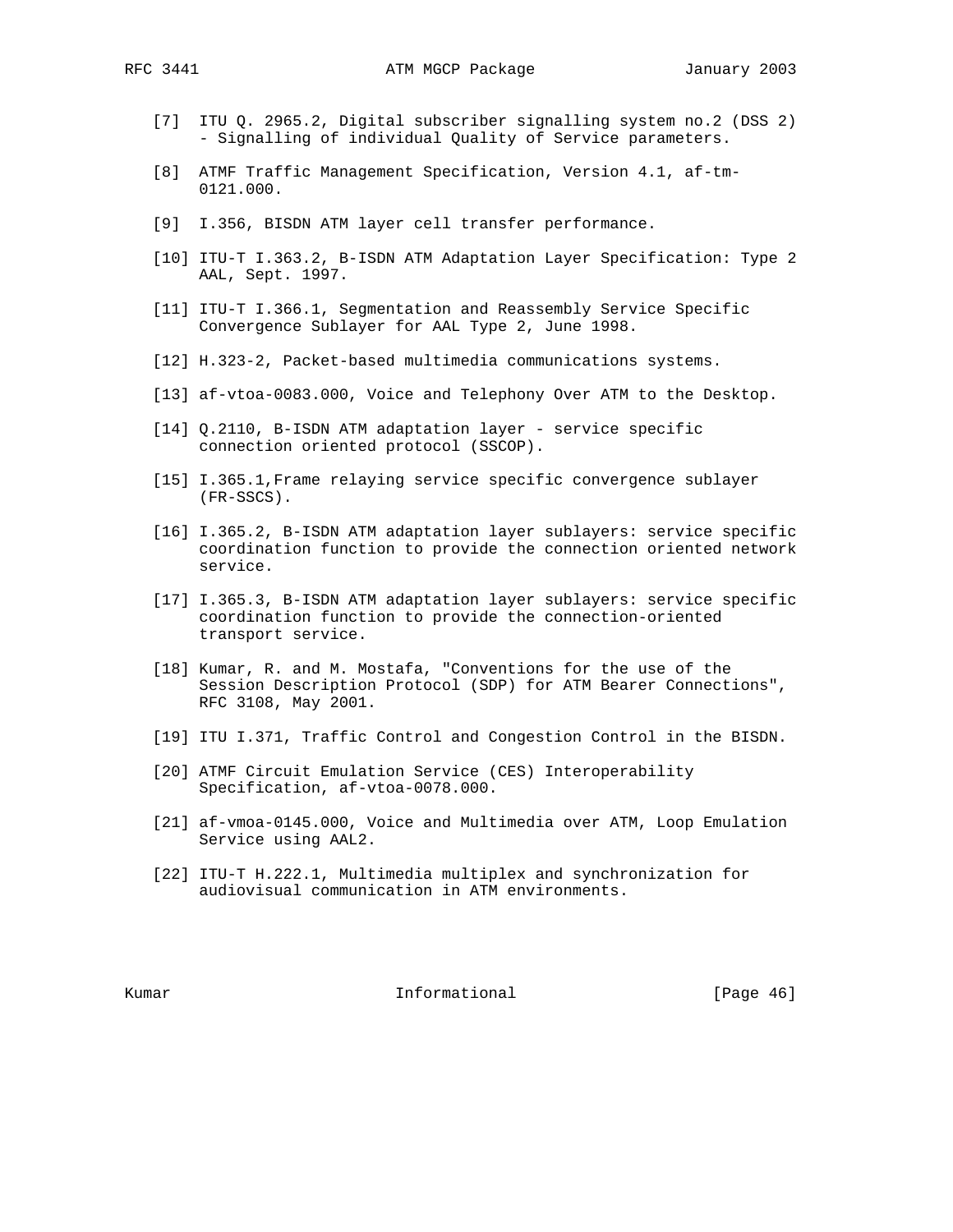- [23] FRF.5, Frame Relay/ATM PVC Network Interworking Implementation Agreement.
- [24] FRF.8, Frame Relay/ATM PVC Service Interworking Implementation Agreement.
- [25] FRF.11, Voice over Frame Relay Implementation Agreement.
- [26] Handley, M. and V. Jacobson, "SDP: Session Description Protocol", RFC 2327, April 1998.
- [27] ITU-T I.363.5, B-ISDN ATM Adaptation Layer Specification: Type 5 AAL, Aug. 1996.
- [28] I.365.4, B-ISDN ATM adaptation layer sublayers: Service specific convergence sublayer for HDLC applications.
- [29] ITU-T Q.2931, B-ISDN Application Protocol for Access Signaling.
- [30] ITU Q.765.5, Application Transport Mechanism Bearer Independent Call Control.
- [31] http://www.3gpp.org/ftp/Specs for specifications related to 3GPP, including AMR codecs.
- [32] ITU Q.931, Digital Subscriber Signaling System No. 1: Network Layer.
- [33] ITU Q.763, SS7 ISUP formats and codes.
- [34] http://www.iana.org/assignments/rtp-parameters
- [35] ATMF Voice and Telephony over ATM ATM Trunking using AAL1 for Narrowband Services, version 1.0, af-vtoa-0089.000, July 1997.
- [36] Andreasen, F. and B. Foster, "Media Gateway Control Protocol (MGCP) Version 1.0", RFC 3435, January 2003.
- [37] Handley, M. and V. Jacobson, "SDP: Session Description Protocol", RFC 2327, April 1998.
- [38] Foster, B., "MGCP CAS Packages", RFC 3064, February 2001.

Kumar **Informational Informational** [Page 47]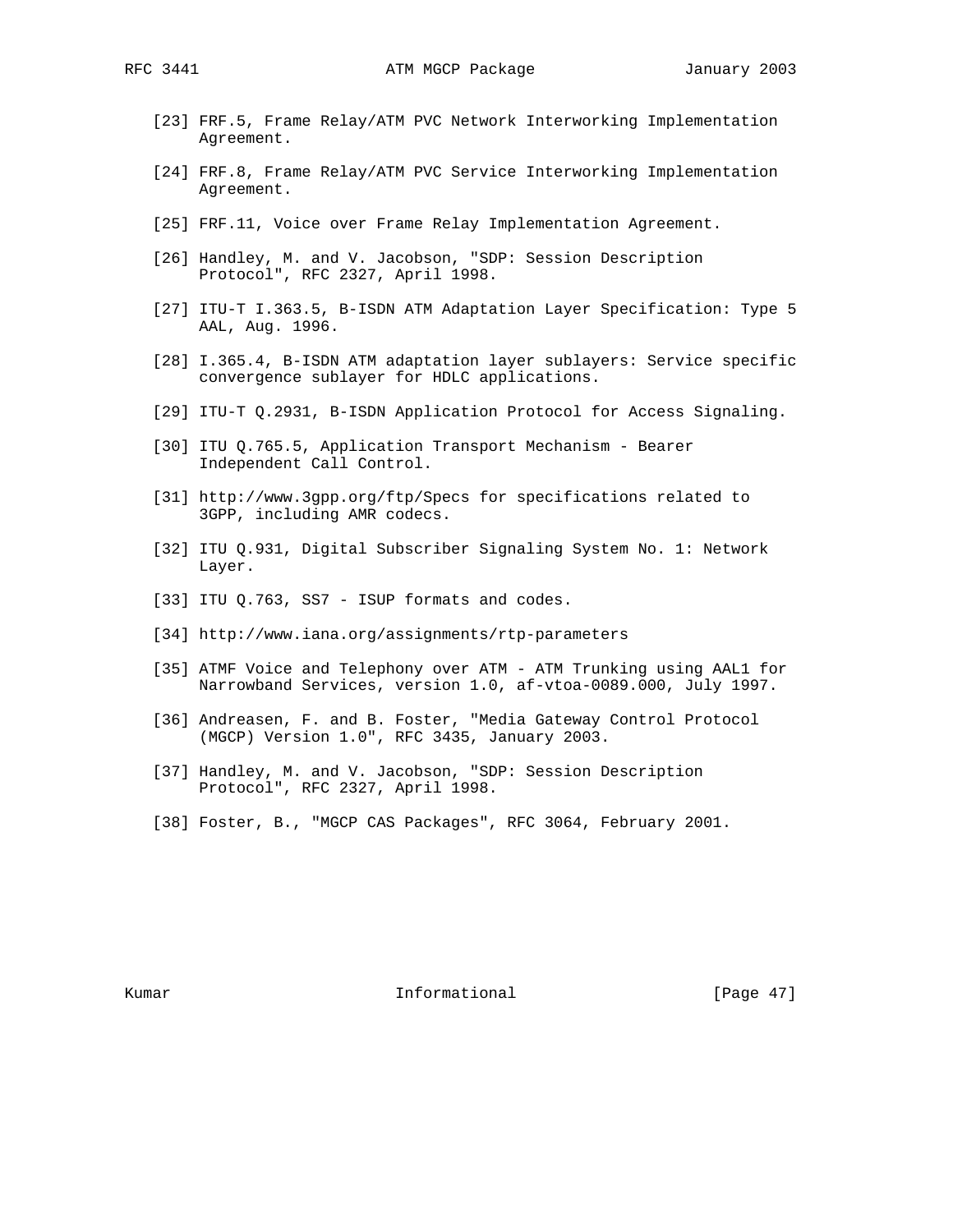# 10.0 Acronyms

 AAL ATM Adaptation Layer ABR Available Bit Rate ABT/DT ATM Block Transfer/Delayed Transmission ABT/IT ATM Block Transfer/Immediate Transmission ATM Asynchronous Transfer Mode ATMF ATM Forum BCG Bearer Connection Group CAS Channel Associated Signaling CBR Constant Bit Rate CDV Cell Delay Variation CDVT Cell Delay Variation Tolerance CID Channel Identifier CLR Cell Loss Ratio CPS Common Part Sublayer DBR Deterministic Bit Rate FEC Forward Error Correction FRF Frame Relay Format GFR Guaranteed Frame Rate GWID Gateway Identifier IP Internet Protocol ITU International Telecommunications Union LCO Local Connection Option MBS Maximum Burst Size MCR Minimum Cell Rate MFS Maximum Frame Size MGCP Media Gateway Control Protocol nrt-VBR Non-real-time Variable Bit Rate NSAP Network Service Access Point PCR Peak Cell Rate PDU Protocol Data Unit PVC Permanent Virtual Circuit QoS Quality of Service rt-VBR Real-time Variable Bit Rate SAR Segmentation and Re-assembly SCR Sustained Cell Rate SDT Structured Data Transfer SDU Service Data Unit SPVC Switched Permanent Virtual Circuit SRTS Synchronous Residual Time-Stamp SSCOP Service-specific Connection Oriented Protocol SSSAR Service-specific Segmentation and Re-assembly SVC Switched Virtual Circuit TDM Time-Division Multiplexing UBR Unspecified Bit Rate UDT Unstructured Data Transfer VC Virtual Circuit

Kumar **Informational Informational Example 18**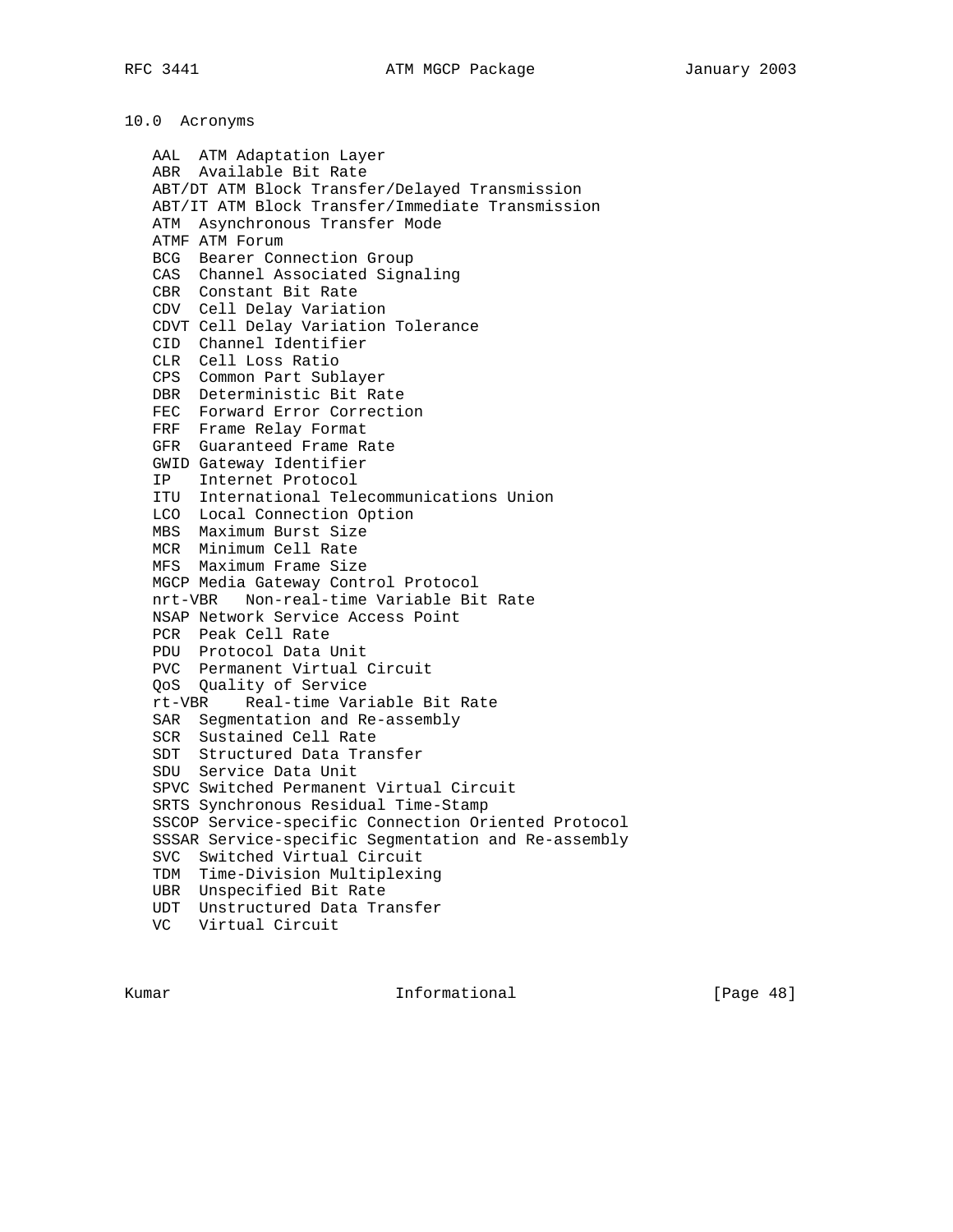VCCI Virtual Circuit Connection Identifier VCI Virtual Circuit Identifier VP Virtual Path VPCI Virtual Path Connection Identifier VPI Virtual Path Identifier

11.0 Acknowledgements

 The author wishes to thank several colleagues at Cisco and the industry who have contributed towards the development of the MGCP ATM package, and who have implemented and tested these constructs. Special thanks are due to Bill Foster, Flemming Andreasen, Raghu Thirumalai Rajan, Joe Stone, Hisham Abdelhamid, Joseph Swaminathan, Sushma Srikanth, Amit Agrawal, Mohamed Mostafa, Latha Idury, David Auerbach and Robert Biskner of Cisco systems and to Mahamood Hussain of Hughes Software Systems for their contributions. Finally, thanks are due to Scott Bradner for guiding the final phase of the publication of this document.

12.0 Author's Address

 Rajesh Kumar Cisco Systems, Inc. 170 West Tasman Drive San Jose, CA 95134-1706

 Phone: 1-408-527-0811 EMail: rkumar@cisco.com

Kumar **Informational Informational** [Page 49]